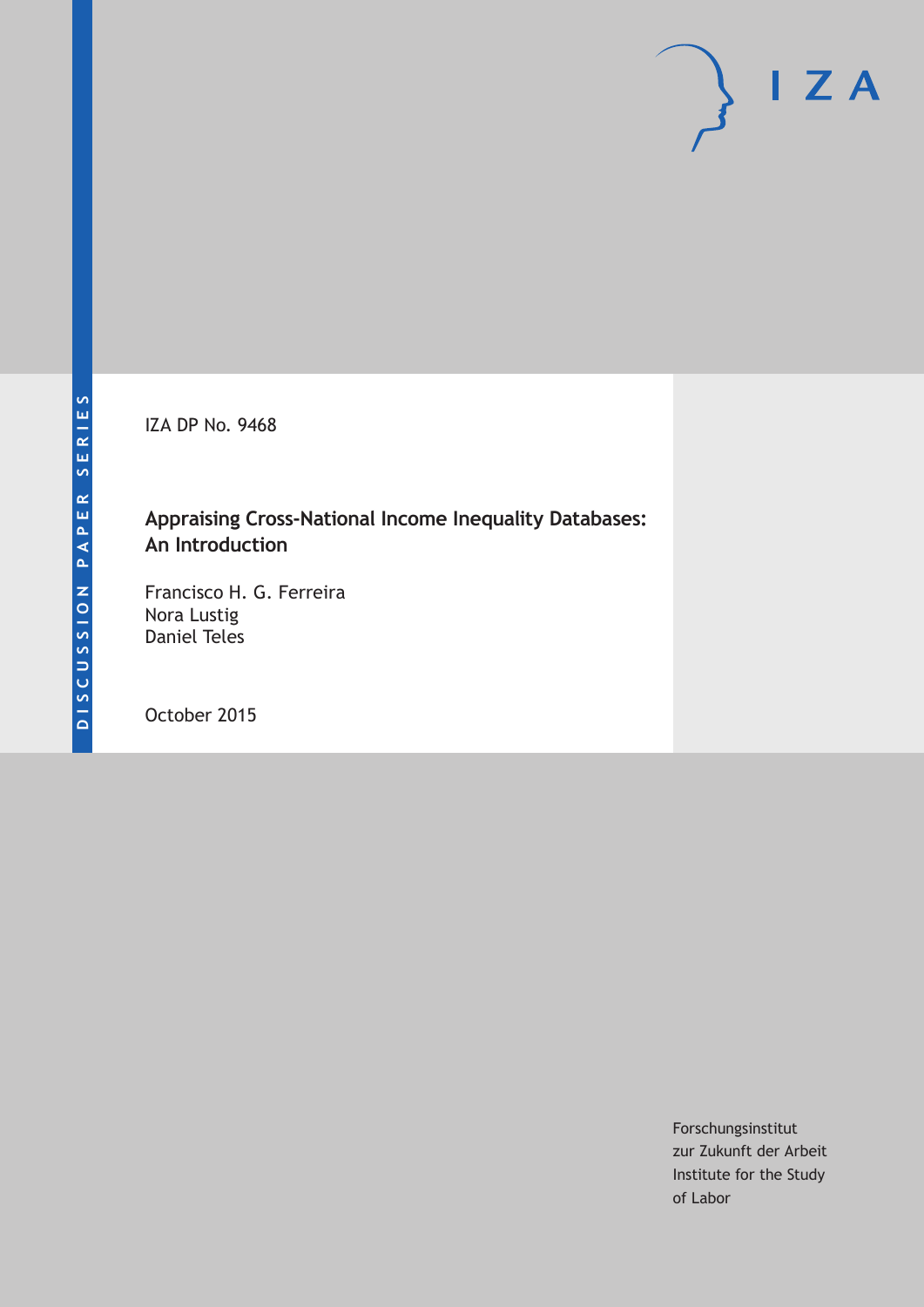# **Appraising Cross-National Income Inequality Databases: An Introduction**

## **Francisco H. G. Ferreira**

*World Bank and IZA* 

## **Nora Lustig**

*Tulane University, CGD and Inter-American Dialogue* 

## **Daniel Teles**

*Tulane University*

Discussion Paper No. 9468 October 2015

IZA

P.O. Box 7240 53072 Bonn **Germany** 

Phone: +49-228-3894-0 Fax: +49-228-3894-180 E-mail: iza@iza.org

Any opinions expressed here are those of the author(s) and not those of IZA. Research published in this series may include views on policy, but the institute itself takes no institutional policy positions. The IZA research network is committed to the IZA Guiding Principles of Research Integrity.

The Institute for the Study of Labor (IZA) in Bonn is a local and virtual international research center and a place of communication between science, politics and business. IZA is an independent nonprofit organization supported by Deutsche Post Foundation. The center is associated with the University of Bonn and offers a stimulating research environment through its international network, workshops and conferences, data service, project support, research visits and doctoral program. IZA engages in (i) original and internationally competitive research in all fields of labor economics, (ii) development of policy concepts, and (iii) dissemination of research results and concepts to the interested public.

IZA Discussion Papers often represent preliminary work and are circulated to encourage discussion. Citation of such a paper should account for its provisional character. A revised version may be available directly from the author.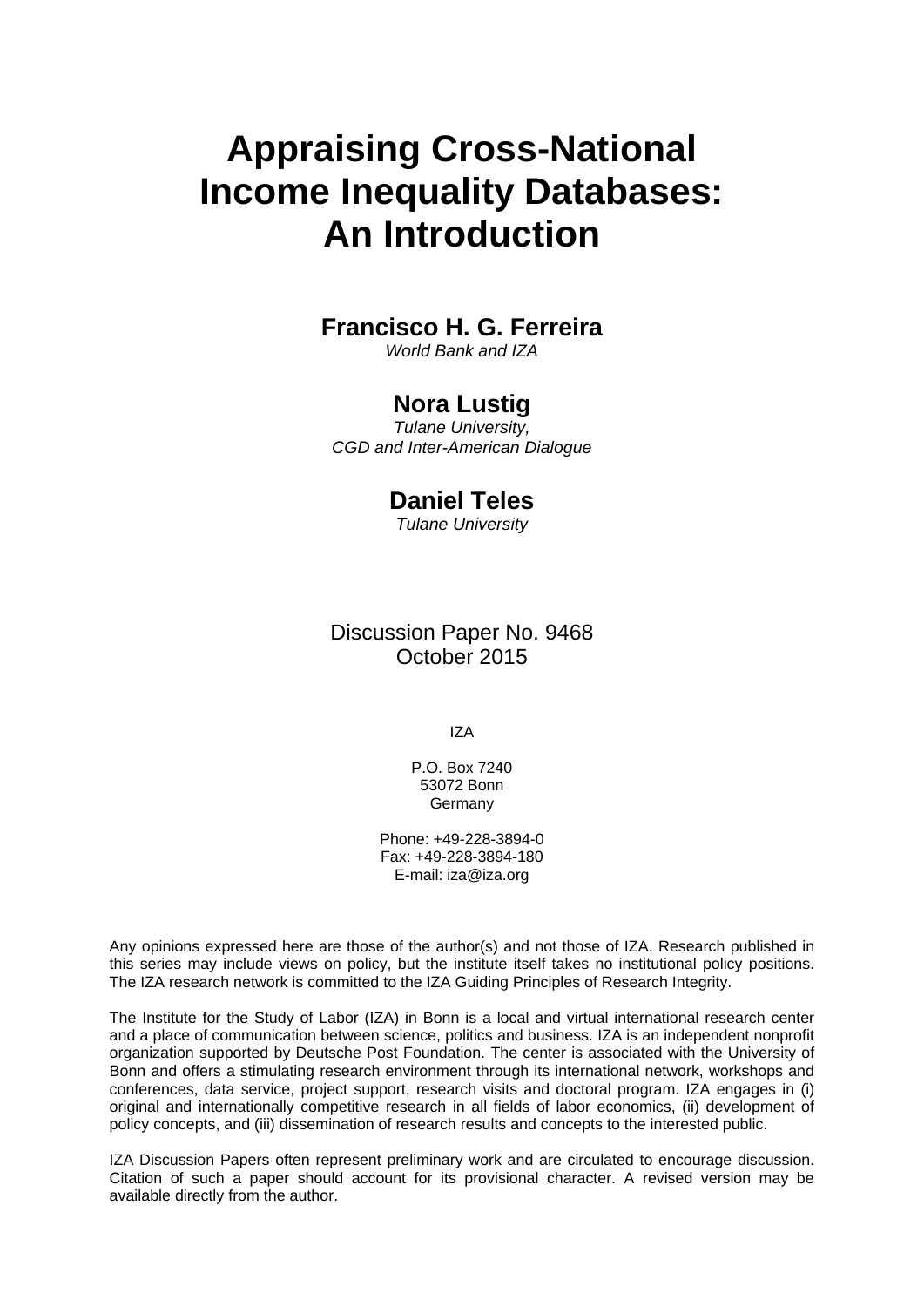## **ABSTRACT**

## **Appraising Cross-National Income Inequality Databases: An Introduction\***

In response to a growing interest in comparing inequality levels and trends across countries, a number of cross-national inequality databases are now available. These databases differ considerably in purpose, coverage, data sources, inclusion and exclusion criteria, and quality of documentation. A special issue of the *Journal of Economic Inequality*, which this paper introduces, is devoted to an assessment of the merits and shortcomings of eight such databases. Five of these sets are microdata-based: CEPALSTAT, Income Distribution Database (IDD), LIS, PovcalNet, and Socio-Economic Database for Latin America and the Caribbean (SEDLAC). Two are based on secondary sources: "All the Ginis" (ATG) and the World Income Inequality Database (WIID); and one is generated entirely through multipleimputation methods: the Standardized World Income Inequality Database (SWIID). Although there is much agreement across these databases, there is also a non-trivial share of country/year cells for which substantial discrepancies exist. In some cases, different databases would lead users to radically different conclusions about inequality dynamics in certain countries and periods. The methodological differences that lead to these discrepancies often appear to be driven by a fundamental trade-off between a wish for broader coverage on the one hand, and for greater comparability on the other. These differences across databases place considerable responsibility on both producers and users: on the former, to better document and explain their assumptions and procedures, and on the latter, to understand the data they are using, rather than merely taking them as true because available.

JEL Classification: D31, I32

Keywords: inequality comparisons, inequality databases, international inequality

Corresponding author:

 $\overline{\phantom{a}}$ 

Francisco H. G. Ferreira World Bank 1818 H Street, NW Washington, DC 20433 USA E-mail: fferreira@worldbank.org

<sup>\*</sup> For full disclosure we should note at the outset that Ferreira is a Senior Adviser at the World Bank's Research Department (which hosts PovcalNet), and Lustig is the Director of the Commitment to Equity (CEQ) Institute, whose data is used in this review. The authors are grateful to both the reviewers and producers of the inequality databases for engaging in a frank and constructive dialogue about the strengths and weaknesses of those data sets. We would also like to thank Kathleen Beegle, François Bourguignon, Stephen Jenkins, Christoph Lakner and Tim Smeeding for comments on an earlier version of this introduction. All remaining errors are ours alone. The views expressed here are those of the authors, and should not be attributed to the World Bank, its Executive Directors, or the countries they represent.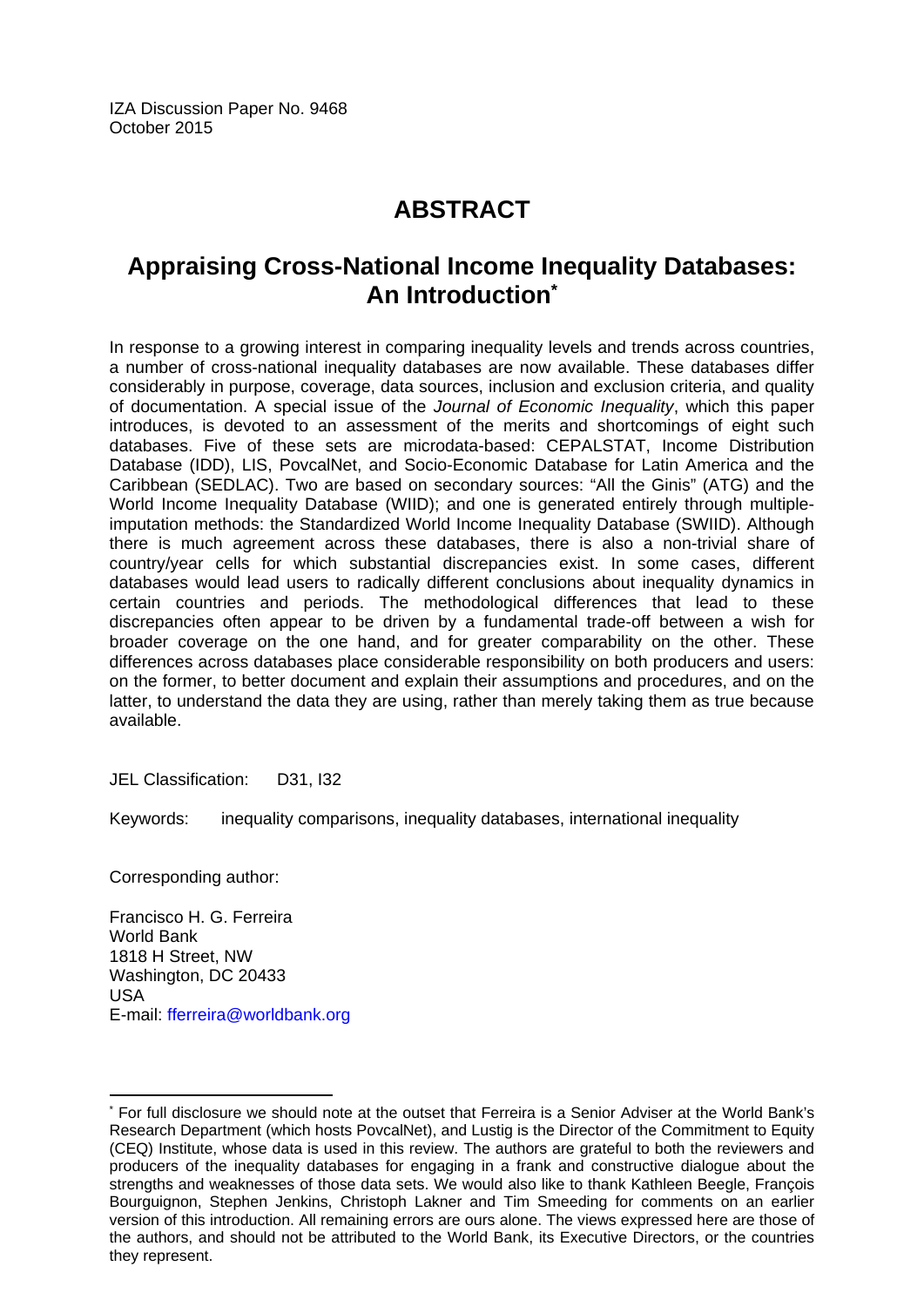A number of databases containing summary inequality statistics for multiple countries over many years are now publicly available. These cross-national inequality databases are being used by researchers, with increasing frequency, to document global or regional trends (e.g. Atkinson and Bourguignon, 2014; Atkinson, 2015; Bourguignon, 2015; and Piketty, 2014), as well as by scholars interested in including inequality measures in cross-country regression analyses, either as dependent or independent variables (e.g. Acemoglu et al., 2013; and Ostry et al., 2014).

Yet, these different databases are often designed for different purposes, and are constructed in very different ways. They can therefore yield conflicting pictures of inequality, both in levels and in trends. In some cases, one database will include a full annual series for a given country, while another database of purportedly similar coverage will only have two data points over two decades. For example, whereas one global database (the World Income Inequality Database, WIID) includes 350 inequality observations for sub-Saharan Africa between 1960 and 2006, of which only *five* are labeled as high quality, another database of similar scope (the Standardized World Income Inequality Database, SWIID) includes 934 observations for that same region, between 1960 and 2012, and treats all of them as comparable in quality terms (see Jenkins, this issue). Although inequality time-series for a given country are typically closely correlated across different databases, even this rather weak consistency criterion cannot be taken for granted. Indeed, as we will see below, the pairwise correlation for Gini coefficients across different databases was lower than 0.5 in 43 out of the 254 cases (or 17%) for which such comparisons are reported (Table 4). Examples of *negative* correlation coefficients could be found in all of the world's regions.

It cannot therefore be true that each and every one of these databases is perfectly accurate. If significant discrepancies occur in one out of every six pairwise country comparisons across databases, users should carefully consider which database – if any – is most suitable for their particular purposes.<sup>1</sup> In order to assist users in these considerations, the *Journal of Economic Inequality* has prepared a special issue entitled "Appraising Cross-National Income Inequality Databases". The issue is devoted to an assessment of the merits and shortcomings of what we believe are the most frequently used databases. The aim is to expose these potentially valuable resources to critical scrutiny that identifies perils, pitfalls, strengths and weaknesses.

With this objective in mind, we invited a group of leading income distribution scholars to review eight datasets. The reviews are included in the five main articles that follow this Introduction. In all cases, the parties responsible for the production of each of the databases were offered the opportunity to comment on the reviews. Although most producers did send specific comments to authors, only three ultimately accepted the invitation to publish their comments in this issue.

<sup>1</sup> This is not novel advice: Atkinson and Brandolini (2001) discuss the issues that arise from the use of secondary sources and the need to understand the differences in the underlying data and methods, in the context of the Deininger-Squire (1996) database, an important precursor of some of the compilations reviewed below.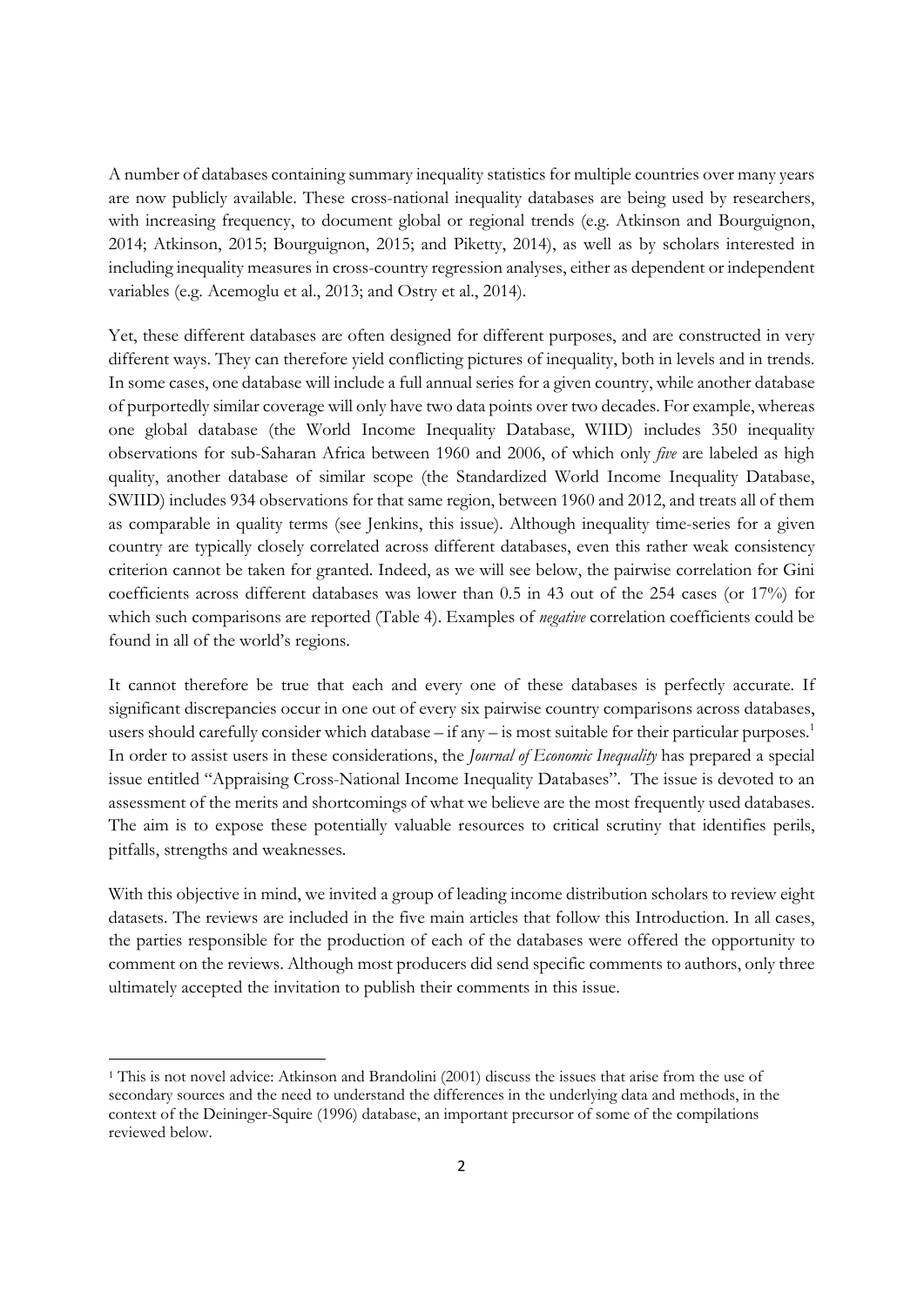In the first article, Stephen Jenkins (LSE) reviews the *World Income Inequality Database (WIID)*, produced by UNU-WIDER; and the *Standardized World Income Inequality Database (SWIID)*, produced by Frederick Solt, of the University of Iowa. Comments by Badgaiyan, Pirttilä and Tarp (WIID) and Solt (SWIID), as well as a short note by Martin Wittenberg (University of Cape Town) on South African data in the SWIID, follow. Martin Ravallion (Georgetown University) then reviews the Luxembourg Income Study (*LIS),* produced by the LIS Cross-National Data Center in Luxembourg. A comment by Gornick, Jäntti, Munzi and Kruten follows. François Bourguignon (Paris School of Economics) reviews two databases concerned exclusively with Latin America: *CEPALSTAT,* produced by the Economic Commission for Latin America and the Caribbean; and the *Socio-Economic Database for Latin America and the Caribbean (SEDLAC)*, produced by the Center for Distributive, Labor and Social Studies (CEDLAS) at Universidad Nacional de La Plata, in partnership with the World Bank. Tim Smeeding and Jonathan Latner (University of Wisconsin – Madison) review the *World Development Indicators/PovcalNet,* produced by the World Bank; and *All the Ginis (ATG)*, produced by Branko Milanovic of the City University of New York. Finally, Leonardo Gasparini and Leopoldo Tornarolli (Universidad Nacional de la Plata) review the OECD's *Income Distribution Database (IDD)*.

At the outset, reviewers were provided with a set of common guiding questions, as well as with a description of the databases and a master dataset with all the inequality indicators organized by country, data source and year. We asked authors to comment, in particular, on the accessibility and user-friendliness of the databases; the quality of the documentation; the reliability and accuracy of reported indicators; and the transparency and replicability of how data was calculated and presented.

During the course of preparation of this special issue, a number of the datasets have been updated. We have therefore made every effort to ensure that the reviews specifically note which versions they discuss or the date on which the data was accessed and we do the same in this introduction. Unless otherwise noted, the methodologies we describe and the statistics that we present are based on the versions of the datasets available online in November 2014. In some cases, the summary statistics included in this Introduction come from a more recent version of the dataset than the version that received a full review. Most notably, our discussion of WIID refers to WIID v3b which incorporates many of Jenkins' (this issue) suggestions for improvement (Badgaiyan et al., this issue).

Although our review covered most of the existing international datasets, we make a special note of five that have not been included: *Commitment to Equity* (CEQ), the *World Top Incomes Database* (WTID), the *Gini Project*, the *Global Consumption and Income Project* (GCIP) and the *University of Texas Income Project* (UTIP). Although they are not reviewed in separate articles in this special issue, this should not be taken as a judgment on their quality or relevance, and we will occasionally refer to them below.

The remainder of this Introduction is organized as follows. Section 1 presents a brief description of the eight datasets, and classifies them into three broad groups. We summarize the main methodological differences between the datasets in Section 2. In Section 3, we briefly discuss the extent to which inequality levels and trends differ across datasets. We conclude with an overall assessment and some advice for users of these databases.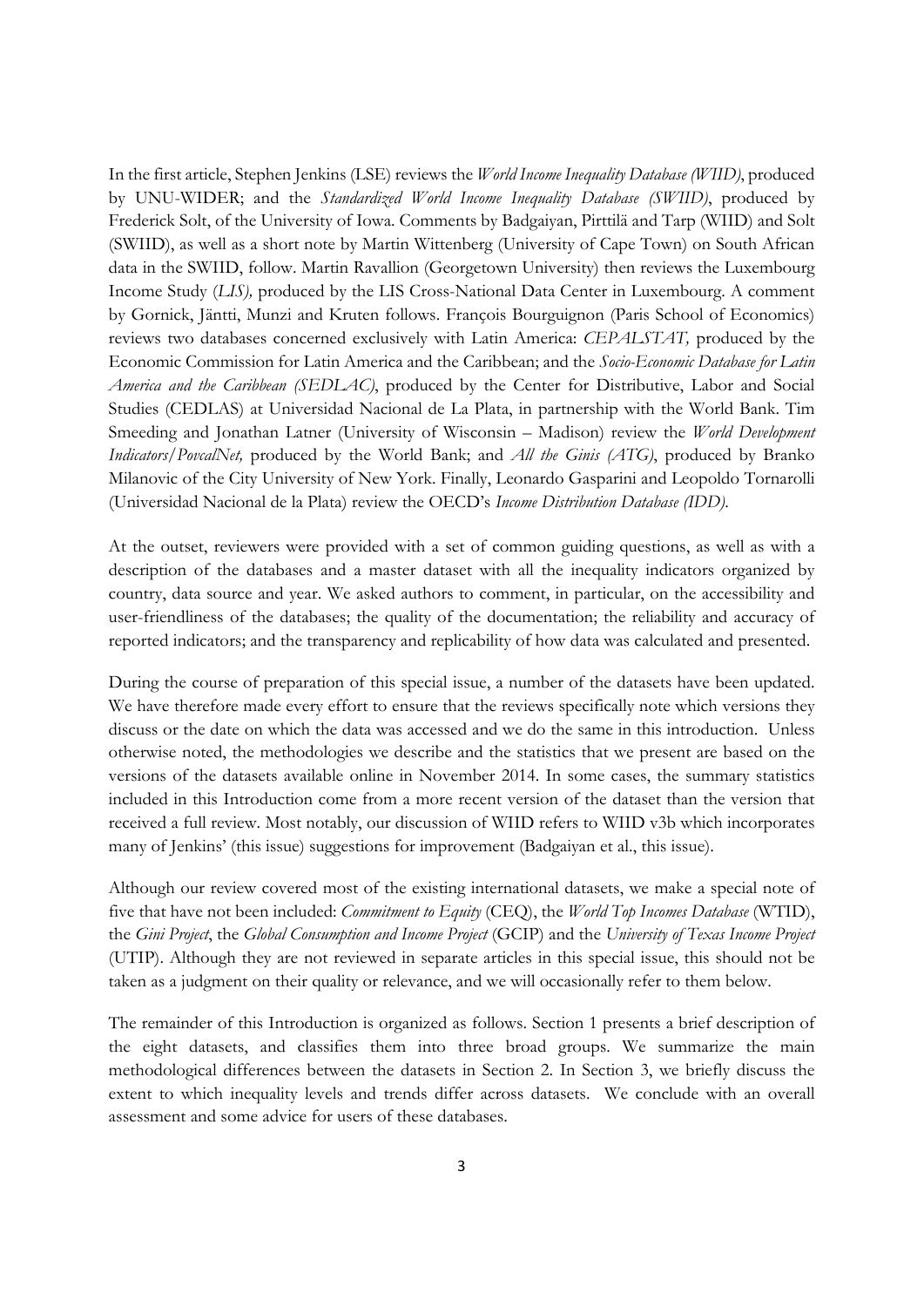#### **1. A Brief Description of the Databases**

This special issue includes reviews of eight databases of summary inequality statistics. All contain summary statistics that describe national-level estimates of inequality in incomes or consumption expenditures in multiple countries over multiple years. As we have already suggested, however, the databases are far from identical. They vary greatly in methodology – to which we will return in greater detail in the next section – as well as in geographical coverage, purpose, and ambition.

Two of the databases focus primarily on high-income countries (LIS and IDD), although both have been expanding to include some middle-income nations. Another two cover Latin America and the Caribbean exclusively (CEPALSTAT and SEDLAC), while four are global in scope (ATG, PovcalNet, SWIID, and WIID). ATG, and SWIID are produced privately by individual researchers, while all the other datasets are institutional projects. Among the latter, LIS and SEDLAC are produced by institutions whose primary purpose is the harmonization, storage and analysis of microdata originally generated by others, whereas the IDD, WDI/PovcalNet, CEPALSTAT, and WIID are produced by large organizations with broader mandates, which also happen to produce and host these databases (the OECD, the World Bank, the UN's Economic Commission for Latin America and the Caribbean – ECLAC – and the United Nations University's World Institute for Development Economics Research, UNU-WIDER, respectively).

For our purposes, however, the most important distinction among the eight databases concerns the *source* of the summary statistics they report. Some of the databases calculate inequality directly from microdata (i.e. the underlying household surveys or other unit-record datasets), while others are secondary compilations that amalgamate indicators from a variety of other sources. In one case, the inequality statistics reported in the database are actually imputed, on the basis of an algorithm that draws on underlying secondary data. In this Introduction, we therefore classify the datasets into three main groups: Group 1 includes datasets whose producers estimate the income inequality indicators they report directly from microdata. There are five such databases, namely CEPALSTAT, IDD, LIS, PovcalNet, and SEDLAC. Group 2 includes those that are secondary sources of inequality indicators: All the Ginis and WIID. Finally, Group 3 includes the database generated by imputation methods (based on secondary source indicators of inequality) and is comprised of just one dataset: SWIID. Let us briefly consider each of the three groups in turn.

#### *Group 1: Microdata-based Datasets*

Five of the eight databases reviewed in this special issue belong to this group: CEPALSTAT, IDD, LIS, PovcalNet, and SEDLAC. Table 1 displays their aggregated spatial coverage. The first two columns report the net and gross coverage by region of the world: net coverage indicates the number of country-year cells with at least one observation, whereas gross coverage is a simple count of observations from primary sources across all databases, *without* netting out country-year repetitions. Columns 3 and 4 indicate the earliest and most recent observations for each region. There is a clear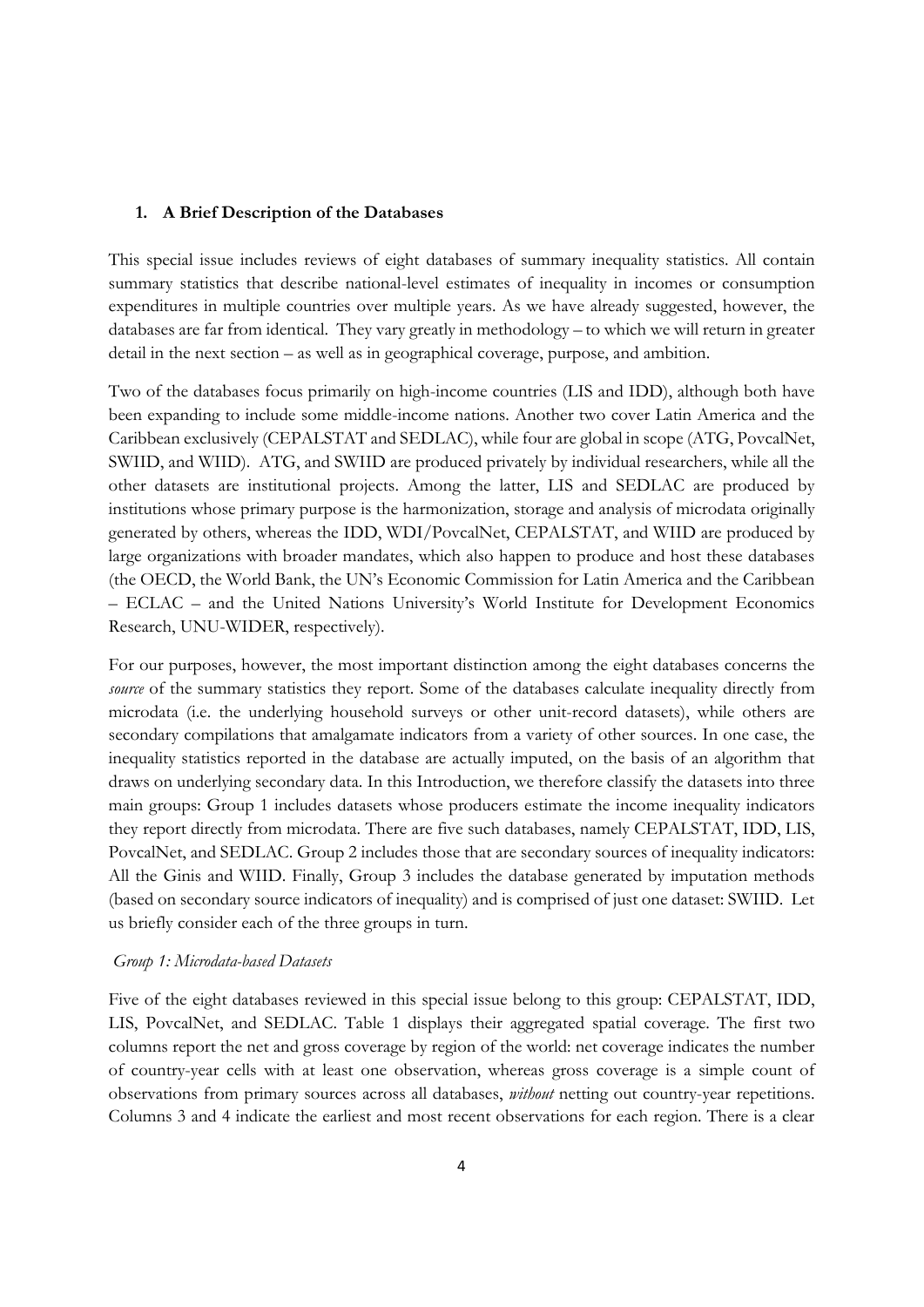quantitative bias towards Latin America and the Caribbean, with 832 (gross) observations spanning 378 country/year cells. North America and Western Europe comes next, with 403 observations for 316 country/year cells. Eastern Europe and Central Asia is a close third, with 334 observations for 301 country/year cells. The number of observations for East Asia and the Pacific, South Asia, Middle East and North Africa, and sub-Saharan Africa is much smaller. The bias toward Latin American is driven, at least in part, by our choice of which databases to review in this issue. We hope, however, that our choices accurately reflect the use of inequality databases by practitioners.

It is interesting to note that four of these five microdata-based datasets reported in Table 1 have a purposefully limited geographical scope: two focus exclusively on Latin America and the Caribbean (CEPALSTAT and SEDLAC), and another two (mainly) on advanced countries (LIS and IDD).<sup>2</sup> Only one of the six microdata-based datasets is global in coverage: namely PovcalNet (which feeds into WDI). Conversely, of the five datasets with global coverage, the World Bank's is the only one that generates inequality estimates directly from countries' household (income and/or expenditure) surveys. In other words, of the eight datasets reviewed in this special issue, only the World Bank's PovcalNet is global in scope *and* derives its summary statistics (primarily) from microdata: In December 2014, WDI/ PovcalNet reported Gini coefficients, Theil indices, and shares of income by decile for 161 countries.

However, it is important to note that the reliance of PovcalNet on household survey microdata is sometimes indirect. Full microdata was contained in the PovcalNet database for 52 of the 126 developing countries in the 2014 release, while the distributions used for the other 74 countries were based on grouped data (at the decile, ventile and percentile levels), which was in turn obtained either from microdata available in other World Bank servers, or from national statistical offices. In the most recent update (2015) of PovcalNet, the distributions are based on full microdata for 126 of the 132 developing countries included. Grouped data is now used for only six developing countries, but these still include China. In addition, the inclusion of high-income countries in PovcalNet is both recent and incomplete. Finally, in a good example of the coverage-comparability trade-off, PovcalNet makes virtually no effort to harmonize data across countries: it contains estimates based on both income and consumption expenditure distributions and, within those categories, on income and consumption aggregates that are widely disparate.

The World Development Indicators (WDI) is a large database of country-level statistics covering a wide variety of topics, from investment rates and road density to carbon emission levels. Poverty and inequality statistics are a relatively small subset of the WDI, and it is almost entirely derived from PovcalNet, a separate online tool focusing on these topics, and featuring additional capabilities that

<sup>2</sup> As noted, LIS has recently expanded into middle-income countries, through the associated database Luxembourg Middle-Income Countries Study (LMICS).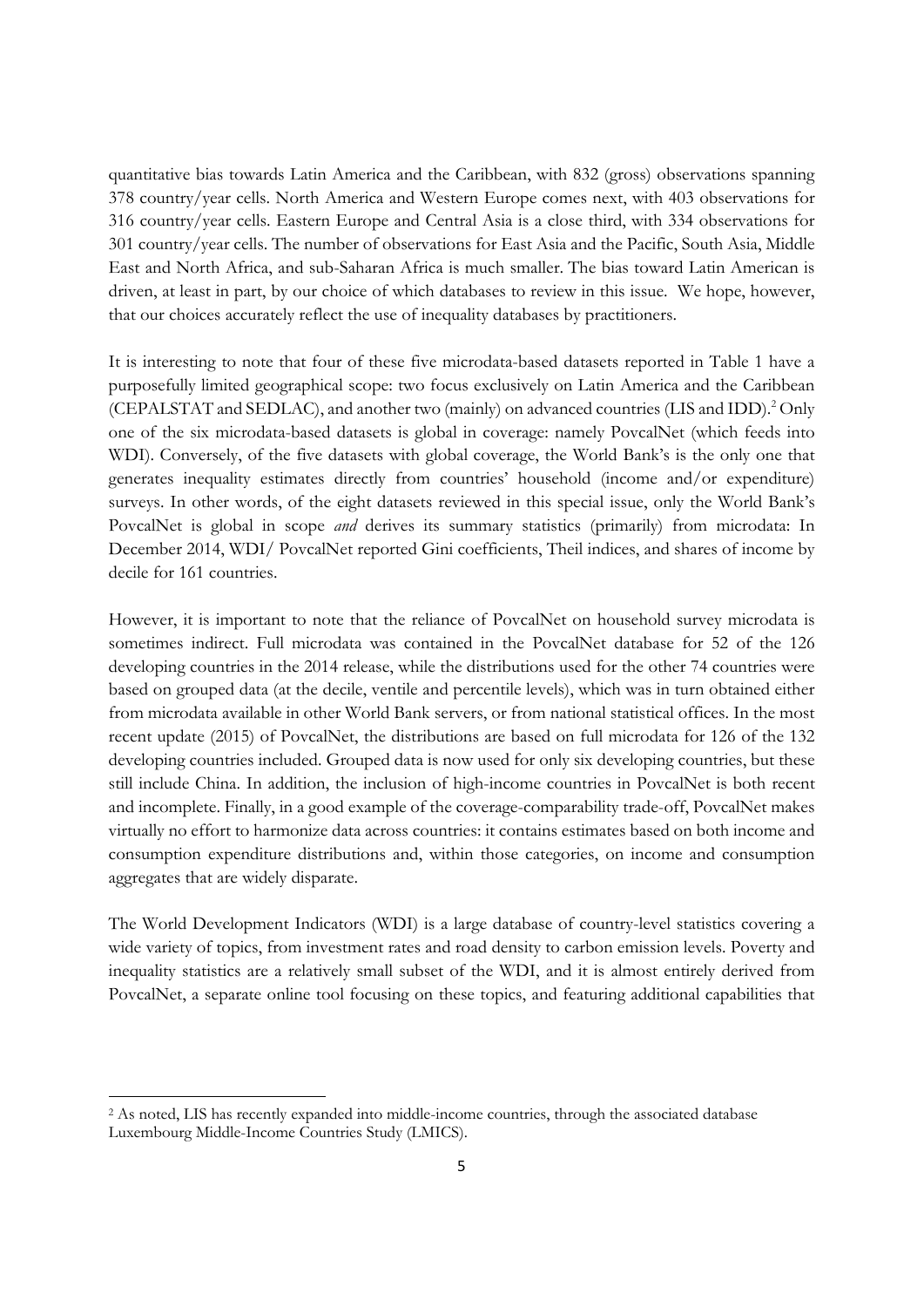are not present in WDI.<sup>3</sup> It is only this sub-component of the WDI which is reviewed below (Smeeding and Latner, this issue).

In addition to differences in geographical coverage, the primary databases also differ in the manner of their construction, and even in their primary purpose. LIS's primary objective, for example, is to provide researchers with access to *harmonized microdata* (the Luxembourg Income Study Database and Luxembourg Wealth Study Database) through their remote execution software, LISSY. In addition, LIS does regularly publish a set of Key Figures with inequality measures for post-tax and transfer income for (mainly) high-income countries. The Key Figures report measures such as the Gini Coefficient, Atkinson Coefficient and 90/10 ratio, calculated by LIS researchers using the harmonized microdata contained in the Luxembourg Income Study Database.<sup>4</sup> Although for the purposes of this special issue, the focus is on LIS's Key Figures (Ravallion, this issue), it should be clear that they are not the institution's primary focus (Gornick et al., this issue)

The IDD, on the other hand, is a dataset created by the OECD from household surveys, tax registers and administrative records received from National Statistical Offices (NSOs), ministries or research institutes of OECD member countries. Calculations are based on a standardized questionnaire, which is designed by the OECD to achieve comparability across countries. The OECD does not actually calculate these summary statistics in-house: the database is comprised of indicators sent by country data providers, who compute them using their own micro-data. The two primary databases focused mainly on rich countries – LIS and IDD – are therefore very different in purpose, construction and nature.

CEPALSTAT and SEDLAC are both focused on Latin America and the Caribbean. CEPALSTAT is the statistical database of the United Nations Economic Commission for Latin America and the Caribbean. CEPALSTAT includes a wide range of data and a variety of economic, sociodemographic, and environmental measures for the region, including inequality and poverty estimates. SEDLAC provides statistics on poverty and inequality in Latin America and the Caribbean. It is compiled by a partnership between the Center for Distributional, Labor, and Social Studies at the Universidad Nacional of La Plata (CEDLAS - UNLP) and the World Bank's Poverty Global Practice.<sup>5</sup> In both cases, all statistics are computed directly from microdata.

#### *Group 2: Secondary Source Datasets*

Two of the nine databases are created from inequality measures estimated by other researchers. WIID is a dataset administered by UNU-WIDER that collects inequality estimates from a number of sources,

 <sup>3</sup> A salient feature of PovcalNet is its interactive software that allows users, for example, to generate poverty rates for any country, for any chosen poverty line.

<sup>4</sup> The LIS Key Figures website provides the STATA and SPSS code used to calculate the summary statistics, so as to enable researchers to test the sensitivity of these statistics to various parameter choices regarding, for example, weights, equivalence scales, top coding, etc.

<sup>5</sup> Through this partnership, SEDLAC is actually the source of data from Latin America and the Caribbean into PovcalNet / WDI.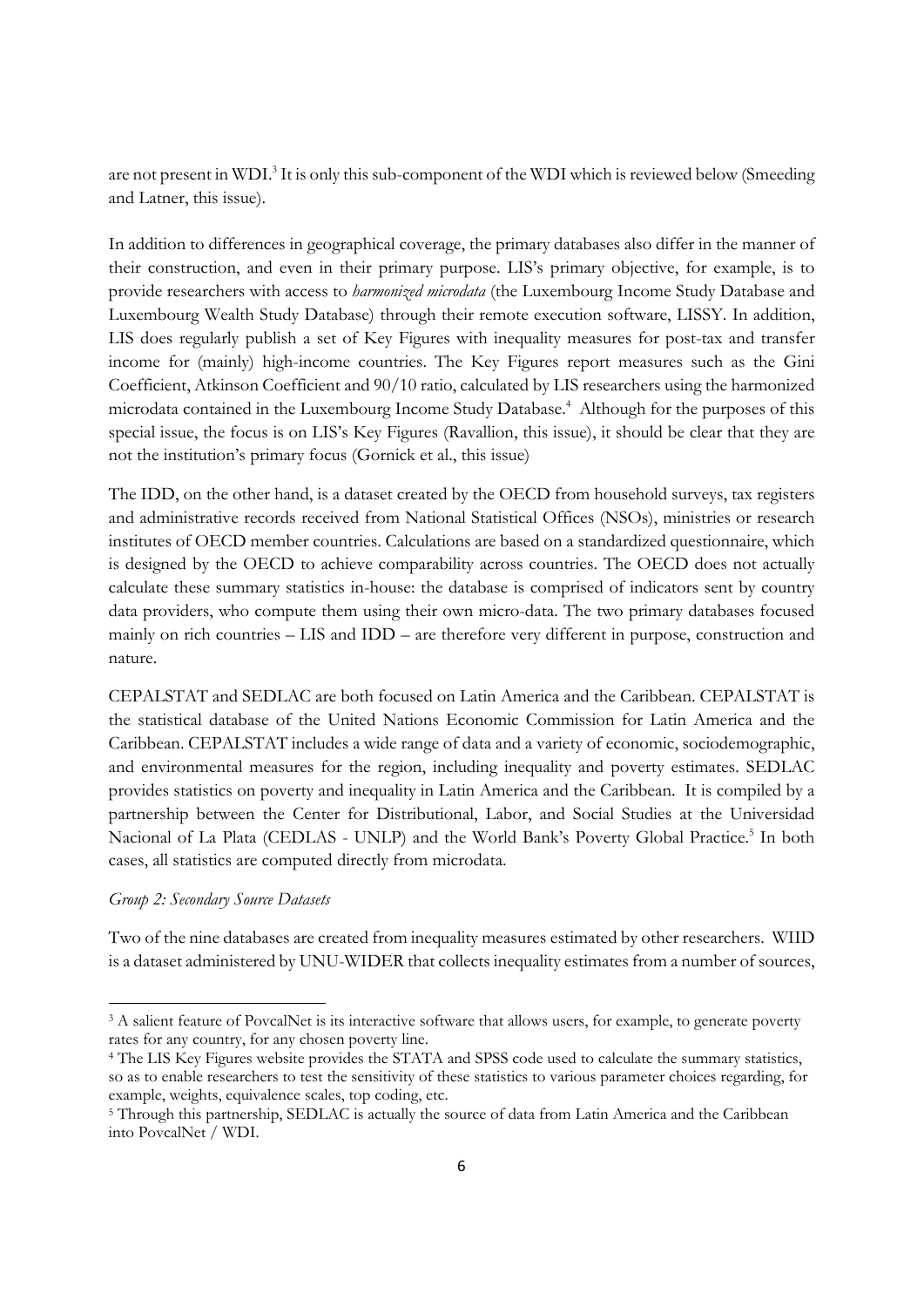including published research papers and primary databases, such as those discussed above. It is global in scope, and often reports multiple entries for the same country and year, sometimes with different welfare concepts (e.g. disposable income versus consumption) and sometimes from different sources. WIID was initially created in the late 1990s, for a specific research project conducted jointly by WIDER and UNDP. It built on, incorporated and expanded the original secondary-source inequality database, due to Deininger and Squire (1996). See Badgayan et al. (this issue).

Branko Milanovic's "All the Ginis" database also collects Ginis from a variety of sources, including primary databases and published research. Unlike WIID, however, it includes a series in which the "best'' Gini coefficient is chosen for each country/year cell for which more than one figure is available.

#### *Group 3: Imputation-based Datasets*

The only member of this class, SWIID is a dataset of Gini Coefficients calculated using a multiple imputations method, from a group of both primary sources, such as SEDLAC and LIS, and secondary sources, such as "All the Ginis." Imputation of missing country/year cells gives SWIID the largest coverage of any of the datasets included in the special issue. SWIID version 5.0 provides users with 100 imputed estimates of the Gini coefficient for net and market income inequality, for each countryyear cell. The SWIID imputation procedure uses LIS definitions of income as the standard. SWIID net market income is post-tax, post-transfer, and benchmarked to LIS Key Figures. SWIID market income is pre-tax, pre-transfer, and benchmarked to an income inequality series generated from LIS microdata. Stata code on the SWIID website allows users to either calculate means, standard deviations and confidence intervals, or to use the 100 values produced by multiple imputations directly. Prior versions provided the users with the mean and standard error of the multiple imputations.

#### *Datasets Not Included in Special Issue*

As with most undertakings of this kind, our set of reviews is not exhaustive. Three sources of crossnational inequality statistics that are different in focus from those reviewed in this issue are nevertheless worth mentioning. The first is the *Commitment to Equity Database* (CEQ), a project of the Center for Inter-American Policy and Research and the Department of Economics at Tulane University, the Center for Global Development and the Inter-American Dialogue. The CEQ is unique because it is designed to analyze the impact of taxation and social spending on inequality and poverty in individual countries applying a common methodology.6 In that spirit, CEQ indicators include estimates of inequality before taxes or transfers; after direct taxes but before transfers or indirect taxes; after direct taxes and transfers and before indirect taxes and transfers; after direct and indirect taxes and transfers; and after all taxes and transfers and after receipt of government services. Although the goal of CEQ is to produce estimates of fiscal redistribution over time, thus far the CEQ database

<sup>6</sup> The CEQ is directed by Nora Lustig. For more information on the project, visit http://www.commitmentoequity.org.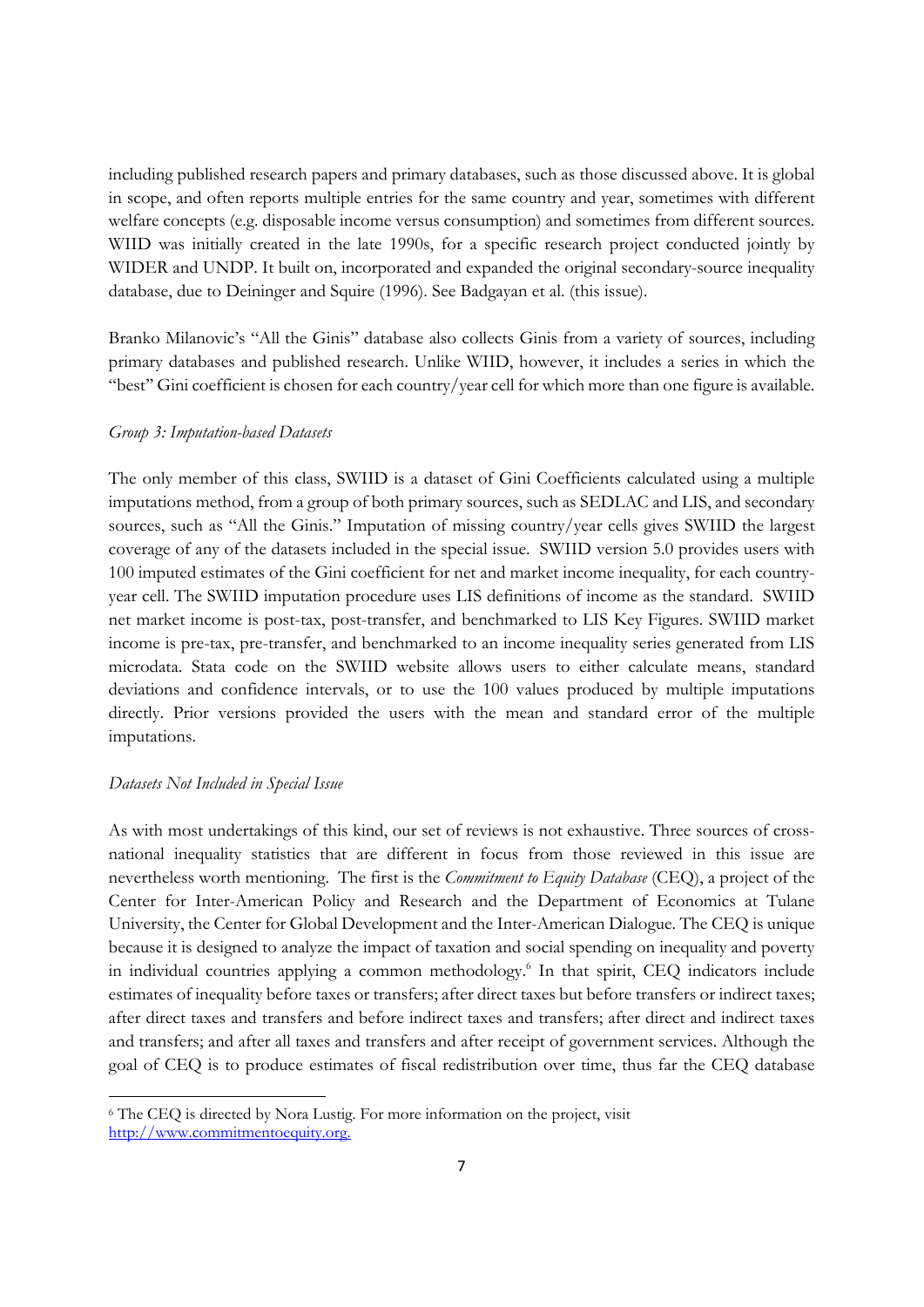includes estimates for one particular (similar) year. This focus makes the CEQ sufficiently distinct from the other datasets reviewed here so as to warrant exclusion. Nevertheless, in what follows we will compare its in-country estimates of various pre- and post-fisc inequality measures to analogous estimates obtained through multiple-imputation methods in SWIID.

Second is the *World Top Incomes Database* (WTID) produced by Facundo Alvaredo, Anthony Atkinson, Thomas Piketty and Emmanuel Saez. Unlike the other datasets, WTID uses information from tax returns (mainly) to estimate the share of income earned by certain groups at the top of the distribution, such as the richest 1% of the population. It does not always include holistic inequality metrics such as the Gini coefficient. However, a number of such measures, including the Gini coefficient, were produced by researchers working on the individual country studies that fed into WTID. Jäntti, Riihelä, Sullström, and Tuomala, for example, produce a Gini series for Finland, along with a series of top income shares (Atkinson and Piketty, 2010).

Third, while all of the datasets reviewed in this issue compile measures of inequality for household income or consumption (whether per capita or equivalized), the University of Texas Inequality Project (UTIP) is focused directly on individual earnings inequality. The project computes inequality statistics, chiefly Theil's T statistic, from industrial, regional, and sectoral data. It is a rich, interesting and frequently used dataset, but its focus on earnings also makes it substantially different from the other databases reviewed here.

We also note the recent development of two new sources of cross-national inequality indicators. The GINI project produced 94 discussion papers and 26 country reports on the drivers and impacts of inequality, along with a new 30-country dataset (see *GINI Growing Inequalities' Impacts*, 2015). This secondary-source dataset focuses on disposable income inequality (and relative poverty) for use in within-country analysis and analysis that compares trends, but not levels, between countries. The primary sources were chosen by country experts to maximize coverage and comparability within countries and include the European Union's Survey of Incomes and Living Conditions (EU-SILC), LIS, the output of National Statistical Offices, and selected publications by Thompson and Smeeding, Atkinson and Micklewright, Milanovic, and Transmonee. The dataset was released in 2014 and has not yet been widely used beyond GINI Project discussion papers.

The Global Consumption and Income Project (GCIP) was introduced in 2014, although its dataset is not yet publicly available.<sup>7</sup> GCIP uses secondary sources to estimate monthly real consumption and income levels and shares by decile. Like the SWIID, GCIP imputes indicators for years in which survey data is unavailable (although the methodologies are different). However, unlike the secondary source and imputation-based datasets reviewed in this issue, GCIP is not concerned only with the distribution of income (and consumption), but also with levels (Lahouti et al., 2014).

<sup>7</sup>As of August, 2015 GCIP data was unavailable, but presentation and summary statistics were available online. (www.globalconsumptionandincomeproject.org )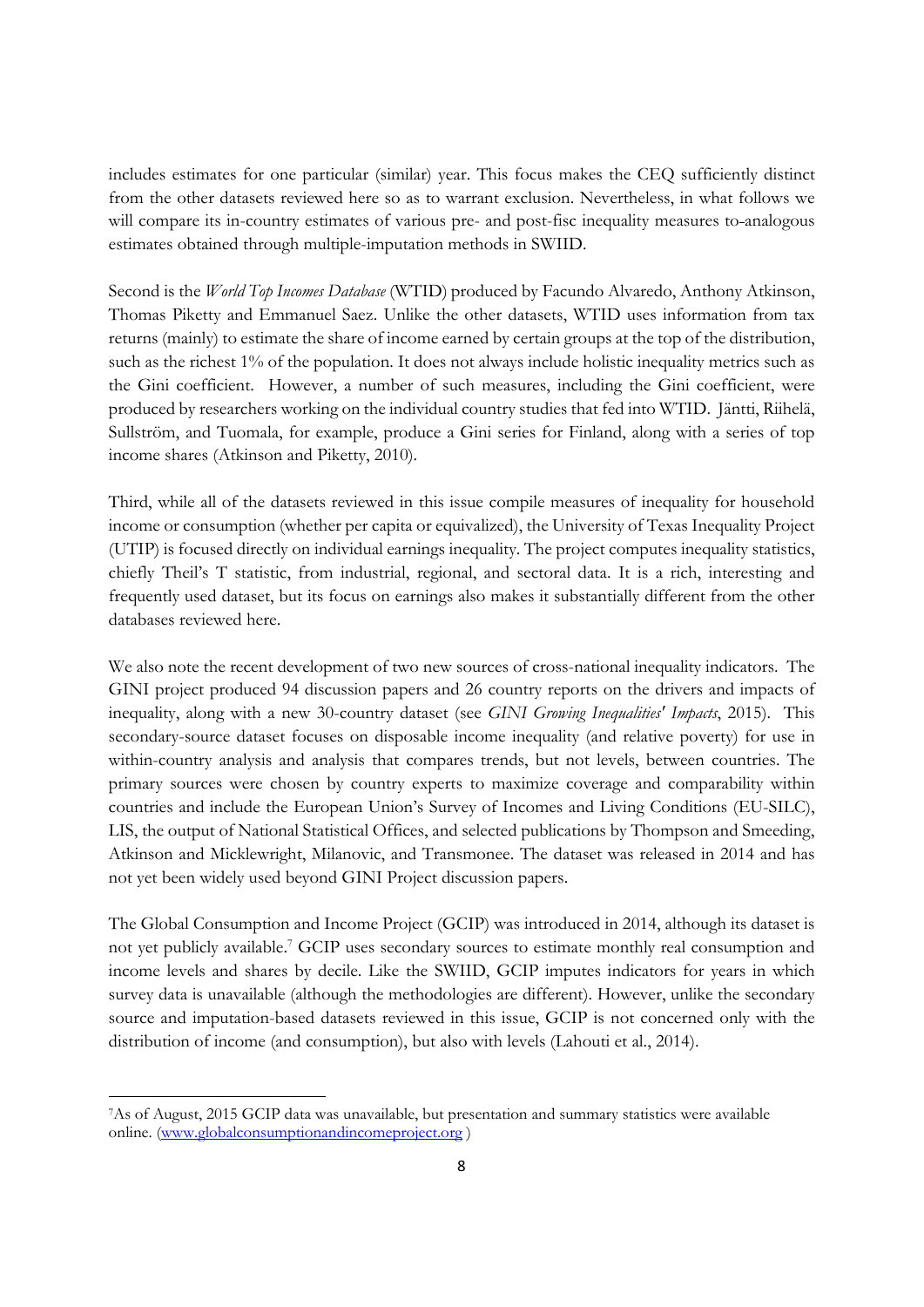#### **2. Differences in Metrics and Methodology**

To compare the metrics and methodologies of the databases reviewed in this special issue, we summarize some of their main features in Table 2. Panel A of Table 2 refers to the Group 1 datasets, and reports on which inequality measures are included; on the nature of the individual welfare indicator for which inequality is calculated; and on whether various adjustments are made to the microdata. Panels B and C refer to the three databases in Groups 2 and 3, and include additional information on, *inter alia*, the documentation of primary sources; on how multiple sources of information for the same country/year combination are treated during compilation; and on whether other secondary sources are also used as inputs, in addition to primary sources.

In terms of the choice of summary inequality measure, the Gini coefficient is the most common metric used to describe inequality but it is certainly not the only option. A good overview of inequality metrics can be found in Jenkins and Van Kerm (2009). CEPALSTAT, LIS, and SEDLAC all report the Gini Coefficient, the Theil Index, the Atkinson Index, and other statistics about income shares or decile ratios. WDI/PovcalNet reports both the Gini coefficient and income shares.

Summary inequality indicators are almost invariably computed from samples, rather than full populations, and are therefore subject to sampling error. It is good practice to report standard errors or confidence intervals for each estimate, as done by SEDLAC and sometimes by the IDD. CEPALSTAT and LIS's Key Figures do not report them.

Arguably more fundamental is the choice of the individual welfare concept, for the distribution of which inequality is measured. CEPAL, IDD, LIS, and SEDLAC all focus on current income. WDI/ PovcalNet uses both income and consumption welfare concepts, depending on the country, and the secondary sources aggregate statistics regardless of welfare concept. WIID simply notes the welfare concept for each of its Gini Coefficients. ATG prioritizes measures of income inequality and SWIID's reported Gini Coefficients are estimates of income inequality. However, it is unclear whether these choices were made because of a preference for income as a welfare concept or because of the preponderance of primary sources that use income as their welfare concept.

The prevalence of current income as the individual welfare indicator of choice is, to a large extent, a result of the fact that inequality indicators are disproportionately available in Europe and the Americas, where statistical agencies have typically preferred income to consumption as a measure of individual well-being. Conversely, in most of Asia and Africa, researchers tend to prefer measures of consumption expenditure to assess well-being. Arguably, these historical practices reflect sound judgment: In industrialized economies where most people earn wages from one or two sources, and where savings can be nontrivial, incomes may be both easier to collect accurately and more informative of total purchasing power. In predominantly agrarian economies, where an accurate computation of income would require complex valuations of many different types of output and the netting out of farm inputs, many have argued that income statistics are misleading. In addition, consumption expenditures may be argued to better approximate permanent incomes (at least for the bulk of the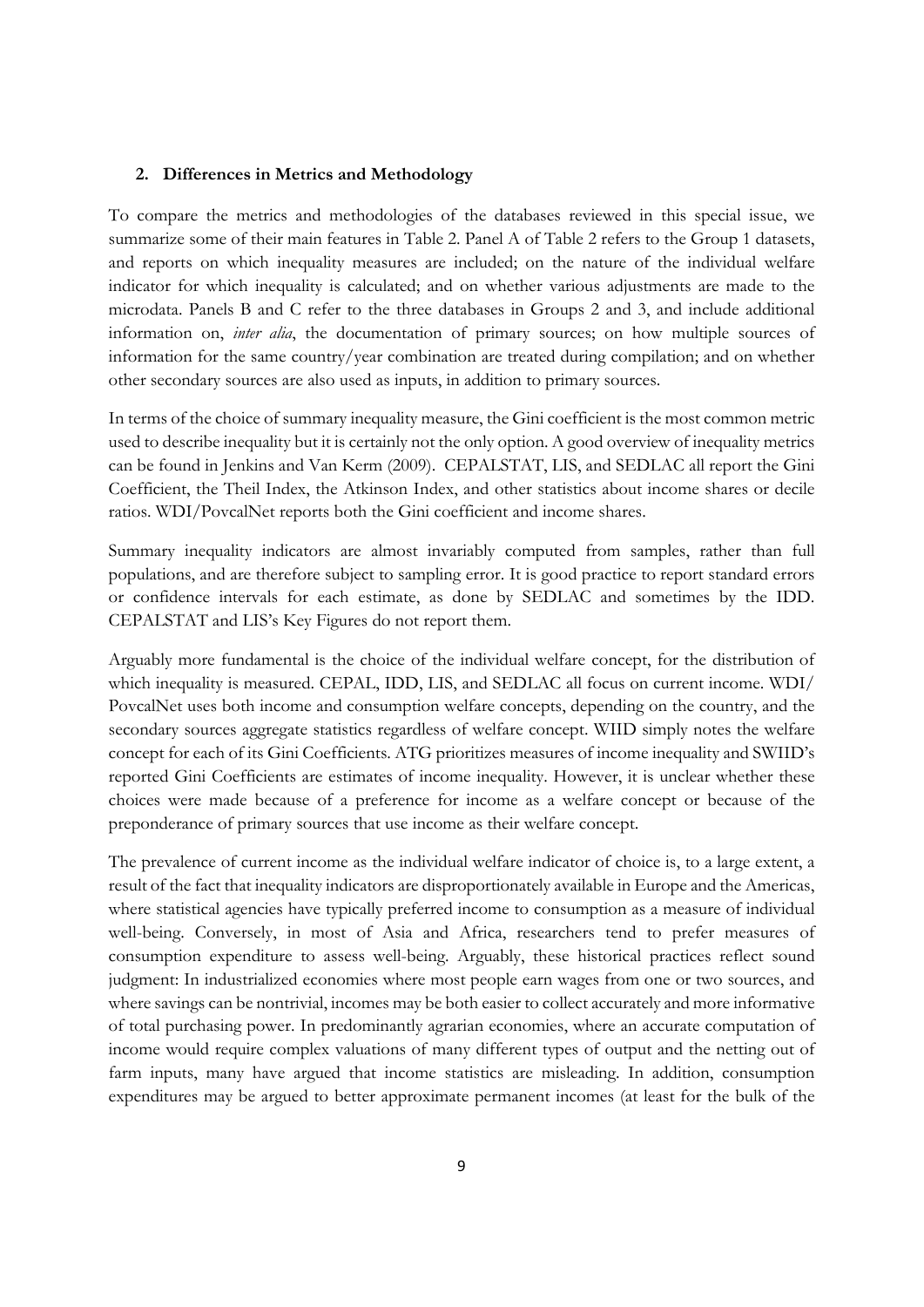population, for whom bequests are rare). Nevertheless, the issue is far from settled, as the debate between Ravallion and Gornick et al. in the pages that follow illustrates.

Of course, whether income or consumption is used, there are a number of additional important decisions an analyst must make before an inequality index can be computed. Should the chosen welfare concept (say, income) be measured on a per capita basis or per equivalent adult? If an equivalence scale is used, which one should be preferred? If an income concept is used, is it an estimate of monetary income only, or does it include auto-consumption and imputed rent – to name just two? Are adjustments made to the microdata to correct for underreporting, to eliminate outliers, or to address missing responses? Panel A of Table 2 summarizes the answers to some of these questions for the microdata-based datasets.

#### *Group 1: Microdata-based Datasets*

Database producers and compilers do not make these decisions in a vacuum. Researchers have been working to develop common standards for the measurement of individual income and welfare since at least the 1970s (United Nations, 1977). Today the most widely used standard is the *Canberra Group Handbook on Household Income Statistics* (United Nations Commission for Europe, 2011). The Canberra Group Handbook standardizes definitions of income components and aggregates, and provides best practices for measurement, quality assurance, dissemination, and analysis. The first iteration of the Canberra Group convened from December 1996 to May 2001 and included representatives of LIS, OECD, ECLAC, the World Bank and a large number of national statistics bureaus. This series of meetings led to the production of the first edition of the Handbook in 2001. The 2011 Handbook update was authored by a 'Task Force' that included representatives of both OECD and LIS. The *OECD Framework for Statistics on the Distribution of Household Income, Consumption and Wealth* (2013) expands upon this work to include standards for measuring the distributions of consumption and wealth.

Indeed the OECD's IDD explicitly standardizes its income definitions to that of the Canberra Handbook. CEPALSTAT, SEDLAC, and LIS also appear to be influenced by this standardization effort (CEPALSTAT and LIS provide links to the Canberra Handbook on their websites), although they are less explicit about the extent to which they adhere to the guidelines. Differences arise, however, because the underlying surveys differ by country and year, and the microdata itself is imperfect. The result is that, in pursuing standardization, most dataset providers must inevitably make some choices between (internal) accuracy and (cross-country) comparability.

Table 2 also compares adjustment and harmonization procedures. These include the treatment of potentially under-reported income; imputation of rents saved by homeowners; treatment of topcoding in survey data; the treatment of autoconsumption; categorizing taxes and transfers; the treatment of domestic servants and lodgers; the choice between monthly or annual estimates; and adjustments made for inflation. CEPALSTAT, SEDLAC, and LIS use a constant methodology across all countries and years, working directly with the microdata. The IDD and WDI/ PovcalNet on the other hand, adapt the choices to the microdata that are available.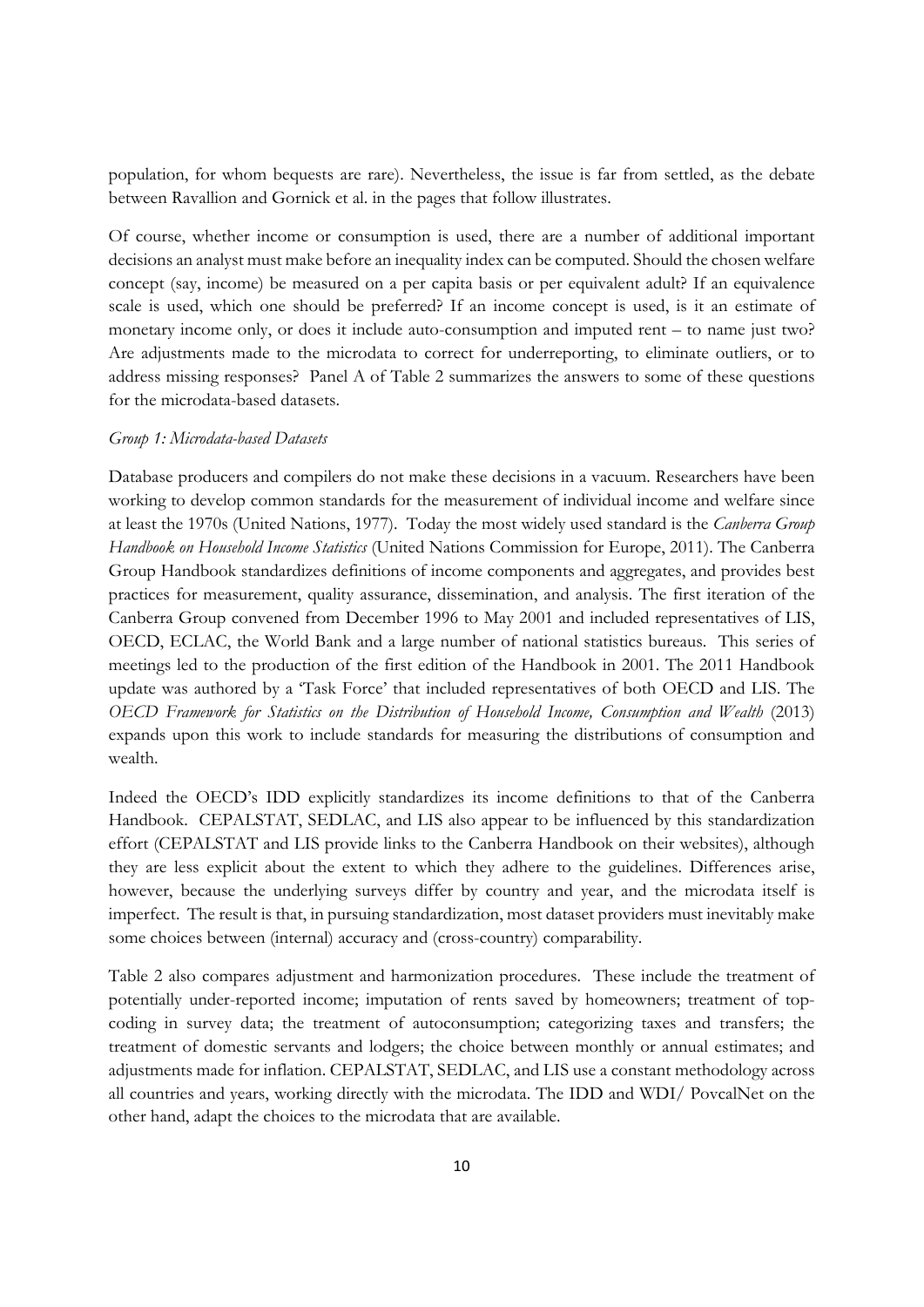For those datasets built directly from the microdata, we note another dimension on which they can be examined. The efforts, either ex-post or ex-ante, to create harmonized microdata can be categorized as those for whom harmonization is the primary concern, and those for whom harmonization is only part of the process of developing comparable indicators. For LIS and SEDLAC, the creation of standardized *microdata* is the priority, and the ability to construct comparable indicators is merely a consequence. In the cases of CEPALSTAT and WDI/ PovcalNet, on the other hand, the microdata is standardized only insofar as is necessary to create comparable indicators.

The datasets that vary their methodology by country, do so for very different reasons. For PovcalNet, broad coverage is a necessity, arising from the World Bank's global mandate. Indicators from PovcalNet are classified as being derived from four categories of data: grouped consumption, grouped income, unit-record income, and unit record consumption. When unit level data is available, the World Bank carries out some minimal standardization of the microdata.<sup>8</sup> However, in an effort to expand coverage, they also calculate indicators from less-standardized grouped data. As a result, users have the choice between a smaller dataset derived from standardized microdata that is more comparable, and a less standardized dataset with broader coverage. This trade-off between comparability and coverage is a central feature of the exercise of compiling cross-national inequality databases, and we return to it below.

The statistics in CEPALSTAT and IDD are officially endorsed by the national statistical offices. Additionally, the choice to leave more responsibility with the national statistical offices implies that more work is being done by the people who are most familiar with the underlying data. The OECD's methodological choices prioritize these two gains at the expense of greater standardization at the microdata level.

#### *Group 2: Secondary Source Datasets*

Generally, the same set of questions (as in Panel A of Table 2) cannot be asked directly of secondarysource databases. Instead, Panel B reports on questions about the criteria and procedures used to select (and rate or rank) their *inputs,* and whether sufficient documentation is provided for those questions to be answered with respect to the original, primary sources.

Secondary source datasets are of two types: (1) aggregation and categorization, as in WIID and (2) choice by precedence, as in *AlltheGinis*. In both cases, the database producers need to assess the quality and comparability of their sources. After this assessment, however, WIID's approach is to provide this information to users with a set of variables categorizing the inequality statistics by income concept, equivalence scale, and quality. The onus is then on the users to determine which of the many data points provided should be used in their research. *AlltheGinis*, on the other hand, makes this decision for you, providing the users with the best available estimate of inequality in a given country and year. Milanovic uses the term "choice by precedence" to indicate that the GiniAll variable is chosen

<sup>8</sup> But standardization of household survey data at the World Bank is carried out separately for each macroregion of the world (e.g. sub-Saharan Africa, South Asia, Latin America, etc.), and procedures differ substantially among them.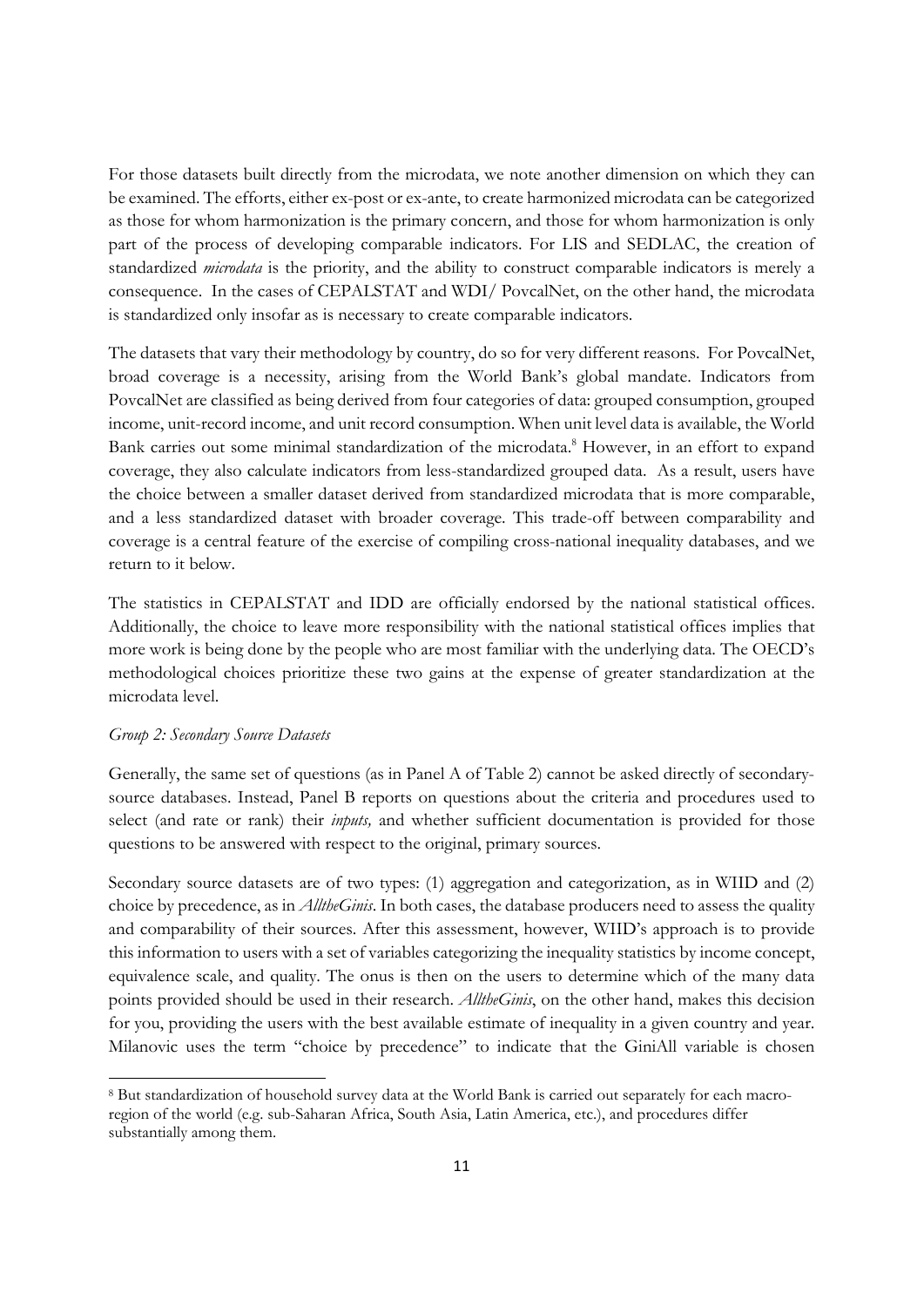according to his ranking of source reliability. Fortunately, both datasets do publish the criteria through which classifications and, in the case of *AlltheGinis*, choices of precedence, are made.

#### *Group 3: Imputation-based Datasets*

When inequality statistics are imputed into country-year cells, our focus should be on understanding both the imputation methodology and the inputs that are used to generate the imputed values. Both will determine what type of inequality (income or consumption; household or individual; per capita or equivalized) is really being presented, and how reliable the estimates are likely to be. Panel C of Table 2 reports on some such questions for SWIID, the only imputation-based dataset under review in this special issue.

In its use of imputation to construct full annual series of inequality statistics, SWIID differs greatly from any of the other databases reviewed in this issue. We describe the series as full because an inequality measure is presented for every single year in a given interval, regardless of whether a survey, census or any other data collection exercise actually took place in that country in that particular year. One can immediately appreciate both how such series would appeal to macroeconomists running panel cross-country regressions, and how they might worry micro-economists specializing on the accurate measurement of poverty and inequality. For each country-year cell, SWIID reports annual gross and net income inequality, measured by the Gini coefficient.

The imputation procedure involves estimating ratios of Gini coefficients – sometimes across countries, and sometimes between one welfare concept (e.g. net income) and another (e.g. gross income) – incorporating all the information available to determine both an inequality estimate and a standard error in each case. Multiple imputation methods (following Rubin, 1987 and 1996) are used, which essentially rely on assuming that ratios between different inequality measures are constant, or stable, and can therefore be used to predict those variables when they are not observed. Solt (2009) describes this method in some detail, and Jenkins (this issue) reviews it. A key issue, to which we shall return, is the tension between two "competing demands" (Jenkins) faced by any such exercise. These are (i) that information be pooled from a sufficiently large group of actual observations (data inputs into the imputation), so that the Gini ratios are robustly estimated; and (ii) that information determining each particular Gini ratio be drawn only from the most comparable set of observations possible, so as to avoid polluting the prediction with ratios from extraneous countries or periods, which actually bear little resemblance to the true object being estimated. Even if all observations in a data set are used, the same tension can be rephrased in terms of the weights assigned to each observation.

At some level, these competing demands are inherent to *any* imputation exercise: essentially inferring 'data' where none is actually available, on the basis of observed relationships between other data that are actually observed. On the one hand, since the relationships (e.g. between gross and net income inequality) vary over space and time (e.g. between Europe and Africa; or between the 1970s and the 1990s in North America), constancy relationships should ideally be drawn from as close to the empty cell to be filled as possible. On the other hand, estimating relationships from very small neighborhoods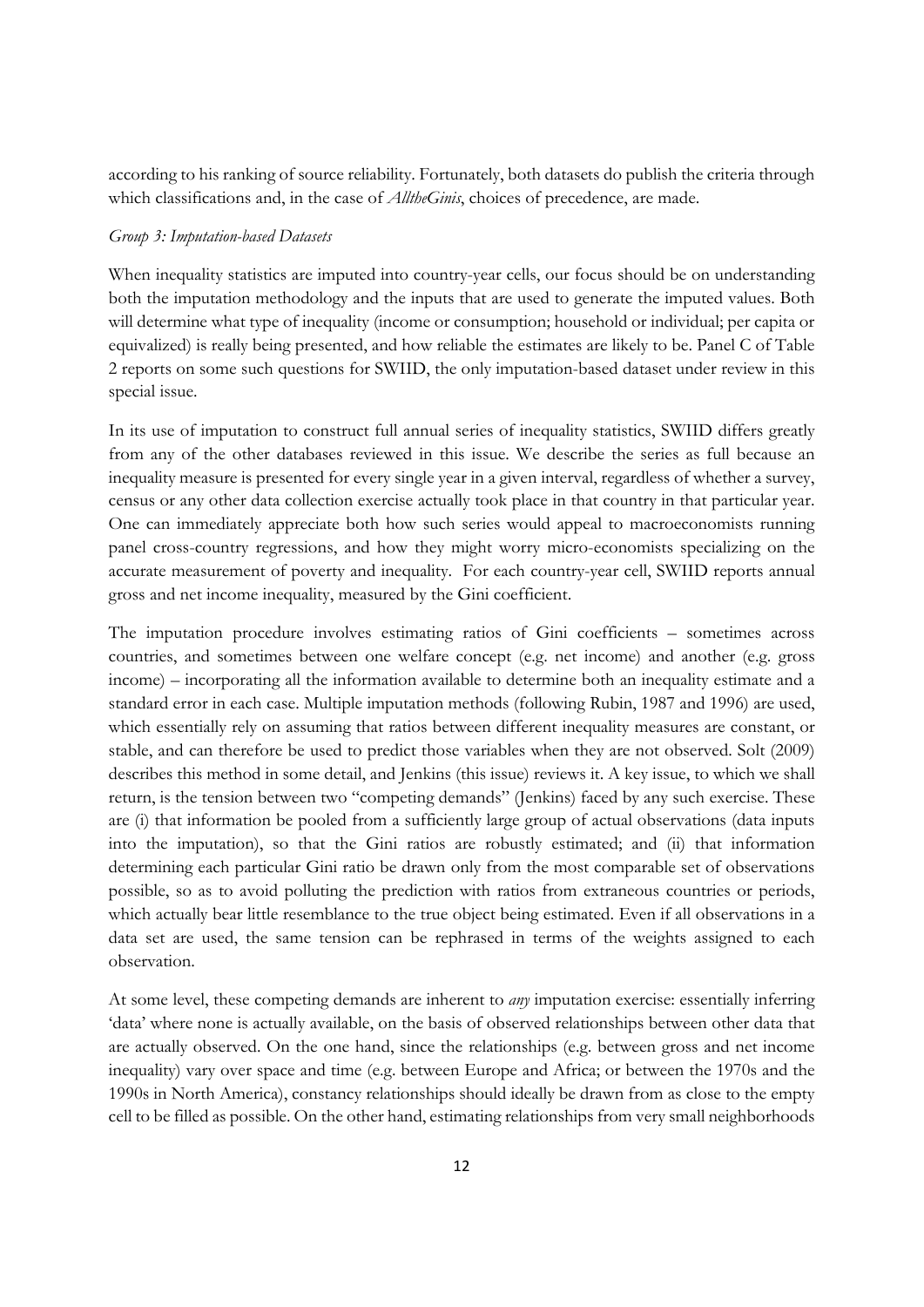may be either too imprecise or downright impossible, where data is particularly scarce. As with other imputation methods, therefore, the one used by SWIID is likely to be at its most reliable precisely where it is least needed – i.e. in filling in occasional gaps in otherwise data-rich environments, such as North America, Europe and Latin America in more recent decades. Conversely, it is likely to be least reliable where actual data is most scarce, and hence constancy assumptions have to be made for countries, periods and concepts where stability is least defensible.

Both secondary-source and imputation-based datasets embody not only their own assumptions but also those of the primary sources they use as inputs. Interestingly, while the methodological frameworks for WIID, All the Ginis, and SWIID are different from one another, they rely on much of the same primary source data. Table 3 shows the overlapping nature of the sources of the secondary datasets. Inequality indicators from LIS Key Figures, SEDLAC, and the World Development Indicators are inputs to all three databases. WIID and All the Ginis additionally include data from Deininger and Squire (1996), and a number of other inequality studies. ATG then absorbs all WIID data. Finally, SWIID uses both WIID and ATG.

How a secondary-source dataset accounts for, prevents, or documents double-counting is a concern. From the publicly provided documentation alone, we were unable to determine how either ATG or SWIID address this issue. If one were to look only at ATG's choice by precedence series, Gini All, this would not be an issue. But for a researcher looking at all of the data in ATG, it is unclear whether the observations attributed to WIID are based on statistics already previously included in the database. Similarly, a researcher would need to compare SWIID's replication files to those obtained from the original source (or, as we did, contact the author directly) to determine that observations are removed to prevent double counting.

#### *An alternative taxonomy*

Our three-group classification, based on the source of the inequality statistics, is clearly not the only way in which these eight databases could be classified. Atkinson et al. (2010) discuss a hierarchy of methodologies employed in the standardization of income inequality data sets. "In short," they write, "we have a 'hierarchy' of degrees of standardization: 1. Common survey instrument (European Community Household Panel, ECHP); 2. Ex-ante harmonized framework (EU-SILC); 3. Ex-post standardized microdata (LIS); 4. Ex-post customized results (OECD); 5. Meta-analyses of results (Kuznets)" (p. 103).

While this hierarchy places higher levels of standardization at the top, the authors note that a common survey instrument does not necessarily imply the best results. Rather, different sources of data may be better suited for some purposes, and worse for others – as in the aforementioned discussion of consumption data collected in a poor developing country, vis-à-vis income data in a rich country. It is unlikely that a questionnaire aimed at collecting the best possible information to accurately assess living standards in Malawi would look much like one designed with the same objective, but for Switzerland. One can also think of Atkinson et al.'s hierarchy as a spectrum ranging from a methodology that is internally consistent by construction, but for which broad coverage is difficult, to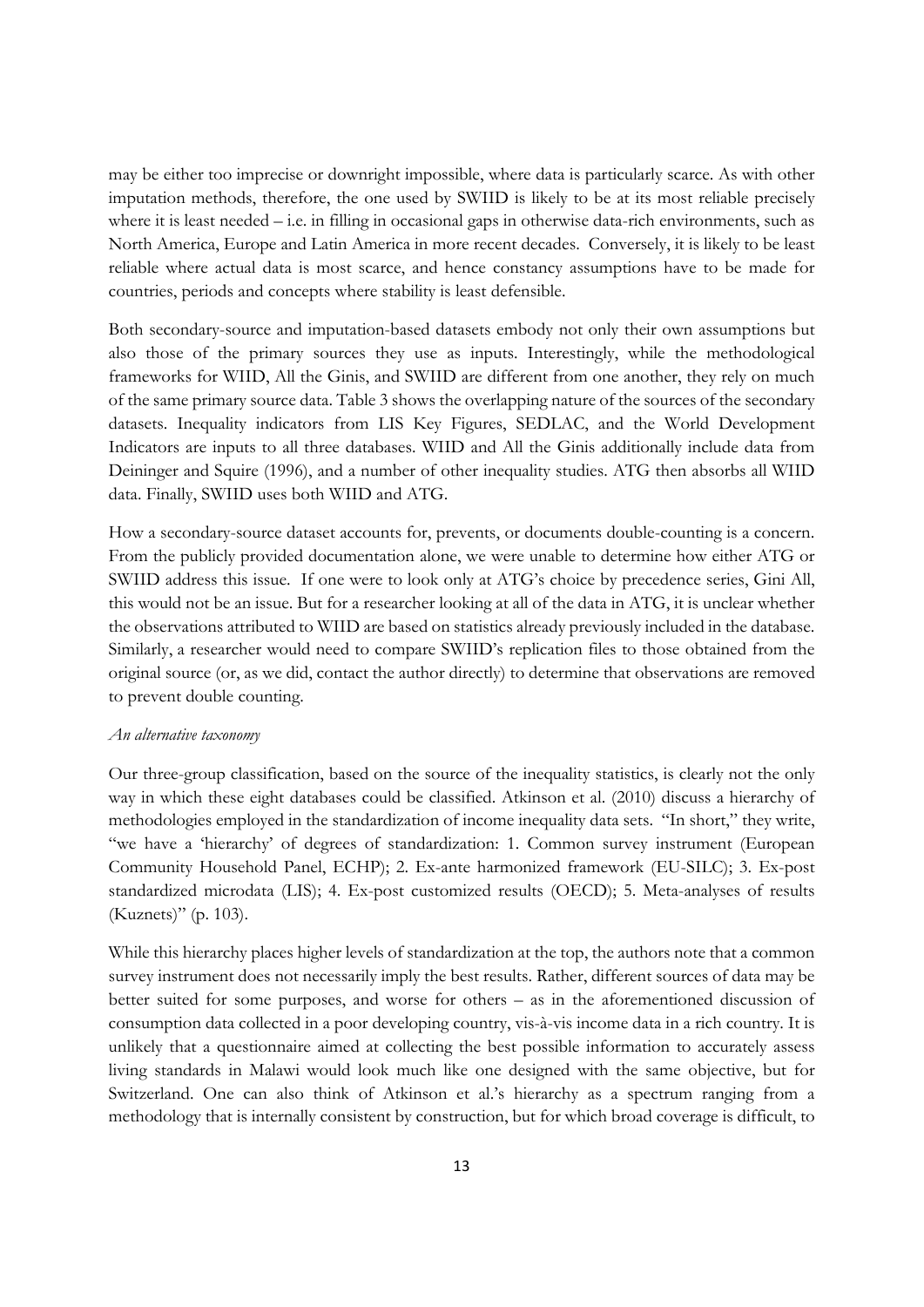an approach that is designed for broad coverage but for which internal inconsistencies are, in practice, inevitable. The tension reflects the trade-off between coverage and comparability to which we have already alluded.

The eight datasets reviewed in this special issue do not include any that could be classified in Atkinson et al.'s first two categories. All of the datasets reviewed in this special issue involve some level of expost standardization. LIS, CEPALSTAT and SEDLAC would belong to Atkinson et al.'s category 3 (ex post standardized microdata). Category 4 (ex-post customized results) would include IDD, and WDI/ PovcalNet. Category 5 (meta-analyses of results) include WIID, SWIID, and AlltheGinis.

#### **3. How do the Estimates Differ across Datasets?**

The various methodological differences among databases discussed above are only of interest to the extent that they yield different results. Our inspection of estimates of inequality levels and trends across the databases suggests that, in general, assessments of long-term trends tend be similar across databases for most countries. Nevertheless, we have found a number of instances in which different sources would lead to different conclusions, as discussed below.

Table 4 displays within-country correlation coefficients between Gini indices reported by the datasets with the most similar geographic coverage. While the correlation coefficient is a crude instrument with which to compare datasets, it provides a minimum consistency requirement, since datasets that show similar trends in inequality should be highly correlated. Panel A presents results for Eastern Europe, Africa, Asia and the Pacific, whereas Panel B concerns Western Europe and the Americas. Overall, correlation coefficients across databases are fairly high. Eighty-three percent of the pairwise correlations are above an (arbitrary) threshold of 0.5. This result of course implies that 17% – or approximately one in six – of these pairwise correlations are lower than 0.5. As noted above, there are also negative correlations coefficients in every region of the world, and between most pairs of databases.

Among the primary-source datasets, SEDLAC and CEPALSTAT have the greatest overlap in coverage. Both report Gini coefficients calculated directly from household survey microdata for Latin America and the Caribbean. Bourguignon (this issue) reviews both databases, with the noticeable takeaway that CEPALSTAT's "more interventionist" methodology – correcting for underreporting and imputing missing data – leads to higher estimates of inequality.<sup>9</sup> Figure 1 graphs the evolution of this discrepancy over time. From 1990 to 2010, CEPALSTAT has estimated Gini Coefficients that have been, on average, 1.6 Gini points higher than SEDLAC – a nontrivial difference. In the case of the Dominic Republic, the discrepancy is greater than 8 Gini points in 2009, 2010, and 2011.

<sup>9</sup> CEPALSTAT is in the process of revising its methods for constructing the household income aggregates and it might stop doing the adjustments for underreporting (based on the comparison with National Accounts) altogether.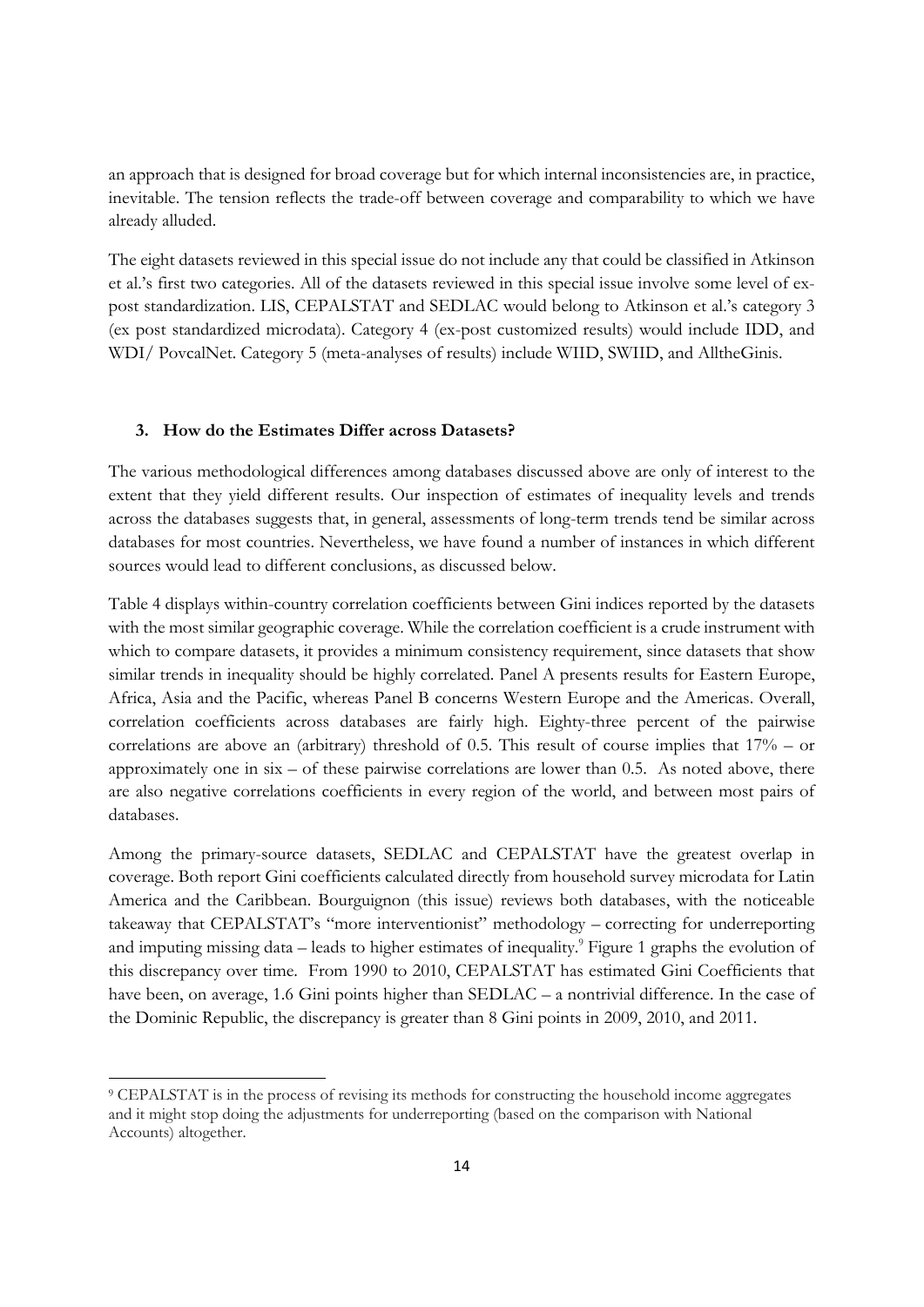Despite this gap in levels, the second panel of Table 4 shows that inequality estimates from SEDLAC and CEPALSTAT are quite closely correlated when we examine within-country trends (the correlation coefficients range from 0.59 to 0.99). The average correlation between SEDLAC and CEPALSTAT across all country and year combinations is 0.86. Correlation coefficients for Latin American countries across other databases (e.g. ATG and SWIID, or WDI and SWIID) are typically lower. Nevertheless, when zooming in on a particular country and a small timeframe, there can be important differences even between CEPALSTAT and SEDLAC. For example, CEPALSTAT data shows an increase inequality in Panama from 2008 to 2011, while SEDLAC's metrics show a decline over the same period.

LIS and IDD also have a substantial overlap in coverage, with 78 common country-year combinations. The databases produce very similar results in both levels and trends. There is never a case of the Gini coefficient diverging more than 0.04 and the average discrepancy is only 0.001. Panel B of Table 4 shows that these datasets are also highly correlated at the country level (0.630 to 0.997). Looking at the individual data, both datasets show a jump in inequality in Italy in the early 1990s, and fairly steadily increasing inequality in Germany, Israel, and the United States. Interestingly, the correlations for the same set of (Western European and North American –WENA) countries is much lower for other pairs of datasets, notably ATG and SWIID. Between these two datasets, there are four negative correlation coefficients for WENA countries, in contrast to LIS and IDD, and despite the fact that LIS is an input into both!

The picture is even less reassuring among developing countries outside Latin America. The original motivation for this special issue was the case of Sub-Saharan Africa, and its inequality dynamics over the 1990s and 2000s. Figure A1.1 in the IMF Fiscal Monitor (October 2012, p.51) displays inequality estimates for a number of countries in two periods: 1985–1995 and 2000–2010. This comparison suggested that inequality had fallen in most countries (11 out of 16) in their Sub-Saharan African sample between those two periods. Table 5 displays the change in Gini coefficient in the IMF report (in column 1) for eight of those countries, and compares it to data from PovcalNet and SWIID version 5.0.<sup>10</sup> Of course, multiple comparisons are possible. For PovcalNet and SWIID, we compare inequality across these time periods in three ways: First by comparing the Gini in the first available year after 1985 with the Gini in the first available year after 2000; then by comparing the Gini in the last available year prior to 1995 with the Gini for the last available year prior to 2010; and finally by comparing the average Gini coefficient in each time period. As table 5 suggests, not only the levels but, more importantly, also the direction of the change is sensitive to both the choice of dataset and the starting and end points used for the comparison. The case of Madagascar is illustrative: whereas the IMF Fiscal Monitor reported a 1% decline in inequality, a comparison of average inequality in the two periods suggests a 0.2% increase (in PovcalNet) or a 4.8% increase (in SWIID). The number of negative entries in column 1 (six instances of decline for the eight countries) is higher than for any of the other possible comparisons from PovcalNet and SWIID, reported in columns 2 to 7.

<sup>&</sup>lt;sup>10</sup> Those eight are the countries for which we have comparable data in PovcalNet.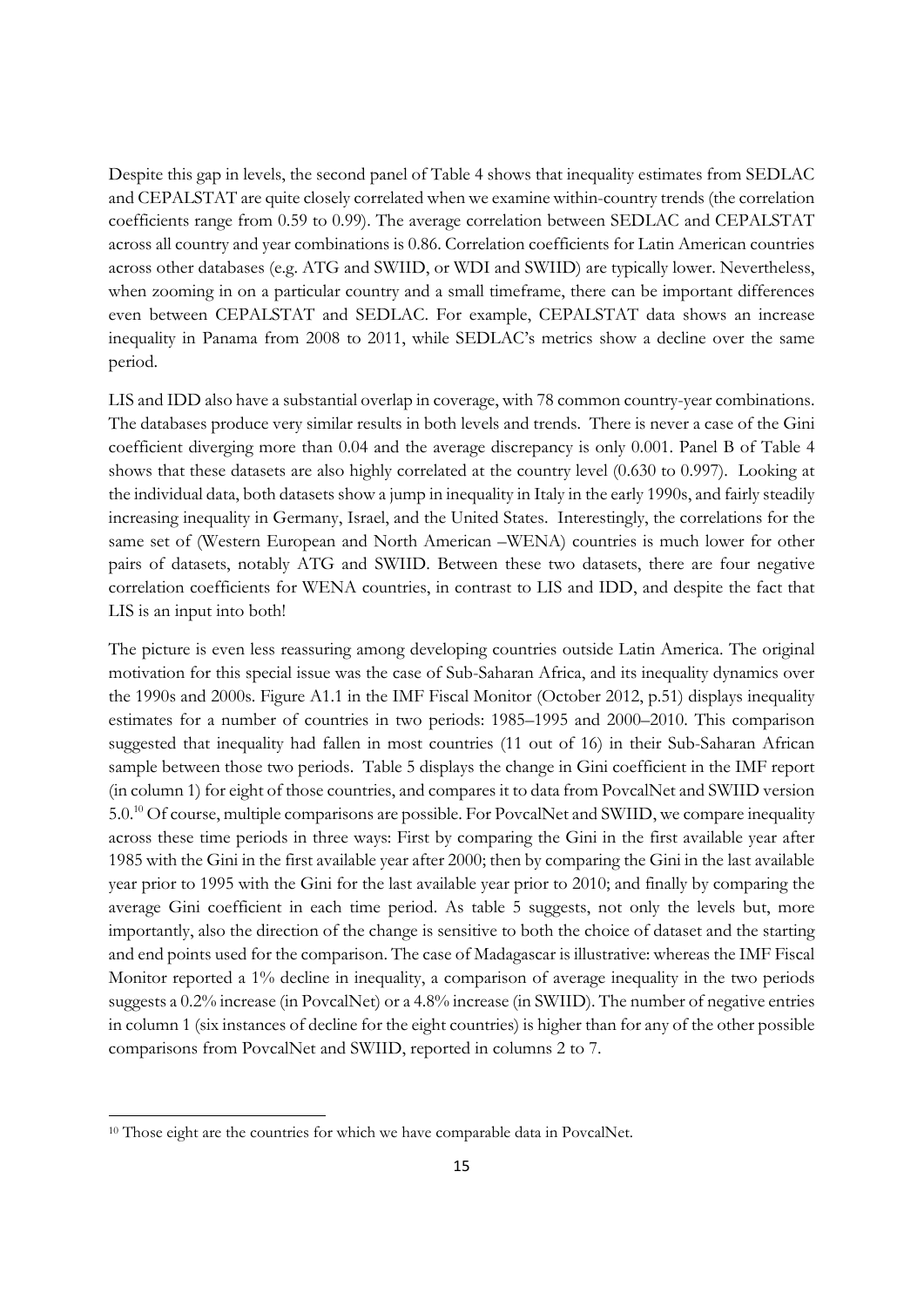In Figure 2 we highlight the inequality estimates for Kenya. Jenkins (this issue) also highlights Kenya to compare WIID and SWIID, and to discuss the variability in the range of SWIID's imputed values. Here, we focus on differences in trends. WDI, ATG, and WIID all agree that there was a sharp decline in inequality between 1992 and 1994. The magnitude of the decline (of about 15 Gini points), however, points to another problem facing students of inequality in Africa. A decline of inequality of that magnitude in a two-year period is highly unlikely, certainly in the absence of war, revolution, or a major disaster. More likely than not, it reflects methodological differences in the primary data collection on the ground in Kenya between two surveys. Beegle et al. (2015) discuss the severity of comparability problems between different household surveys over time in a number of African countries. While these problems due to differences in primary data collection lie beyond the scope of this special issue, they obviously carry through to the compilations we review here (as an illustration of the old adage: garbage in, garbage out). Sadly, they suggest that even where there is agreement between multiple cross-national databases, one cannot be entirely confident that one is on safe ground. While SWIID smooths this decline, the overall trend is similar.

After 1992 the trajectory is far less clear. Based on the World Development Indicators and All the Ginis, inequality rose steadily between 1994 and 2005. In both cases, however, there is no data for the years in between 1997 and 2005. SWIID estimates suggest that inequality fell over that period while WIID includes data from the Society for International Development that estimates inequality increased sharply by 1999. For a researcher studying inequality trends in Kenya in the 1990s and 2000s, this would be of great concern. If she began her analysis in 1992, every dataset would show a decline in inequality. If, however, she chose to begin the analysis in 1994, WDI would show increasing inequality, ATG would show an increase followed by a sharp decline, and SWIID would show a steady decline. In sum, inequality trends in Kenya – and a number of other countries – appear to be very sensitive to the dataset selected.<sup>11</sup>

Moving now to Asia, Figure 3 displays the Gini coefficients reported by WDI, ATG, SWIID, and WIID for Indonesia.<sup>12</sup> All four datasets show inequality rising between 1993 and 1996, falling between 1996 and 1999, and then rising again. The extent to which inequality spiked in 1996, however, varies from a 20 percent increase in the Gini in the case of ATG, to only a 5 percent increase in the Gini in SWIID. The datasets can differ even in the direction in which inequality changed. A researcher using WIID or SWIID would come to the conclusion that inequality in Indonesia increased between 2005 and 2010, while someone using ATG would conclude that inequality fell.

Let us return to the Caribbean for a moment, to illustrate the consequences of a methodological choice by secondary source databases, namely whether or not to choose certain sources of input by precedence. Consider the erratic inequality time series for Jamaica, pictured in Figure 4. SWIID shows a fairly smooth decline in inequality from 1980 through to 1993, followed by a sharp increase in inequality over the next three years. The numbers for ATG, on the other hand, oscillate sharply

<sup>11</sup> For an additional example, see Wittenberg (this issue).

<sup>12</sup> The value for WIID is average of Gini Coefficients for that year, if more than one is included in the database.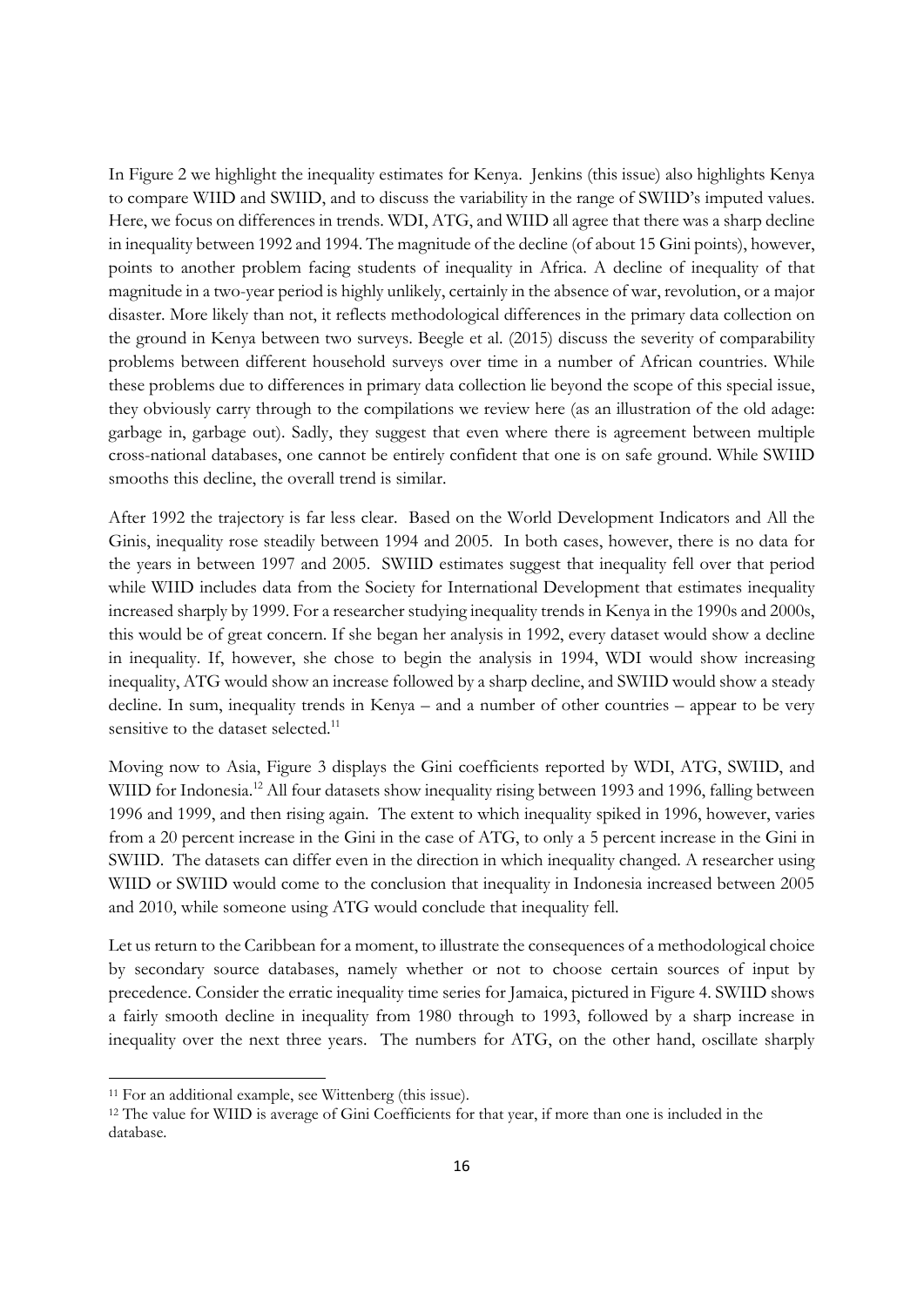between 1989 and 1999. Upon closer examination, the reason for this appears to be that SEDLAC – to which ATG gives precedence as a source – produced higher inequality estimates than the other sources, but published estimates for only 1990, 1996, and 1999. Jamaica is therefore an extreme example of the volatility introduced to data series created with ATG's Choice by Precedence method. Note, however, that this sort of short-term jump (or fall) in inequality is not unique to ATG. WDI also sees a short term-jump caused by a single year outlier in 2001.

Of even greater concern may be the inability for these databases to tell a consistent story even about medium-term trends in Jamaica. The WDI data tells a story of declining inequality in the early 1990s followed by increasing inequality for the remainder of the decade. Data from WIID suggest almost exactly the opposite!

Finally, in Figure 5 we compare SWIID's Gini coefficients for imputed market and net incomes with those obtained from CEQ, for a set of fourteen developing countries. Specifically, the figure shows the difference between the Gini for disposable (or net) incomes and the Gini for market incomes (for the same survey and country), as estimated both by CEQ and SWIID. Recall that CEQ calculates the impact of fiscal policy on inequality through a detailed fiscal incidence analysis, validated by local experts and a series of robustness checks.<sup>13</sup> One worrisome aspect of the comparison is that the discrepancies between CEQ and SWIID are not systematic: i.e., sometimes SWIID's estimate of the redistributive impact is higher and sometimes lower than CEQ's. In some cases, the discrepancies are quite large (e.g. Guatemala, and Indonesia). In one extreme case, Armenia, the redistributive effect is negative in SWIID (i.e., net income inequality is higher than market income inequality) while positive (as expected) in CEQ. Such significant discrepancies suggest that caution may be needed when interpreting the results of cross-country regression analysis based on the SWIID imputation-based data, such as Acemoglu et al. (2013) and Ostry et al. (2014).

#### **4. Concluding Remarks**

Scholarly research and public debate on inequality are on the rise. Naturally, so is the demand for comparable cross-country inequality databases. The eight databases reviewed in the five articles that follow this Introduction contribute to meeting this growing demand. Some are older and wellestablished, others have arisen much more recently; but all are potentially useful public resources, and should in principle be welcomed. Their producers expend considerable time and resources assembling what are essentially public goods, and we owe them a debt of gratitude.

That said, the increasing number of such databases and the fact – documented in this Introduction – that they yield different results, both in levels and in trends, for a significant number of countries, suggest that it may be time to take a closer look at the objectives, inputs and procedures that shape

<sup>13</sup> For details on the methodology see Lustig and Higgins (2013) available in http://www.commitmentoequity.org.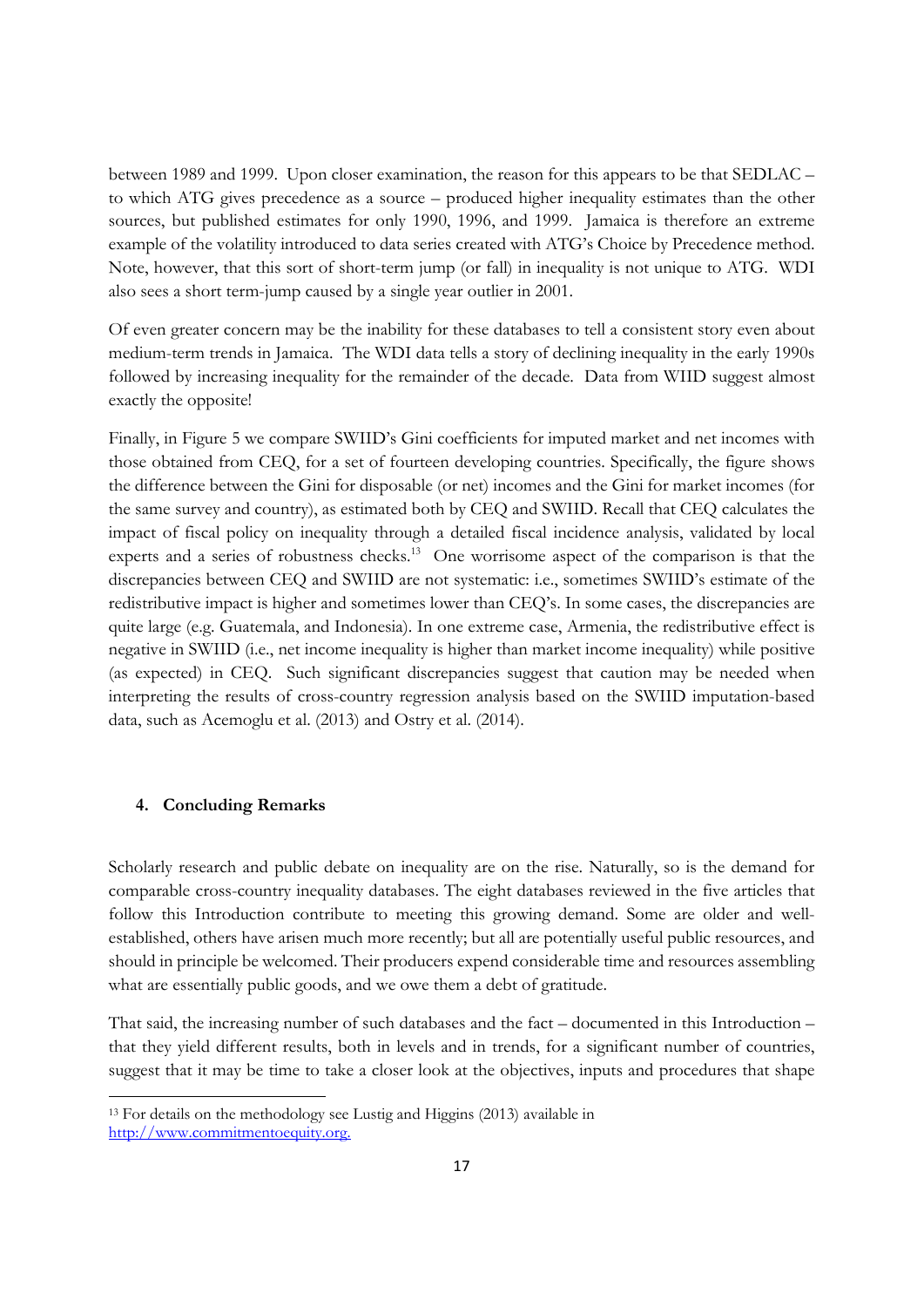these databases. The five articles that follow do just that for eight of the most frequently used crossnational databases. As readers will notice, each dataset is its own special case, and has its own unique strengths and weaknesses. In closing this Introduction, we simply summarize six key messages, which we take away from our reading of the special issue, and from our own comparative analysis of the databases.

First, cross-national inequality databases are only as good as the underlying microdata sources on which they draw. One fundamental reason why the discrepancies between the summary statistics contained in LIS and IDD are considerably smaller than those between other databases lies in the decades of experience and considerable resources expended by National Statistical Offices in Europe and North America to improve both the accuracy and frequency of their primary data collection efforts. Conversely, the reason for considerable uncertainty about inequality trends and, occasionally, levels in sub-Saharan Africa lie in the much patchier history of primary data collection in most countries in that region. Consequently, attention to cross-national compilations must not detract from a persistent focus on more and better data collection in country - and on strengthening the national institutions in charge of that collection.

Second, the world is a diverse place, and there is an inevitable trade-off between the coverage and comparability of inequality databases. When a database is focused on a narrower subset of countries that are relatively similar in terms of their economic structure and their household survey design, harmonization efforts require less draconian impositions of internal accuracy and consistency. It is no surprise, ex post, that the only two pairwise database comparisons in Table 4 that did not return country-level correlation coefficients below 0.5 were between IDD and LIS, and between CEPALSTAT and SEDLAC. One consequence for users is that, ceteris paribus, they should choose the database with the narrowest geographical coverage consistent with their research question.

Even when using datasets with the narrowest geographical coverage, the user may prefer to rely on those which make the least number of undocumented adjustments. For example, between CEPALSTAT and SEDLAC, the user may prefer to use SEDLAC until CEPALSTAT carefully documents how the adjustment for underreporting each income component is done for each country (that is, report each adjustment coefficient) which, at the moment of writing, it did not.<sup>14</sup>

Third, secondary-source databases are subject to the same caveats and comparability concerns as microdata-based sources, plus some more. Examples of additional concerns affecting secondarysource databases include concerns about double-counting entries from different primary sources, as well as different decisions made by primary sources with respect to the choice of income concept, equivalization, treatment of outliers, etc. So, where there is a choice, we would recommend microdatabased compilations over secondary-source databases.

Fourth, imputation comes with both promises and pitfalls. Analysts of income distributions are no strangers to imputation practices. Missing items in consumption or income questionnaires are often

<sup>14</sup> CEPALSTAT is in the process of modifying its methods of calculating inequality indicators and it might stop doing the adjustments for underreporting altogether.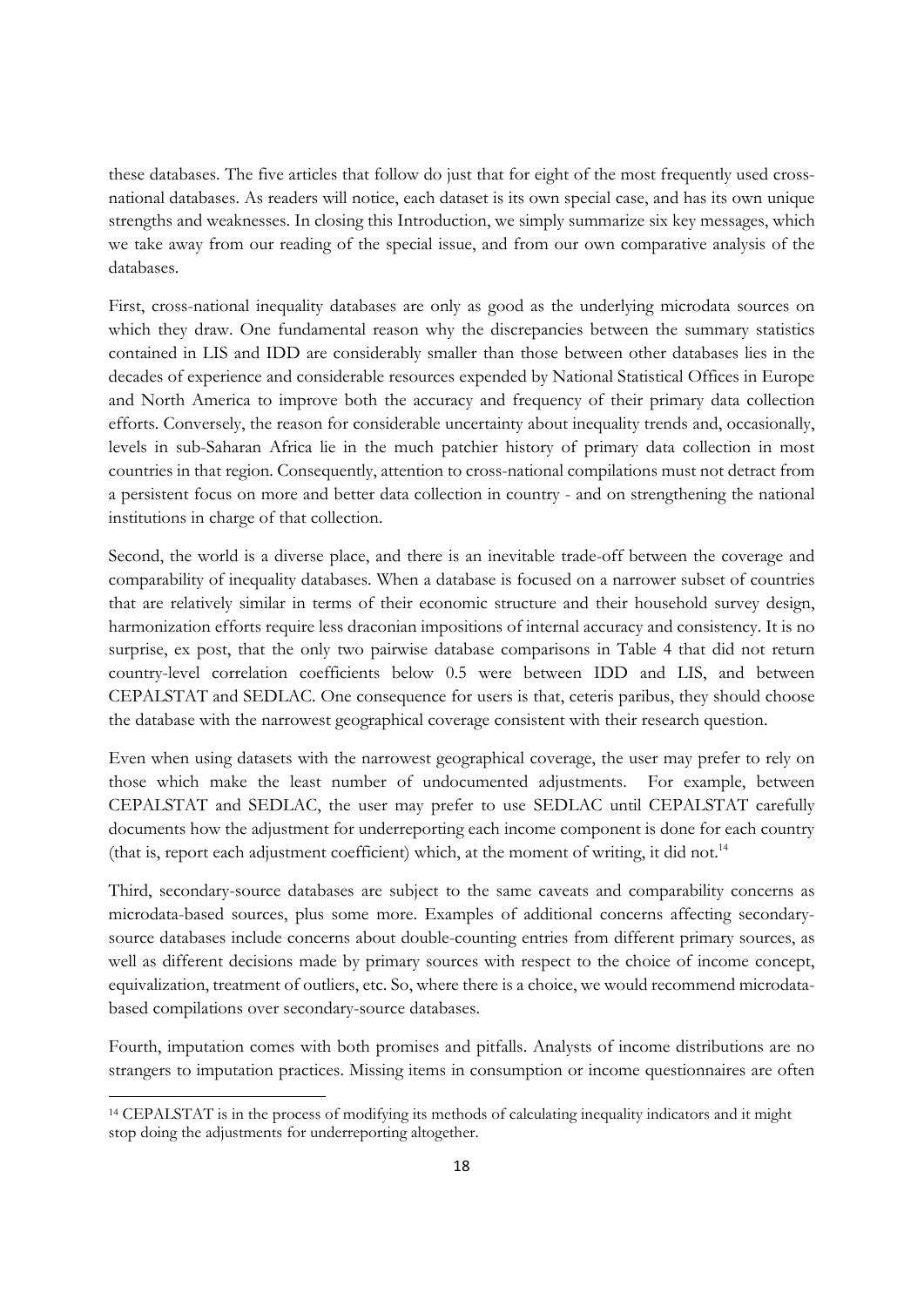imputed, rather than being treated as zeros. Occasionally total incomes for missing observations in household surveys are imputed in their entirety, so as to preserve statistical representativeness, as in the common practice of hot-decking. Rents not paid by home-owners are often imputed.

What is new about SWIID is the wholesale use of multiple imputation to populate country-year cells where no actual primary data collection took place at all, with values obtained from stability assumptions applied to other years for the same country, or even other (hopefully similar) countries. While this practice has obvious (apparent) benefits in terms of expanding coverage, there are serious questions as to the reliability of SWIID's imputed estimates, in particular in data-poor regions (as indicated by Jenkins and Wittenberg in this issue). These concerns naturally extend to any downstream regression analysis based on these estimates.<sup>15</sup> In general, the tension between the competing requirements for a sufficient number of data inputs, versus a sufficient similarity of said inputs, is more likely to be manageable in data-rich environments, such as Western Europe and the Americas. It is likely to be extremely binding, on the other hand, precisely in the data-poor environments where its benefits would have been greatest. On this basis, we endorse Jenkins's recommendation of WIID over SWIID, when no microdata-based dataset provides sufficient coverage.

Fifth, it is clear from both the brief discussion in this Introduction and from the five articles that follow, that use of these databases places a considerable burden of responsibility on the user. The fact that the databases are readily downloadable does not excuse researchers from the need to acquire a sound understanding of the assumptions and methodological choices embodied in the data they are about to use. In some cases, we suspect, such an understanding may well result in a rethink of the research strategy.

Finally, this review also implies that database producers bear an important responsibility in documenting all their assumptions clearly and thoroughly, and making as much of their data, programs and results available to allow for replicability (whenever it applies).<sup>16</sup> Both scholarly research and policy debate need to be based on the best evidence available. Until the micro datasets, programs, assumptions, and all the documentation become publicly available, it will be hard for users to be completely reassured that the reported inequality indicators obtained through a middle-man (i.e., the international dataset producers) are truly reliable. Furthermore, dataset producers would be wise to compare their methods and results with one another and, eventually, perhaps even agree on conventions of best-practice in the calculation of inequality indicators both from primary, secondary or imputed sources.

<sup>15</sup> Authors who insist on using SWIID inequality estimates in regression analysis should, at a minimum, treat them as a variable measured with error, and adjust estimation methods accordingly. Where such corrections rely on consistent estimators that may still be biased in small samples, this should evidently be noted. 16 Similar recommendations likely apply to many national statistical agencies as well, although that issue lies beyond the scope of this paper.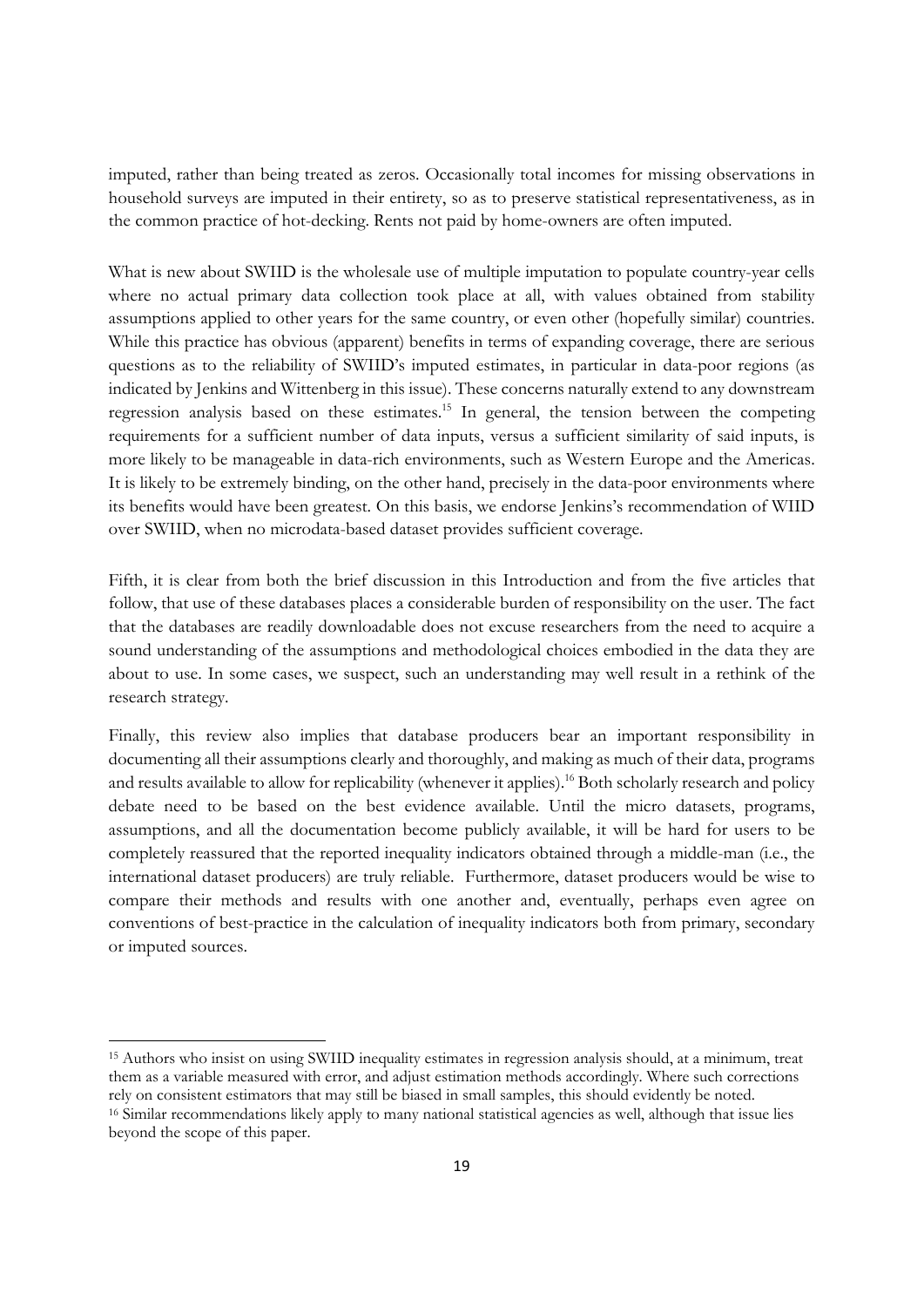#### **References**

Acemoglu, D., Naidu, S., Restrepo, P., & Robinson, J. A.: Democracy, redistribution and inequality, In: Atkinson, A.B., Bourguignon, F. (eds.) Handbook of Income Distribution, vol 2B. Chapter 21, pp. 1885–1966. Elsevier, North-Holland, Amsterdam (2014)

Afkar, R., Jellema, J., Wai-Poi, M.: Fiscal Policy, Redistribution, and Inequality in Indonesia. In: Inchauste, G. and Lustig, N., (eds): The Distributional Impact of Fiscal Policy: Experience from Developing Countries, World Bank, Washington DC (forthcoming)

All the Ginis Dataset. The World Bank

http://econ.worldbank.org/WBSITE/EXTERNAL/EXTDEC/EXTRESEARCH/0,,contentMD K:22301380~pagePK:64214825~piPK:64214943~theSitePK:469382,00.html. Cited July 22, 2014 (2013)

Alvaredo, F., Atkinson, A.B., Piketty, T., Saez, E.: The World Top Incomes Database, http://topincomes.g-mond.parisschoolofeconomics.eu/ Cited July 25, 2013 (2013)

Atkinson, A. B.: Inequality: What Can Be Done? Harvard University Press, Cambridge, MA (2015)

Atkinson, A. B., Bourguignon, F.: Handbook of Income Distribution, vols. 2A-2B. Elsevier, North-Holland, Amsterdam (2014)

Atkinson, A. B., Marlier, E., Montaigne, F., Reinstadler, A.: Income poverty and income inequality. In: Atkinson, A.B.; Marlier, E. (eds.): Income and Living Conditions in Europe, pp. 101– 131, Eurostat, Publications Office of the EU, Luxembourg (2010)

Atkinson, A. B., Piketty, T.: Top incomes: A global perspective. Oxford University Press, Oxford (2010)

Badgaiyan, N., Pirttila, J., Tarp, F.: Response to Professor Stephen Jenkins' comments on the World Income Inequality Database (WIID). Journal of Economic Inequality, this issue (2015)

Beneke, M., Lustig, N., Oliva., J. A.: El impacto de los impuestos y el gasto social en la desigualdady la pobreza en El Salvador, CEQ Working Paper 26, Tulane University (2015)

Bourguignon, F.: Appraising income inequality databases in Latin America. Journal of Economic Inequality, this issue (2015)

Bourguignon, F.: The globalization of inequality. Princeton University Press, Princeton (2015)

Bucheli, M., Lustig, N., Rossi, M., Amábile, F.: Social Spending, Taxes and Income Redistribution in Uruguay. In: Lustig, N., Pessino, C., Scott, J. (eds.) The Redistributive Impact of Taxes and Social Spending in Latin America. Special Issue. Public Finance Review, 42(3), 413–33, (2014)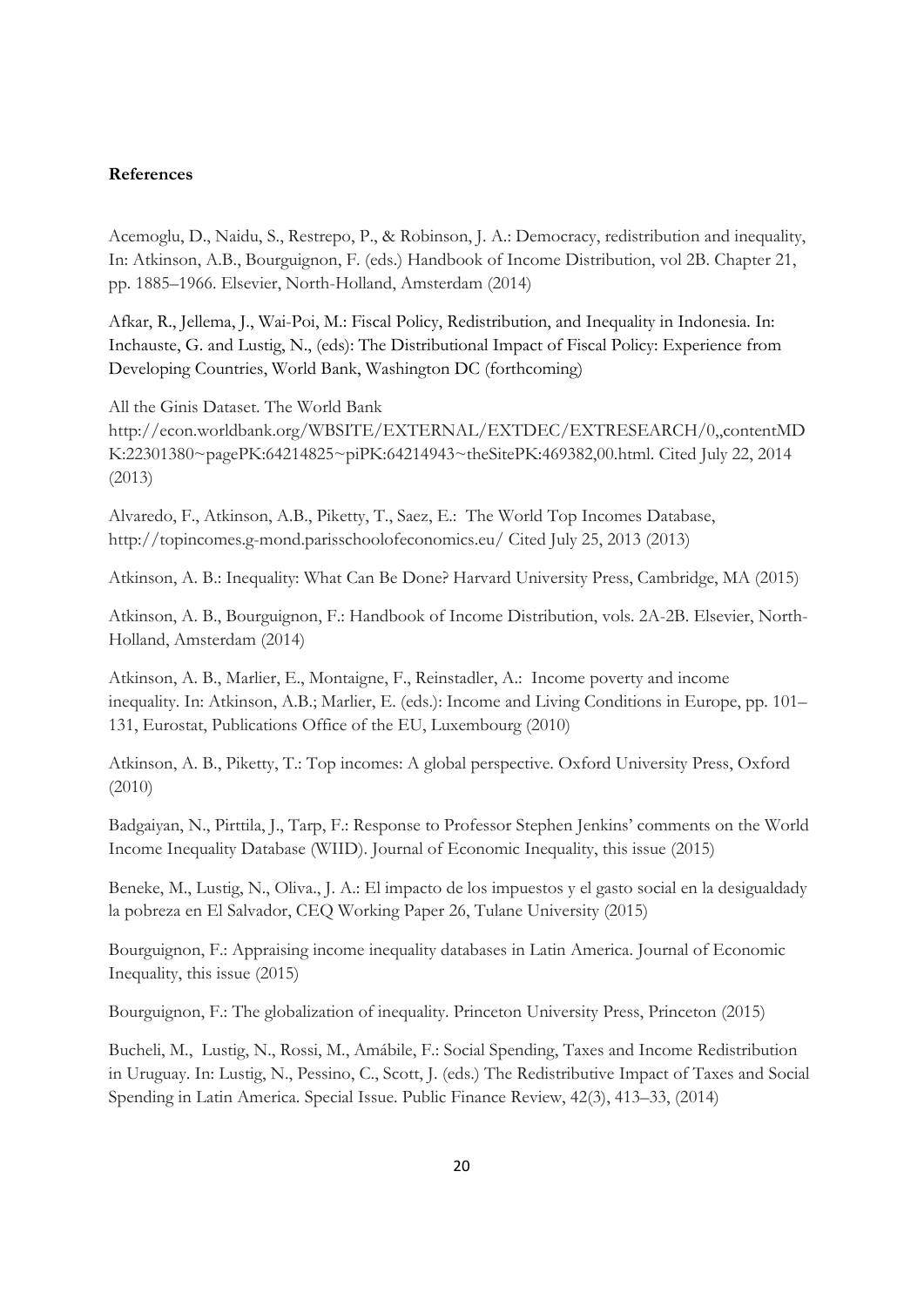Cabrera, M., Lustig, N., Morán, H. E.: Fiscal Policy, Inequality, and the Ethnic Divide in Guatemala. World Development, 76(C), 263–279 (2015)

CEPALSTAT: About CEPALSTAT. http://estadisticas.cepal.org/cepalstat/WEB\_CEPALSTAT/acercaDe.asp?idioma=i. Cited July 22, 2013 (2013)

CEPALSTAT: Estimation of Household Income. http://websie.eclac.cl/sisgen/SisGen\_Badeinso\_calculo\_ingresos.asp?idioma=i. Cited July 22, 2013. (2013)

CEPALSTAT: Note on Household Surveys. http://websie.eclac.cl/sisgen/SisGen\_Badeinso\_nota\_encuestas\_hogares.asp?idioma=i. Cited July 22, 2013. (2013)

Deininger, K., Squire, L.: A new data set measuring income inequality. The World Bank Economic Review, 10(3), 565-591 (1996)

Expert Group on Household Income Statistics [The Canberra Group]: Final Report and Recommendations. Canberra: Statistics Canada (2001)

Gasparini, L.. Tornarolli, L.: A review of the OECD Income Distribution Database. Journal of Economic Inequality, this issue (2015)

GINI Growing Inequalities' Impacts.: http://gini-research.org/articles/home. Cited Feb 1, 2015. (2015)

Gornick, J.C., Jantti, M., Munzi, T., Kruten, T.: Response to The Luxembourg Income Study review by Martin Ravallion. Journal of Economic Inequality, this issue (2015)

Higgins, S., Pereira, C.: The Effects of Brazil's Taxation and Social Spending on the Distribution of Household Income. In: Lustig, N., Pessino, C., Scott, J. (eds.) The Redistributive Impact of Taxes and Social Spending in Latin America. Special Issue. Public Finance Review, 42(3), 346–67 (2014)

Inchauste, G., Lustig, N., Maboshe, M., Purfield, C., Woolard, I.: The Distributional Impact of Fiscal Policy in South Africa, Policy Research Working Paper 7194, World Bank, Washington, DC (2015)

Jaramillo, M.: The Incidence of Social Spending and Taxes in Peru. In: Lustig, N., Pessino, C., Scott, J. (eds.) The Redistributive Impact of Taxes and Social Spending in Latin America. Special Issue. Public Finance Review, 42(3), 291–412 (2014)

International Monetary Fund: Fiscal Monitor Taking Stock: A Progress Report on Fiscal Adjustment. Database (October 2014)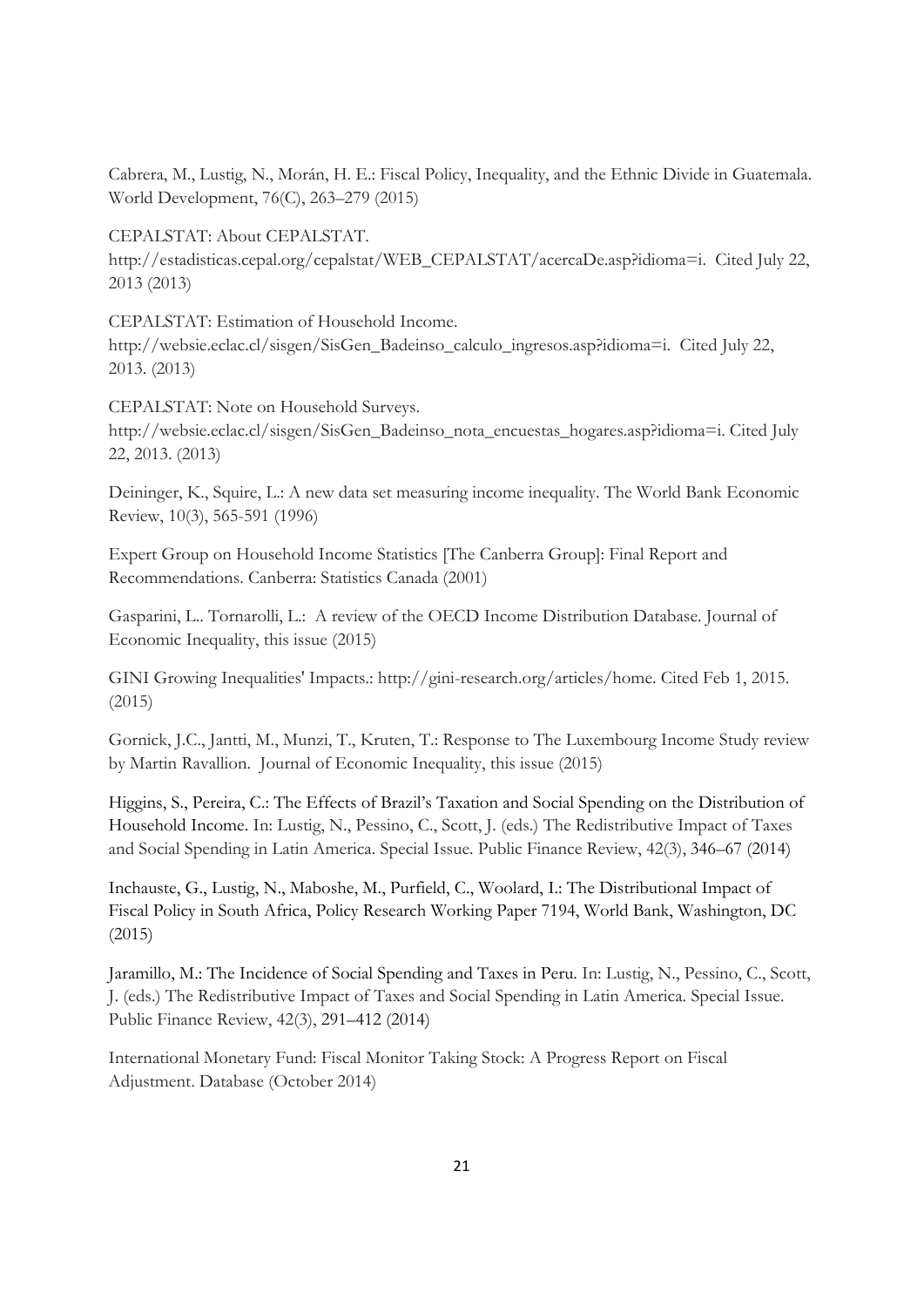Jenkins, S.P.: World Income Inequality Databases an assessment of WIID and SWIID, Journal of Economic Inequality, this issue (2015)

Jenkins, S. P., Van Kerm, P.: The measurement of economic inequality. In: Salverda, W., Nolan, B., Smeeding, T. (eds.) Oxford Handbook of Economic Inequality, Oxford University Press, Oxford (2009)

Lahoti, R., Jayadev, A., Reddy, S. G.: The Global Consumption and Income Project (GCIP): An Introduction and Preliminary Findings. Available at SSRN 2480636 (2014)

LIS: Inequality and Poverty. http://www.lisdatacenter.org/data-access/key-figures/inequality-andpoverty. Cited July 22, 2013 (2013)

LIS: Inequality and Poverty Key Figures. http://www.lisdatacenter.org/lis-ikf-webapp/app/searchikf-. Cited July 22, 2013 (2013)

LIS: The LIS Database: Guidelines. http://www.lisdatacenter.org/wp-content/uploads/our-lisdocumentation-harmonisation-guidelines.pdf. Cited July 22, 2013 (2013)

LIS: LIS Variables. www.lisdatacenter.org/wp-content/uploads/our-lis-documentation-variableslist.pdf. Cited July 22, 2013 (2013)

Milanovic, B.: Description of All the Ginis Dataset. http://worldbank.org/INTPOVRES/Resources/477227- 1173108574667/Description\_of\_the\_gini\_dataset\_2013.pdf. The World Bank. Cited July 22, 2013 (2013)

OECD: Income Distribution Database: Gini, poverty, income, Methods and Concepts. OECD. http://www.oecd.org/social/income-distribution-database.htm. Cited December, 22, 2014 (2014)

OECD: Metadata on OECD Income Distribution Database (IDD). http://www.oecd.org/social/soc/\_README\_IDD\_Surveys&Years.pdf. Cited December 22, 2014 (2014)

OECD: OECD Framework for Statistics on the Distribution of Household Income, Consumption and Wealth. OECD Publishing, Paris (2013)

OECD: OECD.Stat Web Browser User Guide. http://stats.oecd.org/ModalHelp/OECD/WBOS%20User%20Guide%20(EN).pdf. Cited July 22, 2013 (2013)

OECD: Quality review of the OECD database on household incomes and poverty and the OECD earnings database Part 1.

http://www.oecd.org/els/soc/OECDIncomeDistributionQualityReview\_PartI.pdf. Cited July 22, 2013 (2013)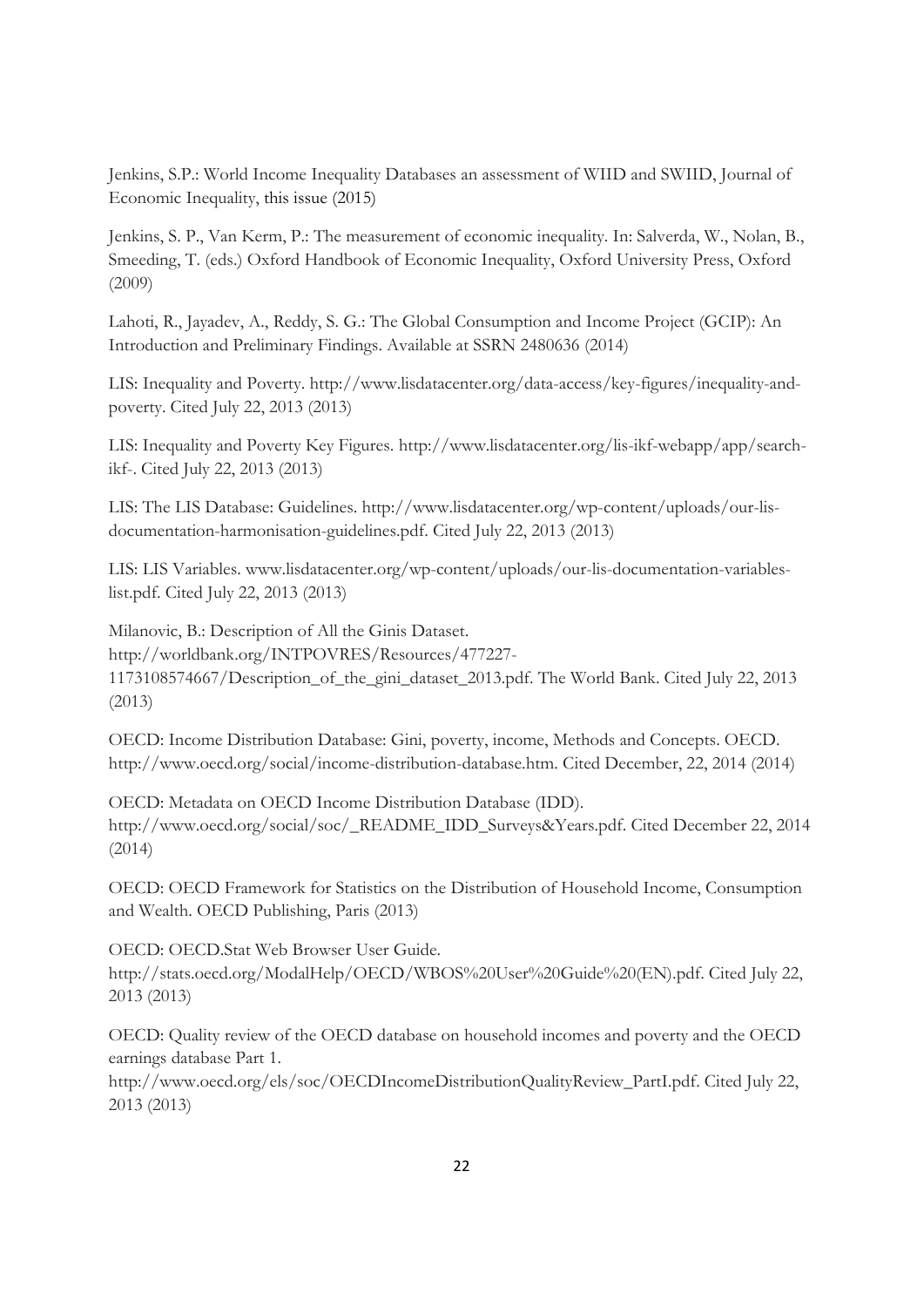OECD: Quality review of the OECD database on household incomes and poverty and the OECD earnings database Part 2.

http://www.oecd.org/els/soc/OECDIncomeDistributionQualityReview\_PartII.pdf. Cited July 22, 2013 (2013)

Ostry, J.D., Berg, A., Tsangarides, C.G.: Redistribution, inequality, and growth, IMF Staff Discussion Note SDN1402. International Monetary Fund, Washington, DC (2014)

Paz Arauco, V., Molina, G. G., Yáñez Aguilar, E., Pozo, W.J.: Explaining Low Redistributive Impact in Bolivia. In: Lustig, N., Pessino, C., Scott, J. (eds.) The Redistributive Impact of Taxes and Social Spending in Latin America. Special Issue. Public Finance Review, 42(3), 326–345 (2014)

Piketty, T.: Capital in the 21st Century. Harvard University Press (2014)

Ravallion, M.: The Luxembourg Income Study. Journal of Economic Inequality, this issue (2015)

Sauma, P., Trejos, J. D.: Gasto Público Social, Impuestos, Redistribución del Ingreso y Pobreza en Costa Rica, CEQ Working Paper 18, Tulane University (2014)

Scott, J.: Redistributive Impact and Efficiency of Mexico's Fiscal System. In: Lustig, N., Pessino, C., Scott, J. (eds.) The Redistributive Impact of Taxes and Social Spending in Latin America. Special Issue. Public Finance Review, 42(3), 368–390 (2014)

Smeeding, T., Latner, J.: PovcalNet, WDI and `All the Ginis': A Critical Review. Journal of Economic Inequality, this issue (2015)

Solt, F.: On the Assessment and Use of Cross-National Income Inequality Datasets. Journal of Economic Inequality, this issue (2015)

Solt, F.: The Standardized World Income Inequality Database. Working paper. SWIID Version 5.0, October 2014 (2014)

Solt, F.: Standardizing the world income inequality database. Social Science Quarterly, 90(2), 231-242 (2009)

Socio-Economic Database for Latin America and the Caribbean (CEDLAS and The World Bank): Methodology- Documents. http://sedlac.econo.unlp.edu.ar/eng/methodology.php. Cited July 25, 2013 (2013)

Socio-Economic Database for Latin America and the Caribbean (CEDLAS and The World Bank): SEDLAC- Institutional http://sedlac.econo.unlp.edu.ar/eng/institutional.php. Cited June, 2 2013 (2013)

Socio-Economic Database for Latin America and the Caribbean (CEDLAS and The World Bank): STATS. http://sedlac.econo.unlp.edu.ar/eng/statistics-detalle.php?idE=35. Cited February 20, 2015. (2015)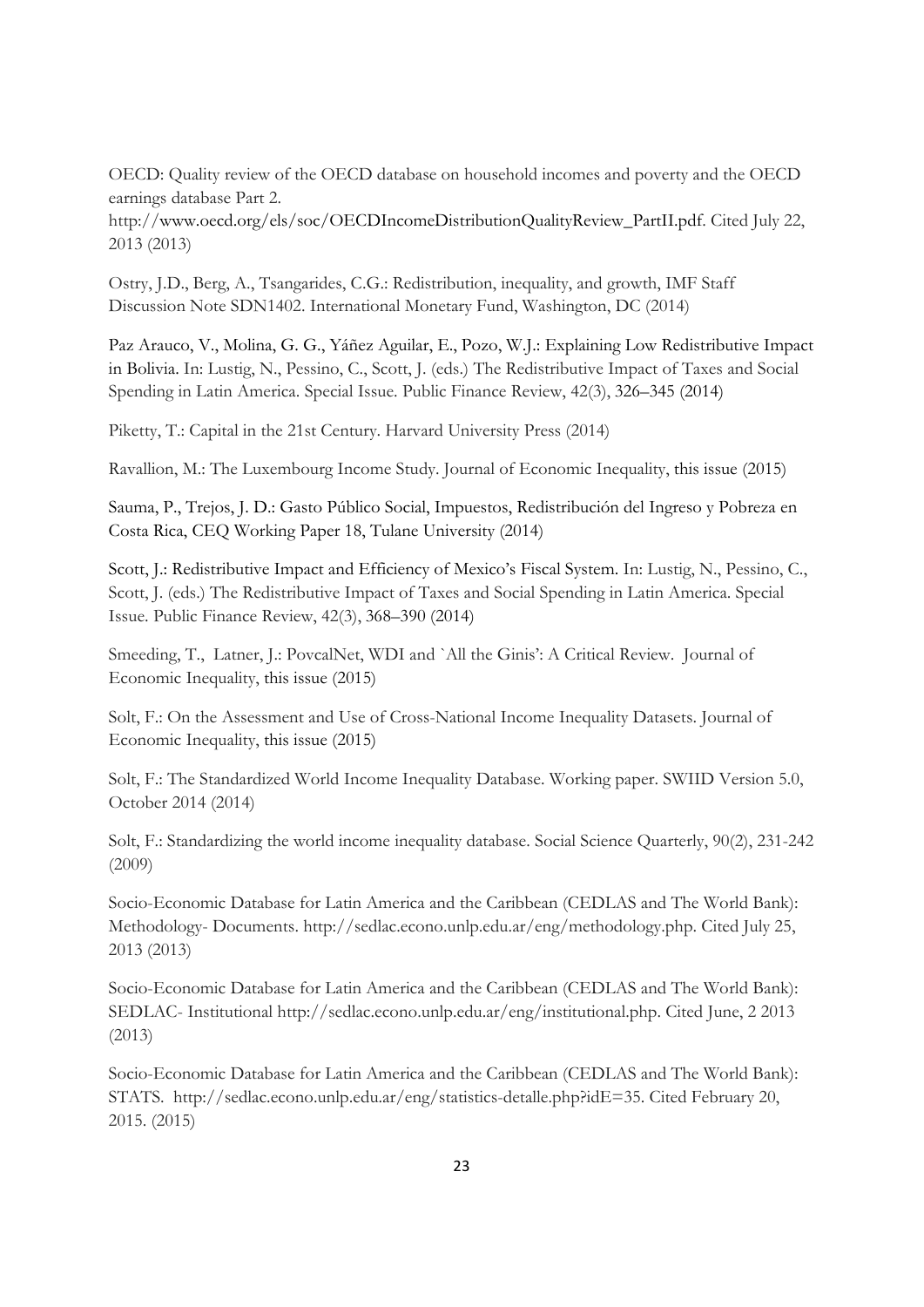United Nations: Provisional Guidelines on Statistics of the Distribution of Income, Consumption and Accumulation of Households.Studies in Methods M 61. New York: Department of Economic and Social Affairs, Statistical Office (1977)

United Nations Economic Commission for Europe: Canberra Group Handbook on Household Income Statistics, Second Edition, Geneva (2011)

Wittenberg, M.: Problems with SWIID: the case of South Africa. Journal of Economic Inequality, this issue (2015)

World Bank: Data. http://iresearch.worldbank.org/PovcalNet/index.htm?0,3. Cited April 18, 2013 (2013)

World Bank: Ethiopia Poverty Assessment 2014, Chapter 5, World Bank, Washington DC (2015)

World Bank: Indicators. http://data.worldbank.org/indicator/all. Cited July 22, 2013 (2013)

World Bank: Methodology. http://iresearch.worldbank.org/PovcalNet/index.htm?0,2. Cited July 22, 2013 (2013)

World Bank: PovcalNet: an online poverty analysis tool. http://iresearch.worldbank.org/PovcalNet/index.htm?0,0. Cited October 28, 2014. (2014)

World Income Inequality Database: Version 3.0b. UNU-WIDER. http://www.wider.unu.edu/research/WIID3-0B/en\_GB/database/ Cited October 8, 2014 (2014)

Younger, S.D., Khachatryan, A.: Fiscal Incidence in Armenia, Background Paper for World Bank Armenia Public Expenditure Review, 2014.

(http://documents.worldbank.org/curated/en/2014/05/19884965/armenia-public-expenditurereview-expanding-fiscal-envelope) (2014)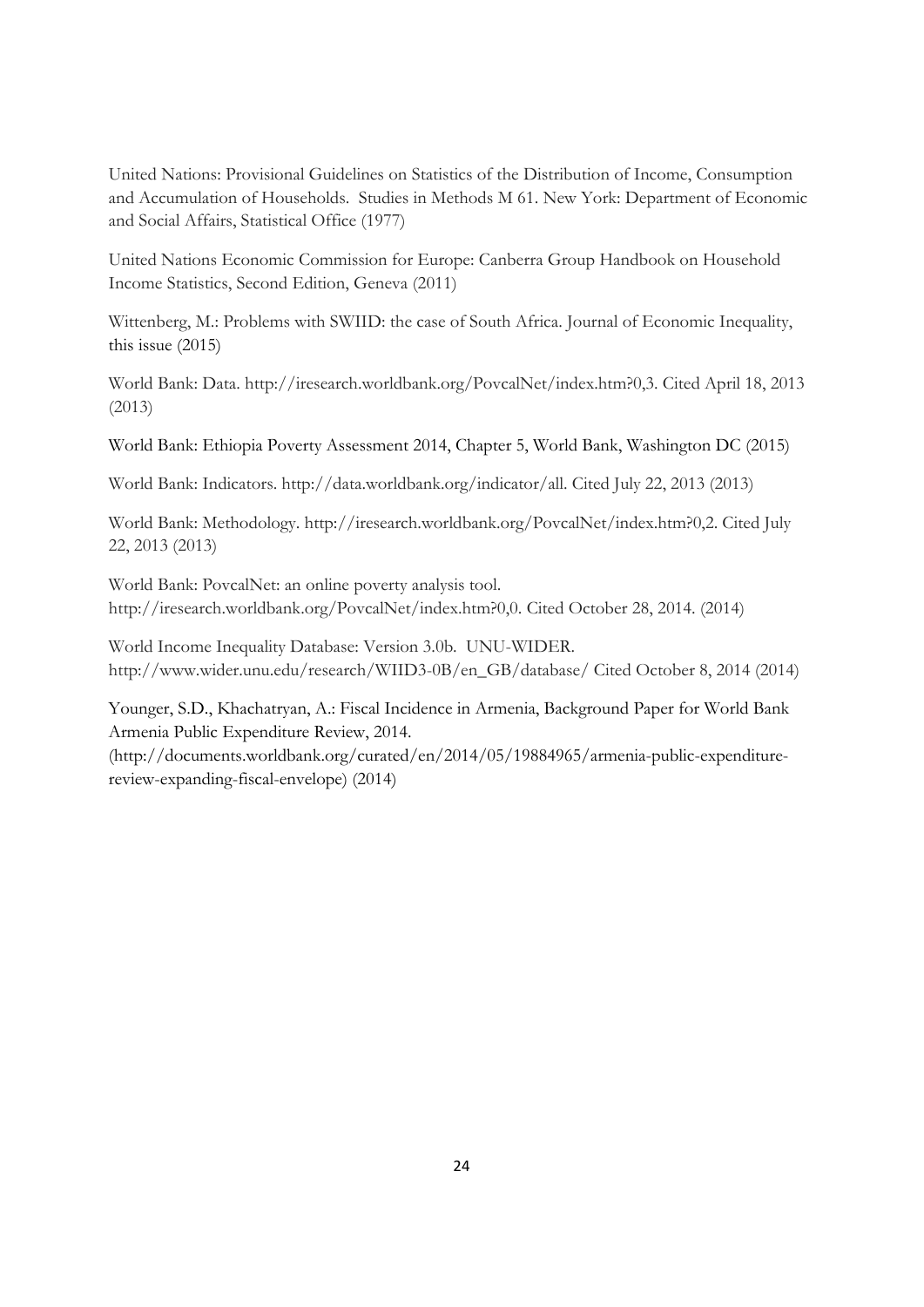|                            | Number of     | <b>Total Number</b> |             |             |
|----------------------------|---------------|---------------------|-------------|-------------|
|                            | Country-Years | Primary             |             |             |
|                            | with Primary  | Source              | Earliest    | Most Recent |
| Region                     | Source Data   | Observations        | Observation | Observation |
| East Asia and Pacific      | 112           | 114                 | 1981        | 2011        |
| Eastern Europe and Central | 301           | 334                 | 1984        | 2011        |
| Asia                       |               |                     |             |             |
| Latin America and          | 378           | 832                 | 1974        | 2013        |
| Caribbean                  |               |                     |             |             |
| Middle East and North      | 51            | 53                  | 1979        | 2010        |
| Africa                     |               |                     |             |             |
| South Asia                 | 39            | 39                  | 1978        | 2012        |
| Sub-Saharan Africa         | 139           | 139                 | 1980        | 2011        |
| Western Europe and North   | 316           | 403                 | 1967        | 2010        |
| America                    |               |                     |             |             |
| Grand Total                | 1336          | 1914                | 1967        | 2013        |

### **Table 1: Gini Coefficient Frequencies in Microdata-based Datasets (CEPAL, LIS, SEDLAC, OECD IDD, and WDI/ PovcalNet)**

NOTE: Statistics as of December 2014. WDI Ginis are derived from PovcalNet.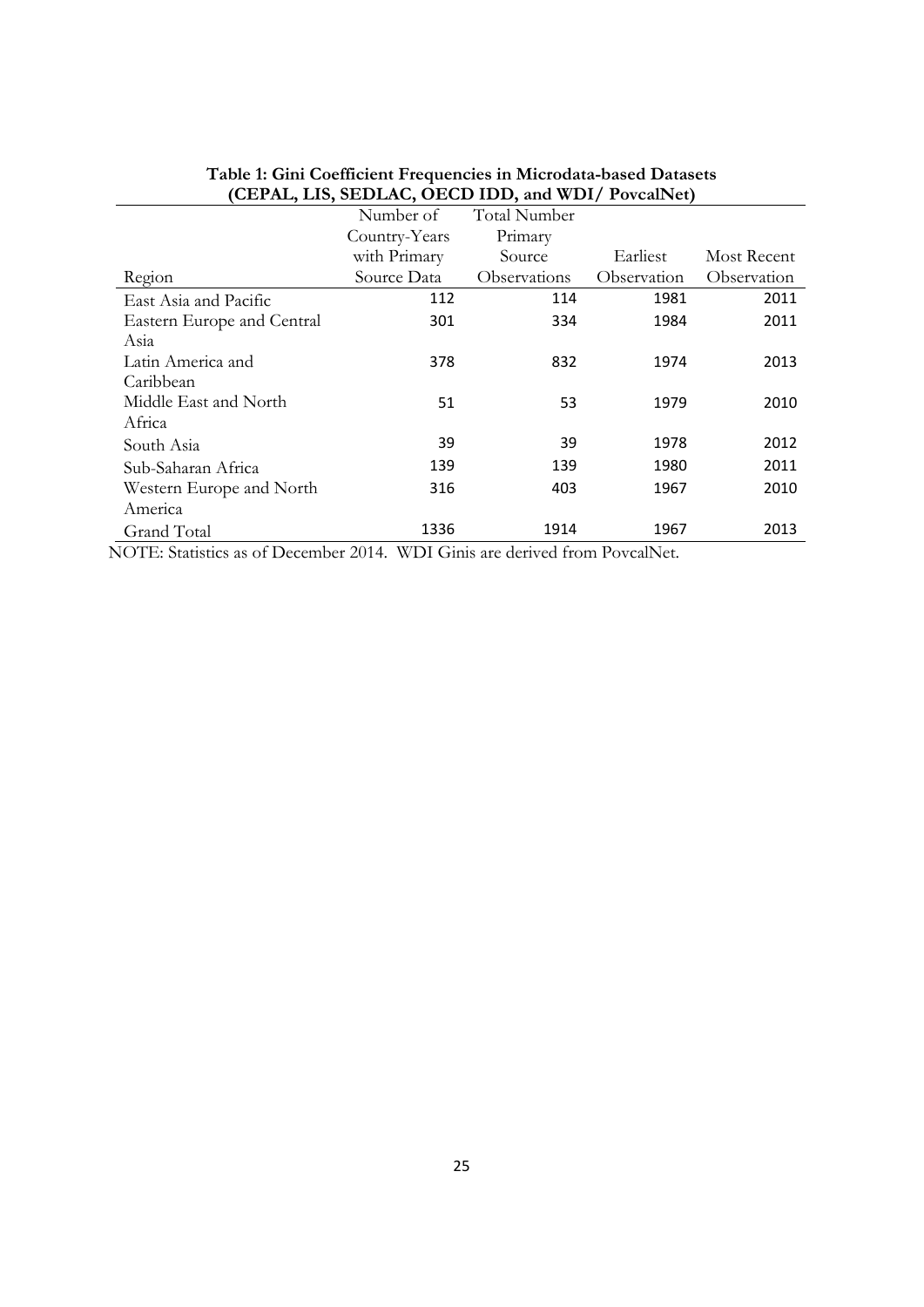| I anci II, microgata-bascu Datascus                                                                                        |              |             |             |               |                  |
|----------------------------------------------------------------------------------------------------------------------------|--------------|-------------|-------------|---------------|------------------|
| Dataset                                                                                                                    | <b>CEPAL</b> | LIS         | OECD<br>IDD | <b>SEDLAC</b> | WDI<br>PovcalNet |
| Dataset Summary                                                                                                            |              |             |             |               |                  |
| Inequality Indicators (Gini (G), Theil (T), Atkinson (A), Others (O))                                                      | G,T,A,O      | G,T,A,O     | G, O        | G,T,A,O       | G,T,O            |
| Statistical Significance Indicators (i.e., standard errors or confidence intervals) (Always (A), Sometimes (S), Never (N)) | N            | $\mathbf N$ | S           | A             | N                |
| What is the unit of time: month (M), quarter (Q), year (A)? Are corrections made for inflation? $(Yes(Y)/No(N))$           | M(N)         | A(Y)        | A(Y)        | M(Y)          | Varies (Y)       |
| Description of Welfare Concept                                                                                             |              |             |             |               |                  |
| Income $(I)$ or consumption $(C)$                                                                                          | Ι            | Ι           | Ι           | Ι             | varies           |
| Monetary (M) or total (T)? If 'total', does it include auto-consumption $(Yes(Y)/No(N))$ , imputed rent $(Yes(Y)/No(N))$ ? | T(Y,Y)       | T(Y,N)      | M           | T(Y,Y)        | V-NS             |
| Includes estimates before taxes and transfers? $(Yes(Y)/No(N))$                                                            | <b>NS</b>    | $\mathbf N$ | Y           | $\mathbf N$   | NS               |
| Includes estimates after taxes and transfers? $(Yes(Y)/No(N))$                                                             | <b>NS</b>    | Υ           | Y           | Y             | <b>NS</b>        |
| Equivalization of household incomes: per capita (PC), or alternative equivalence scale (E)?                                | PC           | Е           | E           | PC & E        | PC               |
| Are differences in prices by region (rural, urban, etc.) accounted for $(Yes(Y)/No(N))$                                    | <b>NS</b>    | $\mathbf N$ | ${\rm N}$   | Y             | V-NS             |
| Adjustments to the original data source (for harmonization purposes)                                                       |              |             |             |               |                  |
| Correction for under-reporting (Yes(Y)/No(N))                                                                              | Y            | $\mathbf N$ | varies      | N             | N                |
| Is documentation sufficient to replicate results? $(Yes(Y)/No(N))$                                                         | N            | N/A         | N           | N/A           | N/A              |
| Adjustment for top coding? $(Yes(Y)/No(N))$                                                                                | N            | Y           | $\mathbf N$ | N             | <b>NS</b>        |
| Is documentation sufficient to replicate results? $(Yes(Y)/No(N))$                                                         | N/A          | Y           | N/A         | N/A           | N                |
| Elimination of extreme values $(Yes(Y)/No(N))$                                                                             | $\mathbf N$  | $\mathbf N$ | V-NS        | N             | <b>NS</b>        |
| Is microdata made available through the dataset provider? $(Yes(Y)/No(N))$                                                 | N            | Y           | $\mathbf N$ | N             | N                |

#### **Table 2: Description of Datasets Panel A: Microdata-based Datasets**

**\*** Consumption is the preferred welfare definition for WDI. Inequality induces based on income are also listed in certain cases.

NOTES: N/A denotes Not Applicable. NS denotes Not Stated; in these cases the information is not documented by the dataset provider. V-NS denotes Varies by observation, not stated at observation level.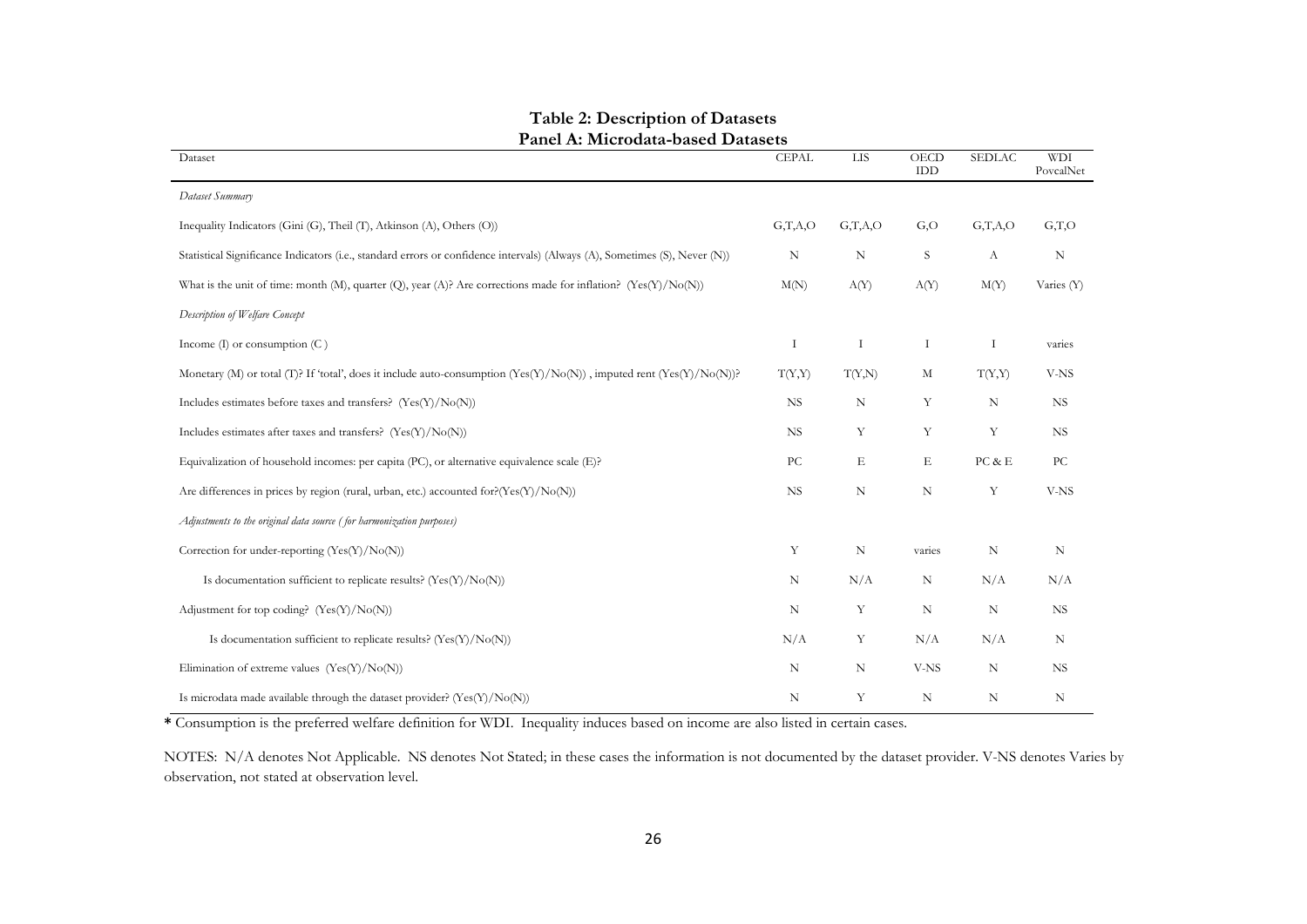| $mnci$ $\boldsymbol{\omega}$ , $\boldsymbol{\omega}$ $\boldsymbol{\omega}$ $\boldsymbol{\omega}$ $\boldsymbol{\omega}$ $\boldsymbol{\omega}$ , $\boldsymbol{\omega}$<br>$500$ and $500$ and $500$                          |            |             |
|----------------------------------------------------------------------------------------------------------------------------------------------------------------------------------------------------------------------------|------------|-------------|
| Dataset                                                                                                                                                                                                                    | <b>ATG</b> | <b>WIID</b> |
| Dataset Summary                                                                                                                                                                                                            |            |             |
| Inequality Indicators (Gini $(G)$ , Theil $(T)$ , Atkinson $(A)$ , Others $(O)$ )                                                                                                                                          | G          | G, O        |
| Statistical Significance Indicators (i., standard errors or confidence intervals) (Always (A), Sometimes (S), Never (N))                                                                                                   | N          | N           |
| Methodology for Aggregating Data                                                                                                                                                                                           |            |             |
| Adjusts primary source data? $(Yes(Y)/No(N))$                                                                                                                                                                              | N          | N           |
| Is original source of data clearly noted? $(Yes(Y)/No(N))$                                                                                                                                                                 | Υ          | Υ           |
| Are welfare concepts clearly noted? $(Yes(Y)/No(N))$                                                                                                                                                                       | N          | Y           |
| If multiple datapoints are available for the same country and year, are some sources of data given priority?( $Yes(Y)/No(N)$ )                                                                                             | Y          | Y           |
| If multiple datapoints are available for the same country and year, is a "first-best" datapoint selected? $(Yes(Y)/No(N))$                                                                                                 | Υ          | N           |
| Are secondary-source databases used as inputs? $(Yes(Y)/No(N))$                                                                                                                                                            | Υ          | N           |
| If secondary-source based databases are used as inputs, is a methodology in place to prevent over-representation if the<br>same datapoint appears from both a primary and secondary source? (Yes(Y)/No(N)/Not Stated (NS)) | <b>NS</b>  | N/A         |

#### **Table 2: Description of Datasets (ctd.) Panel B: Secondary Source Datasets**

#### **Panel C: Imputation-based Datasets**

| Dataset                                                                                                                                                                                                            | <b>SWIID</b> |
|--------------------------------------------------------------------------------------------------------------------------------------------------------------------------------------------------------------------|--------------|
| Dataset Summary                                                                                                                                                                                                    |              |
| Inequality Indicators (Gini $(G)$ , Theil $(T)$ , Atkinson $(A)$ , Others $(O)$ )                                                                                                                                  | G            |
| Statistical Significance Indicators (i., standard errors or confidence intervals) (Always (A), Sometimes (S), Never (N))                                                                                           | $A^*$        |
| Methodology for Imputations                                                                                                                                                                                        |              |
| Is the description of imputation methods sufficient to replicate the dataset? $(Yes(Y)/No(N))$                                                                                                                     | Y            |
| Has methodology been subject to scrutiny by experts in the field of imputation? $(Yes(Y)/No(N))$                                                                                                                   | Not Clear    |
| Are secondary data sources used as inputs? $(Yes(Y)/No(N))$                                                                                                                                                        | Y            |
| If secondary data sources are used as inputs, is a methodology in place to prevent over-representation if the same<br>datapoint appears from both a primary and secondary source? $(Yes(Y)/No(N)/Not$ Stated (NS)) | <b>NS</b>    |
| Is there a systematic validation process in place with country/region experts? $(Yes(Y)/No(N))$                                                                                                                    | Not Clear    |
| If multiple datapoints are available for the same country and year, is a "first-best" datapoint selected or are all datapoints<br>used in the imputation method? (First Best (FB)/ All)                            | All          |
| Is the welfare concept clearly defined? $(Yes(Y)/No(N))$ Can it be deduced from the documentation on the primary<br>sources? $(Yes(Y)/No(N))$                                                                      | N, Y         |

\*SWIID v5.0 provides 100 imputed values of each of its indicators. Stata code on the SWIID website allows users to either calculate means, standard deviation, and confidence intervals or to use the 100 values to multiply impute their analysis. Earlier versions of the SWIID provided the mean and standard deviation.

NOTES:N/A denotes Not Applicable. NS denotes Not Stated; in these cases the information is not documented by the dataset provider. V-NS denotes Varies by observation, not stated at observation level.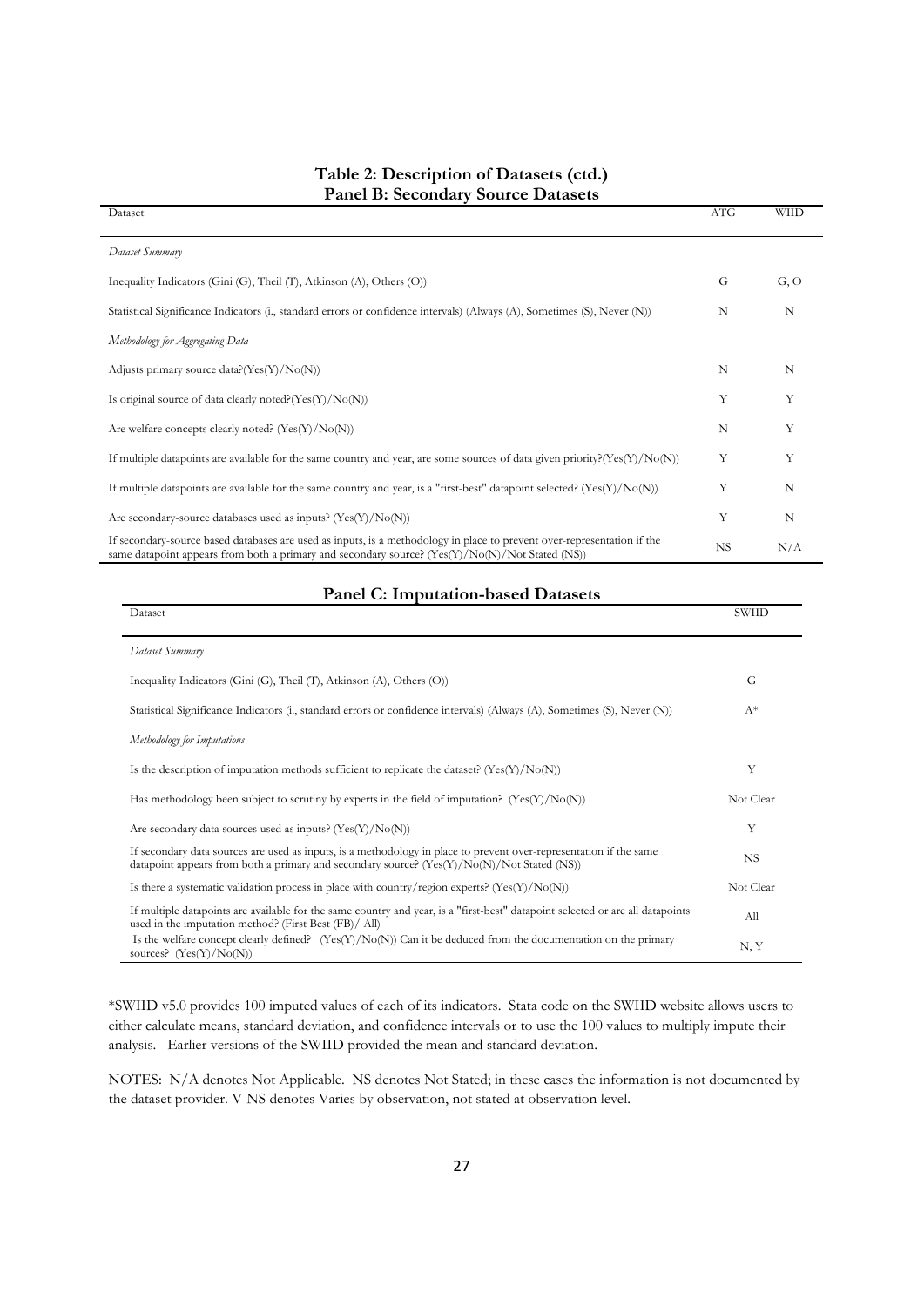| Sources Used                                            |              | <b>Secondary Datasets</b> |            |
|---------------------------------------------------------|--------------|---------------------------|------------|
|                                                         | All the      | The Standardized          | World      |
|                                                         | Ginis        | World Income              | Income     |
|                                                         |              | Inequality                | Inequality |
|                                                         |              | Database                  | Database   |
|                                                         |              | (SWIID)                   | (WIID)     |
| Group 1: Datasets that Calculate Indices with Microdata |              |                           |            |
| <b>CEPALSTAT</b>                                        |              | Χ                         |            |
| Luxembourg Income Study (LIS)                           | Χ            | X                         | Χ          |
| <b>OECD IDD</b>                                         |              |                           |            |
| Socio-Economic Database for Latin America and           | $\mathbf{X}$ | X                         | X          |
| The Caribbean (SEDLAC)                                  |              |                           |            |
| World Development Indicators (WDI) and                  | Χ            | Χ                         | Χ          |
| PovcalNet                                               |              |                           |            |
| Group 2: Datasets that use Secondary Sources            |              |                           |            |
| All the Ginis                                           |              | X                         |            |
| The Standardized World Income Inequality                |              |                           |            |
| Database (SWIID)                                        |              |                           |            |
| World Income Inequality Database (WIID)                 | Х            | Χ                         |            |

#### **Table 3: Sources Used by Secondary Source Datasets: All the Ginis, SWIID, and WIID**

SOURCES:

Milanovic, B.: Description of All the Ginis Dataset.

http://worldbank.org/INTPOVRES/Resources/477227-

1173108574667/Description\_of\_the\_gini\_dataset\_2013.pdf. The World Bank. Cited July 22, 2013. (2013)

Solt, F.: The Standardized World Income Inequality Database. Working paper. SWIID Version 5.0, October 2014 (2014)

Solt, F.: Standardizing the world income inequality database\*. Social Science Quarterly, 90(2), 231- 242. (2009).

World Income Inequality Database, Version 3.0b. UNU-WIDER. http://www.wider.unu.edu/research/WIID3-0B/en\_GB/database/ Cited October 8, 2014. (2014).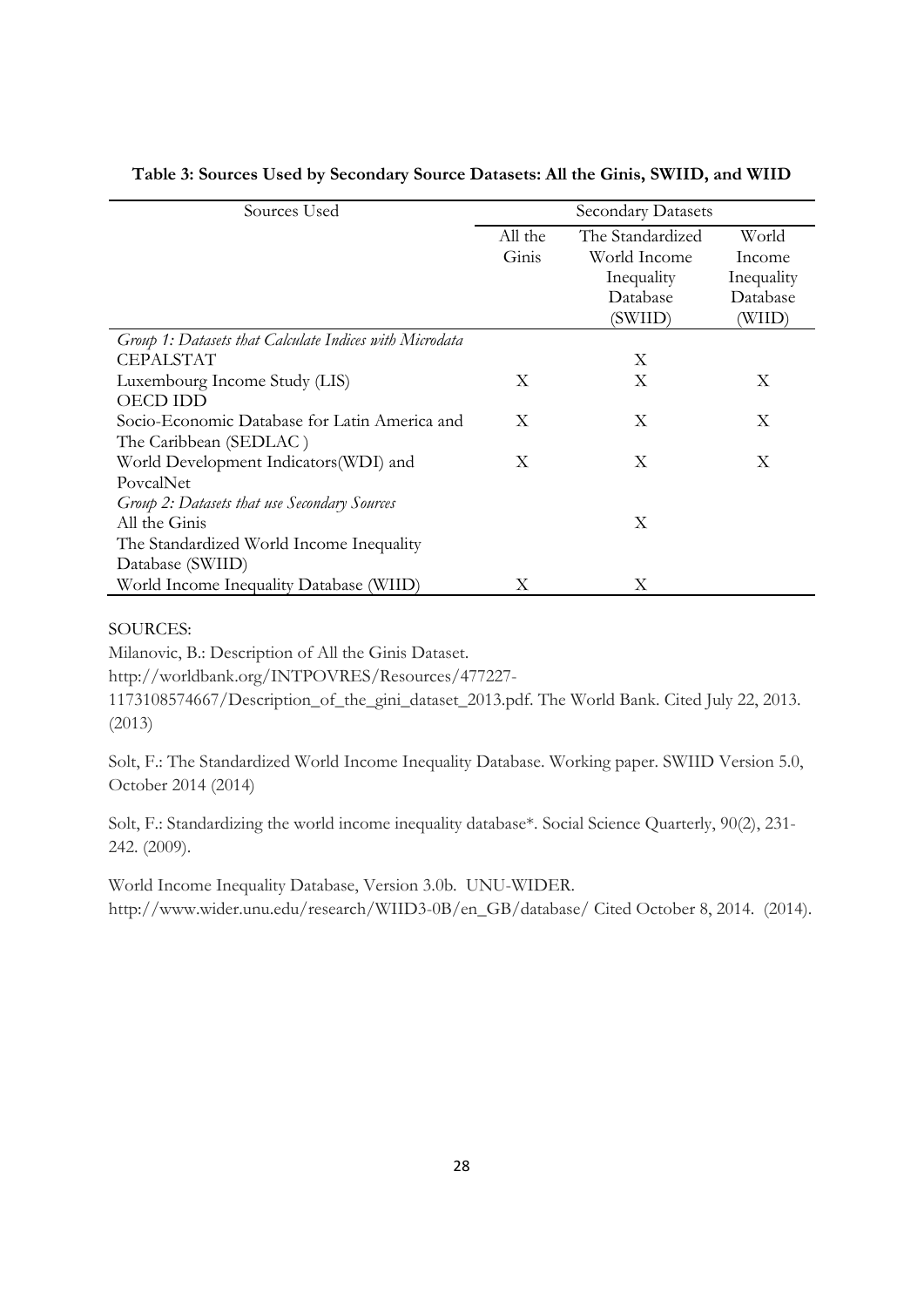|                        | Correlation Coefficient                  |              |                          | Correlation Coefficient      |         |
|------------------------|------------------------------------------|--------------|--------------------------|------------------------------|---------|
|                        | ATG and                                  | WDI and      |                          | ATG and                      | WDI and |
| Country                | <b>SWIID</b>                             | <b>SWIID</b> | Country                  | <b>SWIID</b>                 | SWIID   |
|                        | East Asia and the Pacific                |              |                          | South Asia                   |         |
| Australia              | 0.037                                    |              | Bangladesh               | $-0.087$                     | 0.913   |
| Cambodia               | 0.584                                    | 0.81         | Bhutan                   |                              | 0.987   |
| China                  | 0.939                                    | 0.967        | India                    | 0.347                        | 0.321   |
| Fiji                   | 0.365                                    |              | Nepal                    | 0.937                        | 0.979   |
| Hong Kong              | 0.701                                    |              | Pakistan                 | 0.694                        | 0.468   |
| Indonesia              | 0.303                                    | 0.869        | Sri Lanka                | 0.71                         | 0.724   |
| Japan                  | $-0.479$                                 |              |                          | Central and South Africa     |         |
| Laos                   | 0.984                                    | 0.957        | Botswana                 | 0.78                         |         |
| Malaysia               | 0.74                                     | 0.896        | Burkina Faso             | 0.925                        | 0.754   |
| Mongolia               | 0.526                                    | $-0.468$     | Burundi                  | 0.999                        | 0.999   |
| New Zealand            | 0.703                                    |              | Cameroon                 | 0.968                        | 0.969   |
| Philippines            | 0.51                                     | 0.952        | Central African Republic | 0.957                        | 0.963   |
| Singapore              | 0.375                                    |              | Comoros                  | 0.902                        |         |
| Taiwan                 | 0.652                                    |              | Cote D'Ivoire            | 0.96                         | 0.943   |
| Thailand               | 0.763                                    | 0.871        | Ethiopia                 | 0.499                        | 0.999   |
| Vietnam                | 0.644                                    | 0.314        | Gabon                    | 0.959                        |         |
|                        |                                          |              | Gambia                   | 0.162                        |         |
|                        |                                          |              | Ghana                    | 0.842                        | 0.892   |
| Albania                | Eastern Europe and Central Asia<br>0.559 | 0.911        | Guinea                   | 0.924                        | 0.229   |
| Armenia                | 0.206                                    | 0.749        | Guinea-Bissau            | 0.967                        |         |
| Azerbaijan             | 0.86                                     | $-0.382$     | Kenya                    | 0.798                        | 0.625   |
| Belarus                | 0.444                                    | 0.188        | Lesotho                  | 0.858                        | 0.845   |
| Bosnia and Herzegovina | 0.887                                    | 0.992        | Madagascar               | 0.579                        | 0.678   |
| Bulgaria               | 0.898                                    | 0.245        | Malawi                   | 0.996                        | 0.985   |
| Croatia                | 0.868                                    | 0.678        | Mali                     | 0.956                        | 0.958   |
| Cyprus                 | $-0.155$                                 |              | Mauritania               | 0.892                        | 0.928   |
| Estonia                | 0.881                                    | 0.919        | Mauritius                | 0.982                        |         |
| Georgia                | 0.911                                    | 0.418        | Mozambique               | 0.465                        | 0.639   |
| Greece                 | 0.55                                     |              | Niger                    | 0.953                        | 0.966   |
| Hungary                | 0.722                                    | 0.546        | Nigeria                  | 0.953                        | 0.774   |
| Kazakhstan             | 0.853                                    | 0.827        | Rwanda                   | 0.974                        | 0.972   |
| Kyrgyz Republic        | 0.82                                     | 0.906        | Senegal                  | 0.839                        | 0.987   |
| Latvia                 | 0.966                                    | 0.98         | Seychelles               | $-0.978$                     |         |
| Lithuania              | 0.902                                    | 0.928        | Sierra Leone             | 0.854                        |         |
| Macedonia              | 0.916                                    | 0.957        | South Africa             | 0.778                        | 0.745   |
| Moldova                | 0.901                                    | 0.932        | Sudan                    | 0.928                        |         |
| Montenegro             | 0.854                                    | 0.54         | Swaziland                | 0.913                        |         |
| Poland                 | 0.747                                    | 0.851        | Tanzania                 | 0.697                        | 0.553   |
| Romania                | 0.701                                    | 0.566        | Uganda                   | 0.858                        | 0.845   |
| Russian Federation     | 0.91                                     | 0.782        |                          | Middle East and North Africa |         |
| Serbia                 | 0.504                                    | 0.955        | Djibouti                 | 0.751                        |         |
| Slovenia               | 0.407                                    | 0.911        | Egypt                    | 0.79                         | 0.492   |
| Tajikistan             | 0.775                                    | 0.797        | Iran                     | 0.153                        | 0.451   |
| Turkey                 | 0.769                                    | 0.738        | Israel                   | 0.257                        |         |
| Turkmenistan           | 0.925                                    | 0.971        | Jordan                   | 0.506                        | 0.877   |
| Ukraine                | 0.915                                    | 0.936        | Morocco                  | 0.873                        | 0.779   |
| Uzbekistan             | 0.808                                    | 0.996        | Tunisia                  | 0.488                        | 0.56    |
|                        |                                          |              | Yemen, Republic of       | 0.919                        |         |

### **Table 4: Correlation between Datasets Panel A: Eastern Europe, Africa, Asia, and the Pacific**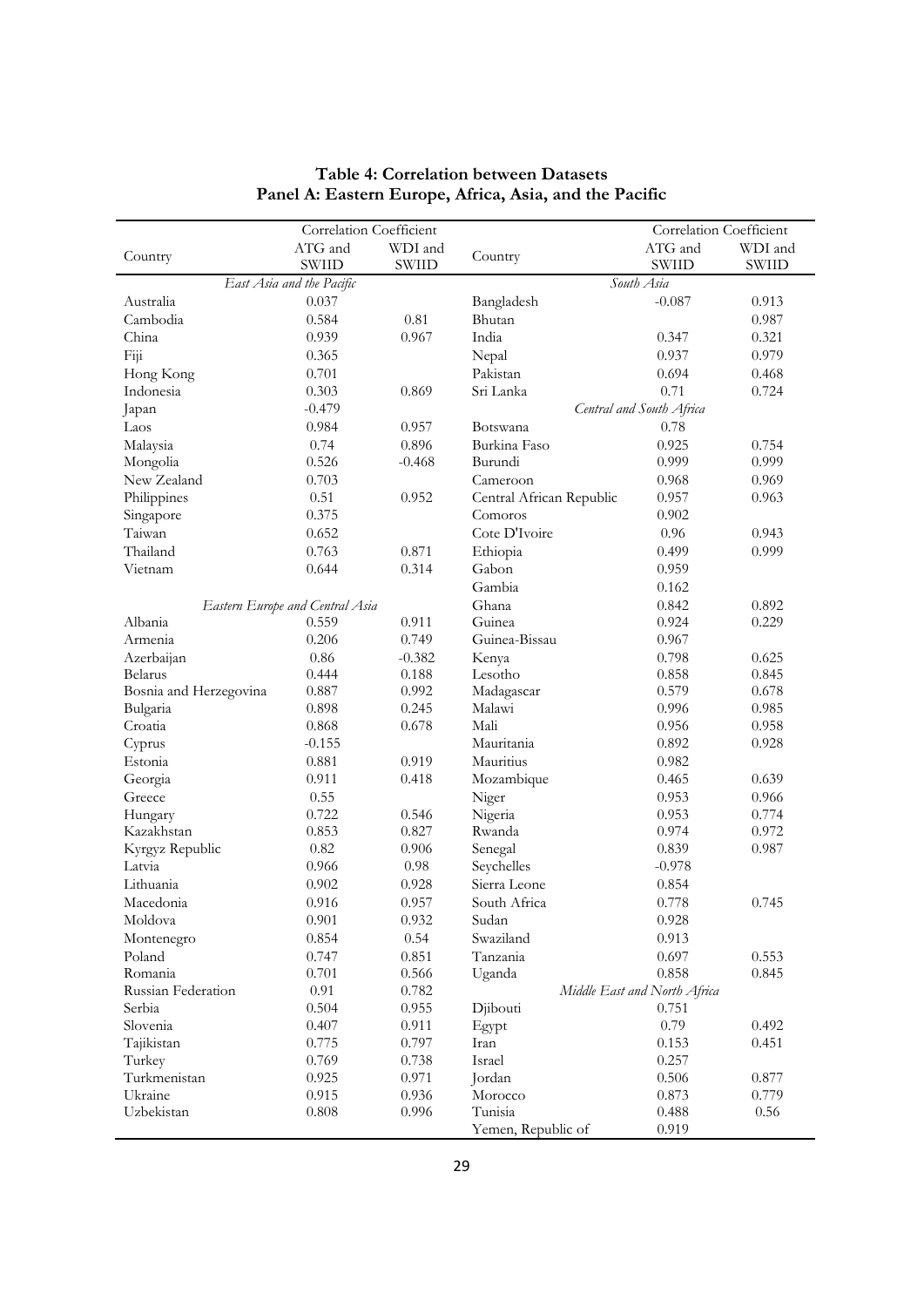|                      |                  | Correlation Coefficient          |               |               |
|----------------------|------------------|----------------------------------|---------------|---------------|
| Country              | SEDLAC and CEPAL | OECD and LIS                     | ATG and SWIID | WDI and SWIID |
|                      |                  | Latin America and the Caribbean  |               |               |
| Argentina            | 0.911            |                                  | 0.948         | 0.964         |
| Belize               |                  |                                  | 0.969         | 0.962         |
| Bolivia              | 0.903            |                                  | 0.941         | 0.864         |
| Brazil               | 0.916            |                                  | 0.646         | 0.796         |
| Chile                | 0.906            |                                  | 0.931         | 0.923         |
| Colombia             | 0.886            |                                  | 0.308         | 0.626         |
| Costa Rica           | 0.939            |                                  | 0.881         | 0.833         |
| Dominican Republic   | 0.587            |                                  | 0.83          | 0.763         |
| Ecuador              | 0.845            |                                  | 0.93          | 0.726         |
| El Salvador          | 0.993            |                                  | 0.791         | 0.758         |
| Guatemala            |                  |                                  | $-0.541$      | 0.573         |
| Guyana               |                  |                                  | 0.331         |               |
| Honduras             | 0.829            |                                  | 0.652         | 0.668         |
| Jamaica              |                  |                                  | 0.642         | 0.5           |
| Mexico               | 0.88             | 0.977                            | 0.784         | 0.749         |
| Nicaragua            | 0.943            |                                  | 0.997         | 0.454         |
| Panama               | 0.67             |                                  | 0.776         | 0.941         |
| Paraguay             | 0.99             |                                  | 0.971         | 0.97          |
| Peru                 | 0.982            |                                  | 0.453         | $-0.043$      |
| Puerto Rico          |                  |                                  | 0.861         |               |
| Trinidad and Tobago  |                  |                                  | 0.913         |               |
| Uruguay              | 0.746            |                                  | 0.906         | 0.897         |
| Venezuela            | 0.813            |                                  | 0.406         | $-0.112$      |
|                      |                  | Western Europe and North America |               |               |
| Belgium              |                  |                                  | 0.898         |               |
| Canada               |                  | 0.96                             | 0.565         |               |
| Czech Republic       |                  | 0.992                            | 0.862         | 0.628         |
| Denmark              |                  | 0.507                            | $-0.067$      |               |
| Finland              |                  | 0.997                            | $-0.153$      |               |
| France               |                  |                                  | 0.704         |               |
| Germany              |                  | 0.941                            | 0.823         |               |
| Ireland              |                  |                                  | 0.772         |               |
| Italy                |                  | 0.992                            | 0.935         |               |
| Luxembourg           |                  | 0.655                            | 0.619         |               |
| Malta                |                  |                                  |               |               |
| Netherlands          |                  |                                  | 0.018         |               |
| Norway               |                  | 0.827                            | $-0.246$      |               |
| Portugal             |                  |                                  | 0.034         |               |
| Slovak Republic      |                  | 0.999                            | 0.911         | 0.964         |
| Spain                |                  | 0.92                             | 0.401         |               |
| Sweden               |                  |                                  | $-0.046$      |               |
| Switzerland          |                  |                                  | 0.703         |               |
| United Kingdom       |                  | 0.634                            | 0.982         |               |
| <b>United States</b> |                  | 0.844                            | 0.605         |               |

#### **Table 4: Correlation between Datasets (ctd.) Panel B: Latin American and the Caribbean, Western Europe and North America**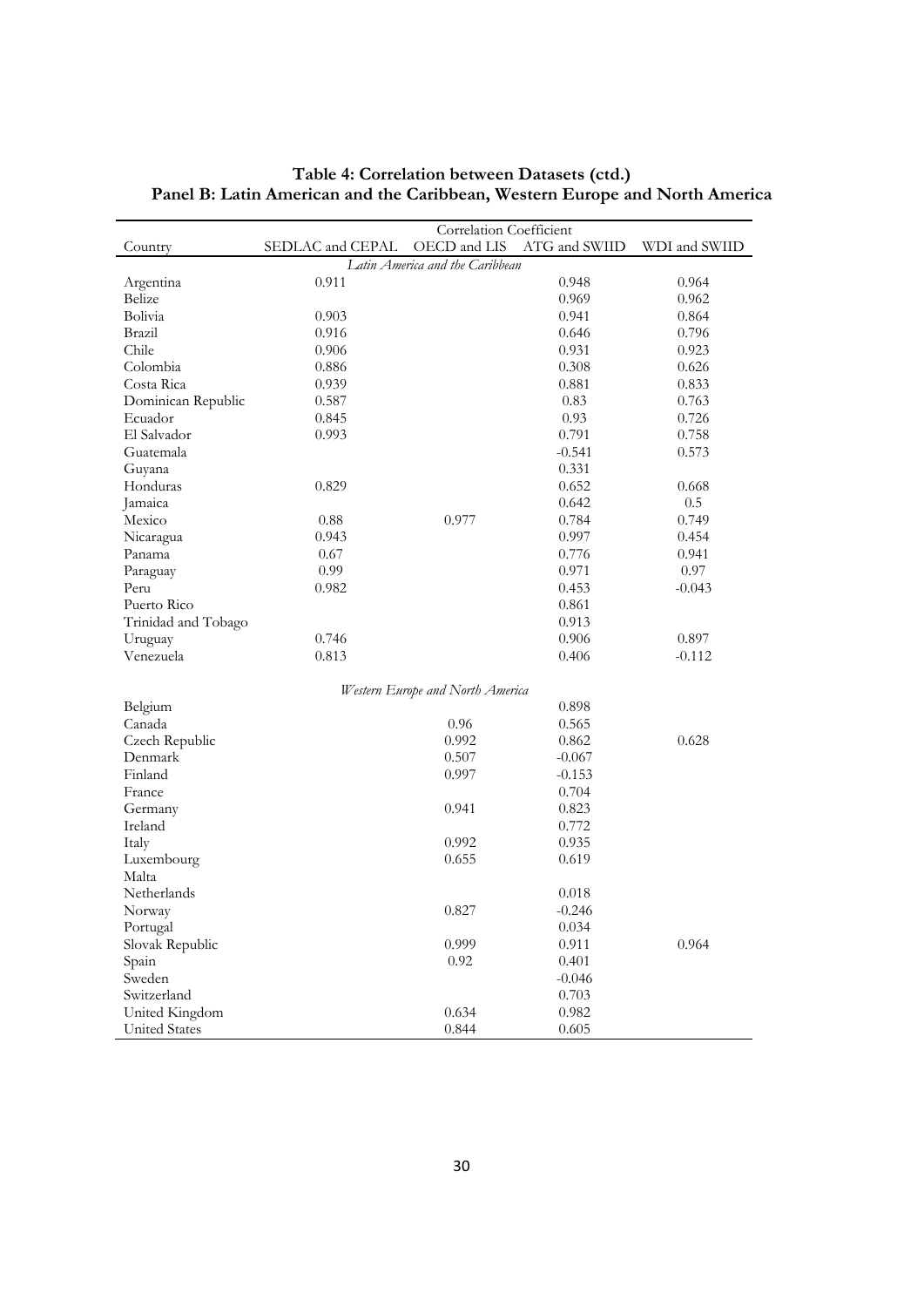|               | <b>IMF</b> Fiscal | PovcalNet |         |         | SWIID 5.0 |         |         |
|---------------|-------------------|-----------|---------|---------|-----------|---------|---------|
| Country       | Monitor           | First     | Last    | Average | First     | Last    | Average |
| Côte d'Ivoire | 5.0               | 7.2       | 4.8     | 6.5     | 5.6       | 5.0     | 6.5     |
| Ghana         | 2.4               | 7.4       | 4.6     | 6.3     | 3.0       | 5.3     | 4.7     |
| Kenya         | $-6.2$            | $-9.8$    | 5.6     | $-2.1$  | $-7.1$    | $-6.3$  | $-6.9$  |
| Madagascar    | $-1.0$            | 1.4       | $-2.0$  | 0.2     | 3.8       | 4.4     | 4.8     |
| Niger         | $-6.2$            | 4.3       | $-10.4$ | 0.4     | 7.1       | $-13.0$ | $-0.6$  |
| Senegal       | $-7.8$            | $-12.9$   | $-2.3$  | $-7.6$  | $-12.7$   | $-2.3$  | $-7.0$  |
| Tanzania      | $-3.1$            | 0.8       | 3.8     | 2.3     | $-5.0$    | $-1.0$  | $-1.0$  |
| Zambia        | $-13.5$           | $-10.5$   | 2.0     | $-3.5$  | $-6.0$    | 0.4     | $-2.6$  |

**Table 5: Change in Inequality 1985-1995 to 2000-2010** 

NOTE: Columns labeled "First" use the first available datapoint in the time periods 1985 – 1995 and 2000 – 2010, respectively. Columns labeled "Last" use the first available datapoint in the time periods 1985 – 1995 and 2000 – 2010, respectively. Columns labeled "Average" use the average across all available years in each time period.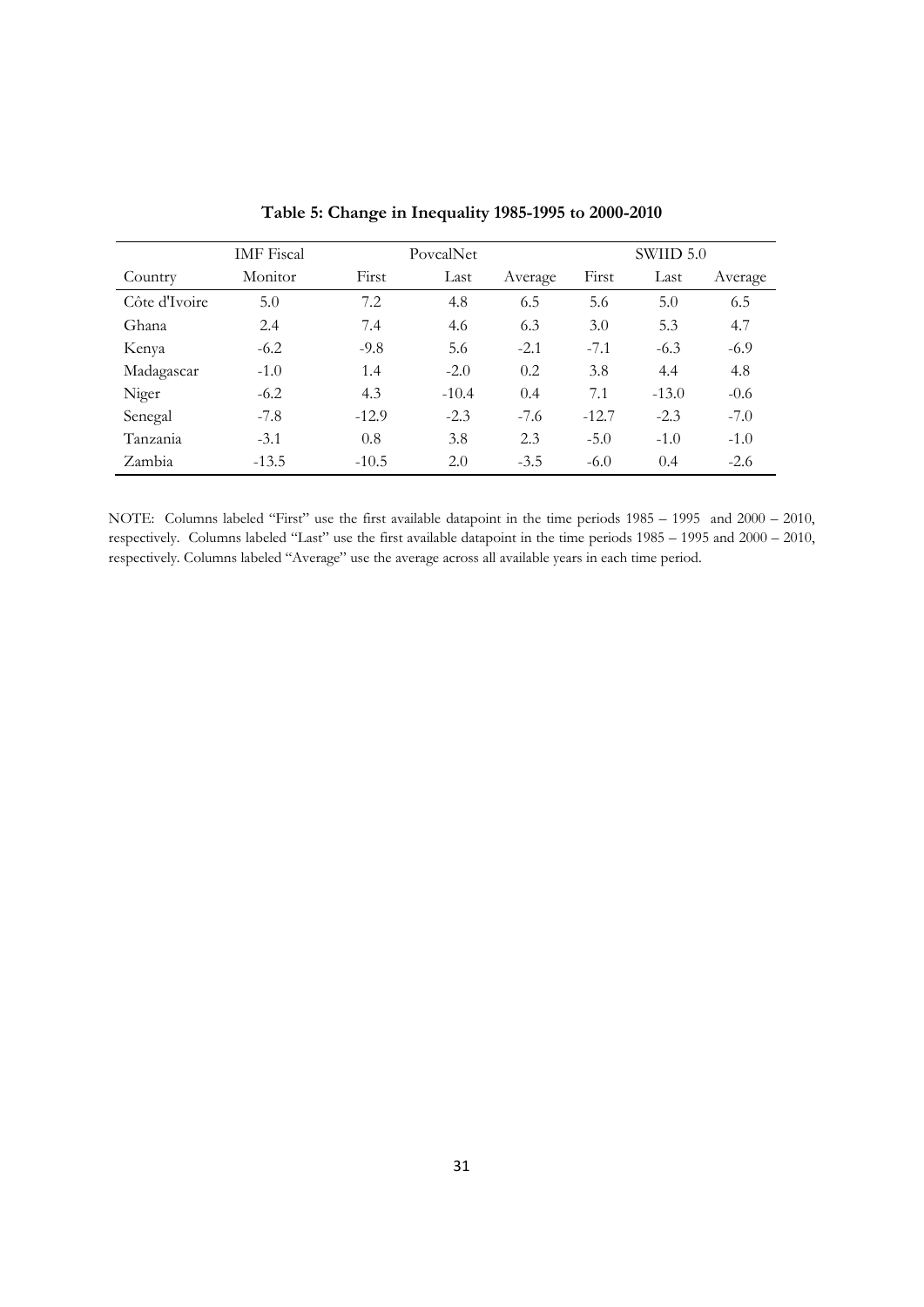

**Figure 1: Difference in Estimated Gini–CEPALSTAT minus SEDLAC** 

NOTES**:** Trend line displayed (solid line). Outliers labeled with country abbreviations (BOL: Bolivia; PAN: Panama; ECU: Ecuador; ARG: Argentina; DOM: Dominican Republic).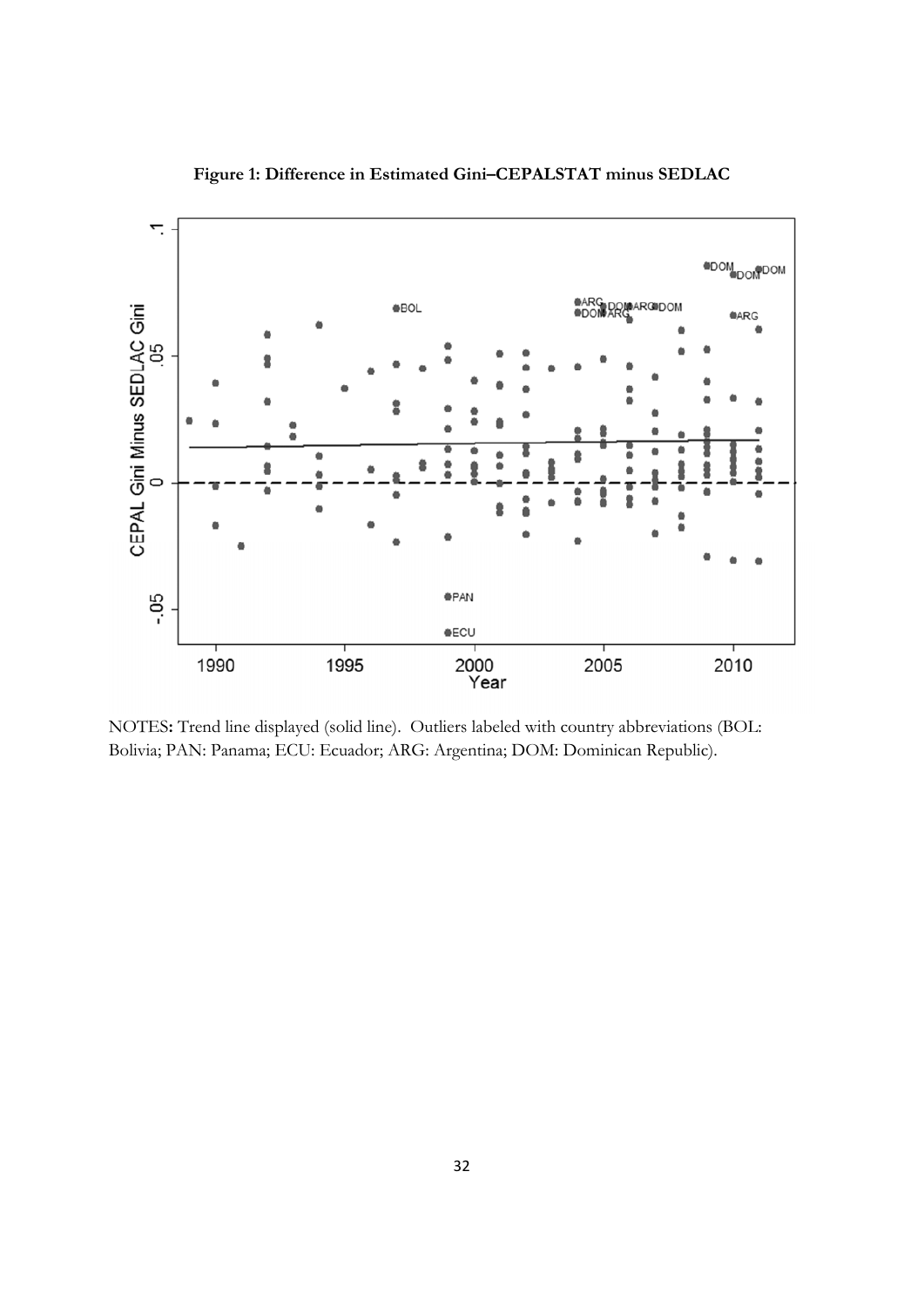

**Figure 2: Differing Trend Lines in Kenya** 

NOTES: WDI Gini is the Gini coefficient reported in the World Development Indicators. ATG Gini is All the Ginis' GiniAll. SWIIDNMGini is the mean Net Market Gini reported by SWIID. The WIID (Average) series includes all WIID Gini coefficients, and averages coefficients together where more than one source exists in a given year.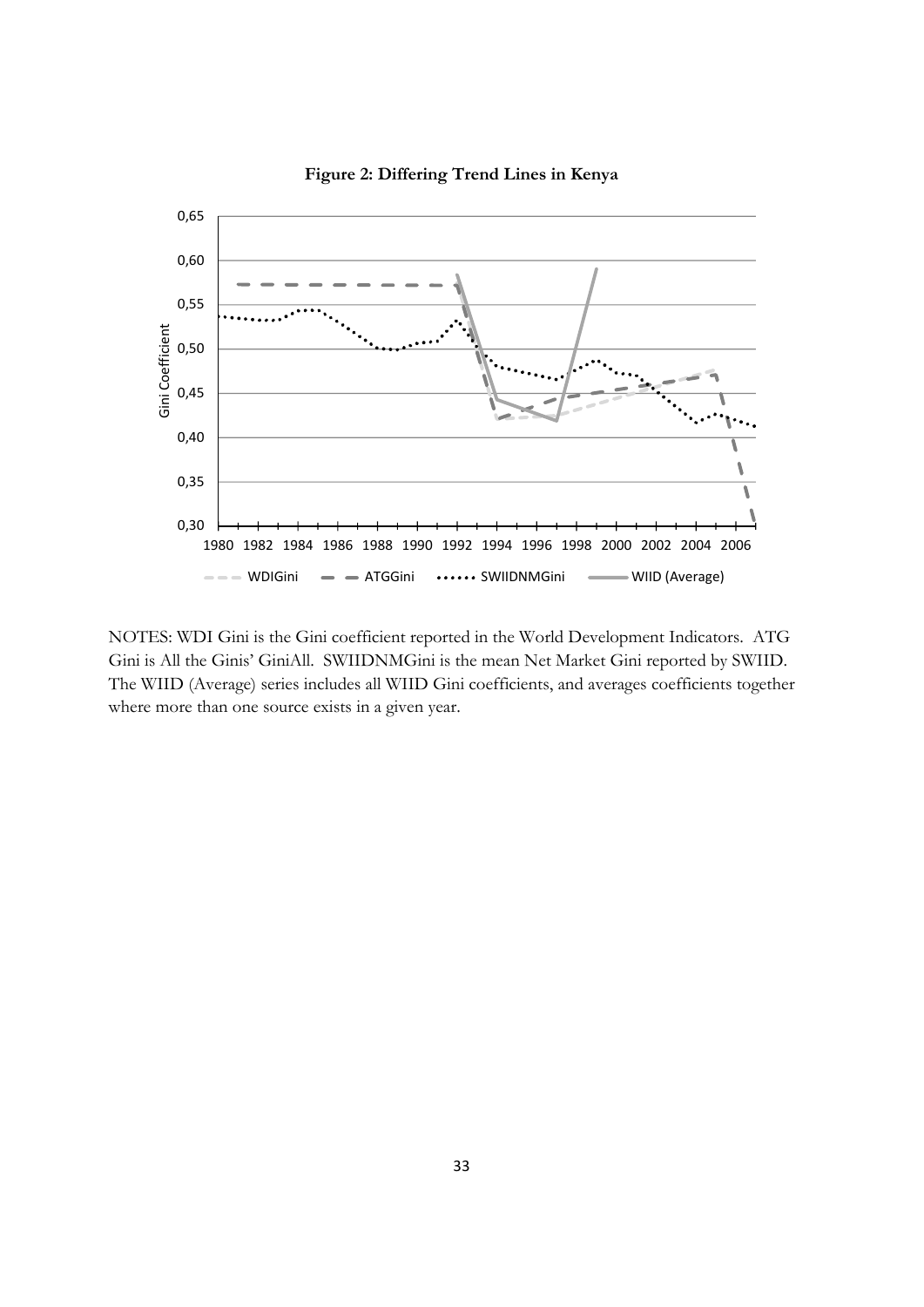

**Figure 3: Differing Trend Lines in Indonesia** 

**NOTES:** WDI Gini is the Gini coefficient reported in the World Development Indicators. ATG Gini is All the Ginis' GiniAll. SWIIDNMGini is the mean Net Market Gini reported by SWIID. The WIID(Average) series includes all WIID Gini coefficients, and averages coefficients together where more than one source exists in a given year.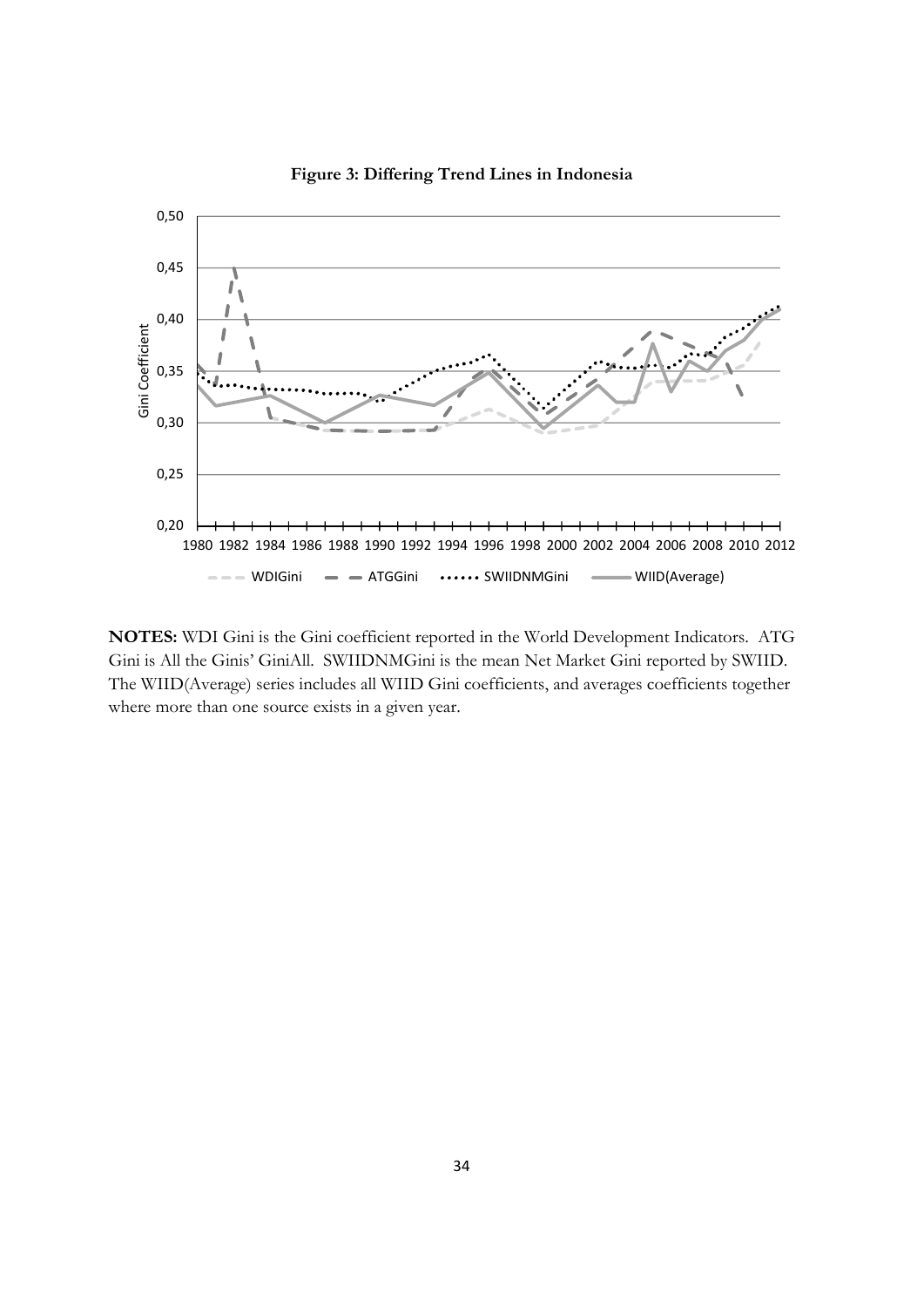

**Figure 4: Differing Trend Lines in Jamaica** 

**NOTES:** WDI Gini is the Gini coefficient reported in the World Development Indicators. ATG Gini is All the Ginis' GiniAll. SWIIDNMGini is the mean Net Market Gini reported by SWIID. The WIID (Average) series includes all WIID Gini coefficients, and averages coefficients together where more than one source exists in a given year.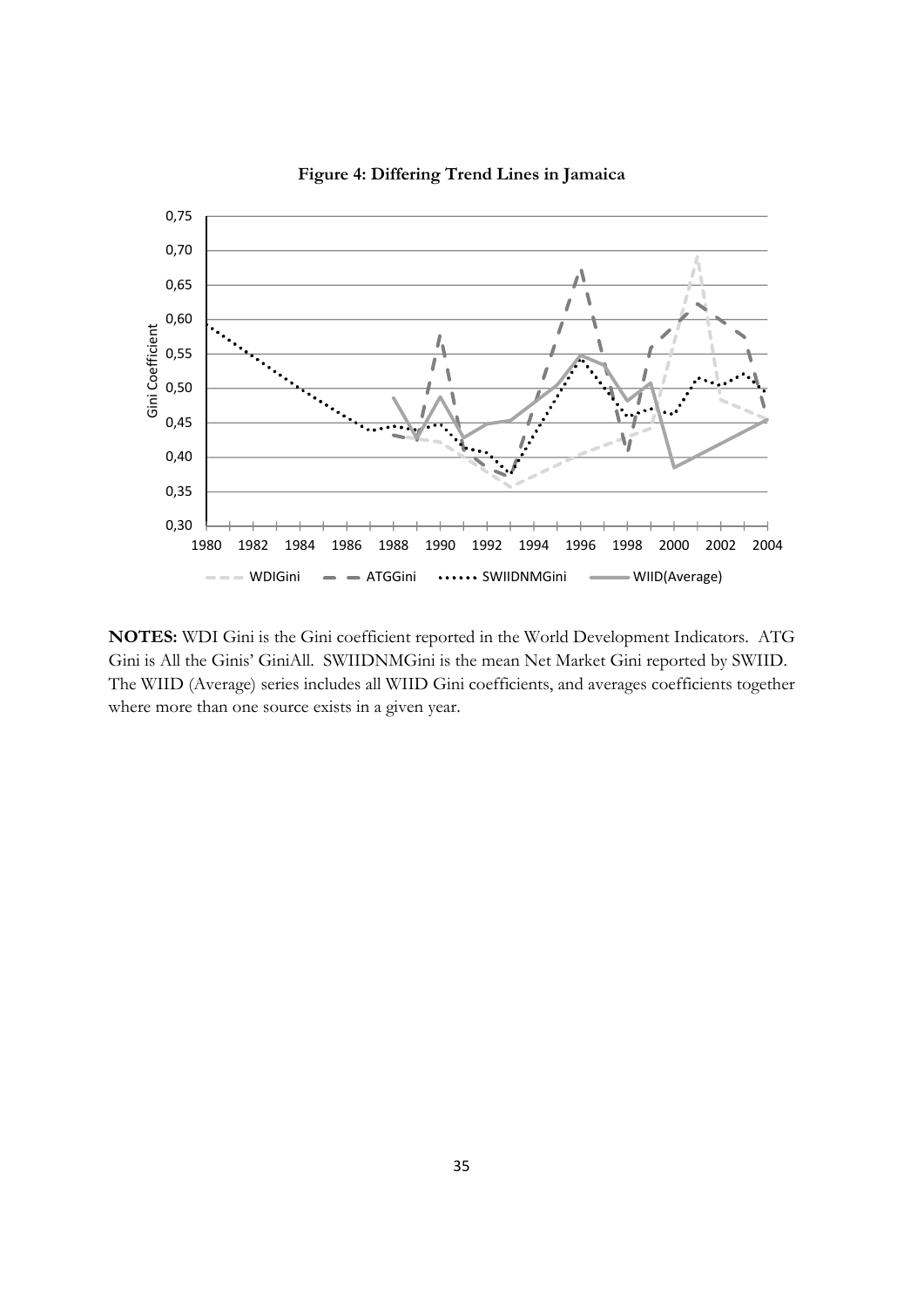

**Figure 5: Differences between Market Income and Net/Disposable Income Gini Coefficient** 

SOURCE: SWIID: V 5.0 database; CEQ: (Lustig, 2014), Armenia: Younger and Khachatryan (2014), Bolivia: Paz Arauco et al. (2014), Brazil: Higgins and Pereira (2014), Costa Rica: Sauma and Trejos (2014), El Salvador: Beneke al. (2015), Ethiopia: World Bank (2015), Guatemala: Cabrera et al. (2015), Indonesia: Afkar et al. (forthcoming), Mexico: Scott (2014), Peru: Jaramillo (2014), South Africa: Inchauste et al. (2015), Uruguay: Bucheli et al. (2014).

Note: Difference is measured in Gini Points (Net/Disposable minus Market). CEQ's Disposable Income is equivalent to SWIID's Net Income: e.g., market income after taxes and government cash transfers. Also, note that in both cases contributory pensions were classified as a government transfer (CEQ has estimates for pensions as part of market income as well). Comparisons for Bolivia, Brazil, Peru, and Uruguay are made with estimates for 2009. Comparisons for Costa Rica, Guatemala, Mexico, and South Africa made with estimates for 2010. Comparisons for Armenia and El Salvador are made with estimates for 2011. The comparison for Indonesia is made with estimates for 2012. The comparison for Ethiopia is made with the CEQ estimate for 2011 and the SWIID estimate for 2010.

The CEQ estimate for South Africa includes pensions as part of market income. The only contributory pensions in South Africa are for public servants who must belong to the Government Employees Pension Fund. Since the government made no transfers to the GEPF in 2010/11, there is no scenario in which contributory pensions are treated as a transfer.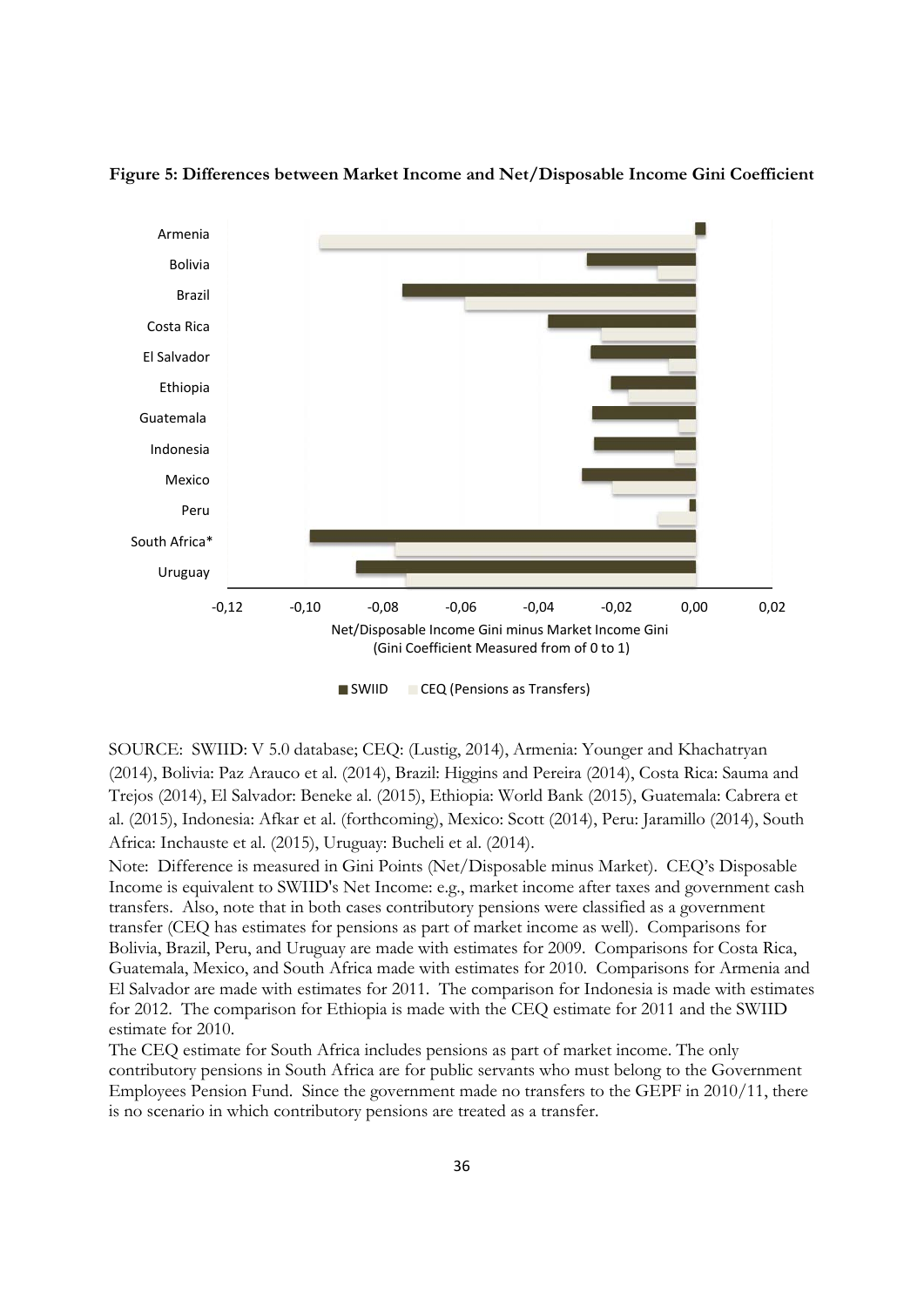## **Appendix A: Glossary**

| Acronym             | Definition                                                                                                                                                                                                                                                                                                                                         |
|---------------------|----------------------------------------------------------------------------------------------------------------------------------------------------------------------------------------------------------------------------------------------------------------------------------------------------------------------------------------------------|
| <b>ATG</b>          | All the Ginis, a secondary source database produced by Branko Milanovic of the<br>City University of New York                                                                                                                                                                                                                                      |
| <b>CEDLAS</b>       | Center for Distributive, Labor and Social Studies, the acronym is based on the<br>organizations Spanish name (Centro de Estudios Distributivos, Laborales, y                                                                                                                                                                                       |
| CEPALSTAT           | Sociales) a research center based at Universidad Nacional de La Plata<br>Databases and Statistical Publications produced by ECLAC. The name<br>CEPALSTAT is taken from the organization's Spanish acronym, CEPAL.<br>(Comisión Económica para América Latina y el Caribe)                                                                          |
| <b>CEQ</b>          | Commitment to Equity, a project of the Center for Inter-American Policy and<br>Research and the Department of Economics at Tulane University, the Center for<br>Global Development and the Inter-American Dialogue, a research project and<br>database designed to analyze the impact of taxation and social spending on<br>inequality and poverty |
| <b>ECHP</b>         | European Community Household Panel                                                                                                                                                                                                                                                                                                                 |
| <b>ECLAC</b>        | Economic Commission for Latin America and the Caribbean                                                                                                                                                                                                                                                                                            |
| <b>EU-SILC</b>      | The European Union's Survey of Income and Living Conditions                                                                                                                                                                                                                                                                                        |
| <b>GCIP</b>         | The Global Consumption and Income Project, an imputation based, cross-<br>national dataset describing the distribution of income and consumption,<br>produced by Arjun Jayadev of UMASS Boston, Sanjay Reddy of The New<br>School, and Rahul Lahoti of the University of Goettingen.                                                               |
| <b>GINI</b> Project | An international project that studied the economic and educational drivers and<br>the social, cultural and political impacts of increasing inequality, produced a<br>series of discussion papers, reports, and inequality databases.                                                                                                               |
| <b>IDD</b>          | Income Distribution Database, a product of the Organisation for Economic<br>Co-operation and Development (OECD)                                                                                                                                                                                                                                    |
| IMF                 | The International Monetary Fund                                                                                                                                                                                                                                                                                                                    |
| LIS                 | (1) The Cross-National Data Center in Luxembourg                                                                                                                                                                                                                                                                                                   |
|                     | (2) The Luxembourg Income Study Database, a product of LIS Cross-National<br>Data Center in Luxembourg.                                                                                                                                                                                                                                            |
| <b>LISSY</b>        | A remote execution system that allows users to access the Luxembourg Income<br>Study Database (LIS) and the Luxembourg Wealth Study Database.                                                                                                                                                                                                      |
| LSE                 | The London School of Economics and Political Science                                                                                                                                                                                                                                                                                               |
| <b>NSO</b>          | National Statistical Office                                                                                                                                                                                                                                                                                                                        |
| <b>OECD</b>         | The Organisation for Economic Co-operation and Development                                                                                                                                                                                                                                                                                         |
| PovcalNet           | An interactive tool that replicates and displays the World Bank's estimates of<br>poverty and inequality, a product of the World Bank's Development Research<br>Group                                                                                                                                                                              |
| <b>SEDLAC</b>       | Socio-Economic Database for Latin America and the Caribbean, produced by<br>the Center for Distributive, Labor and Social Studies (CEDLAS)                                                                                                                                                                                                         |
| <b>SWIID</b>        | The Standardized World Income Inequality Database, a multiply imputed<br>inequality database created by Dr. Frederick Solt at the University of Iowa                                                                                                                                                                                               |
| <b>UNDP</b>         | United Nations Development Programme                                                                                                                                                                                                                                                                                                               |